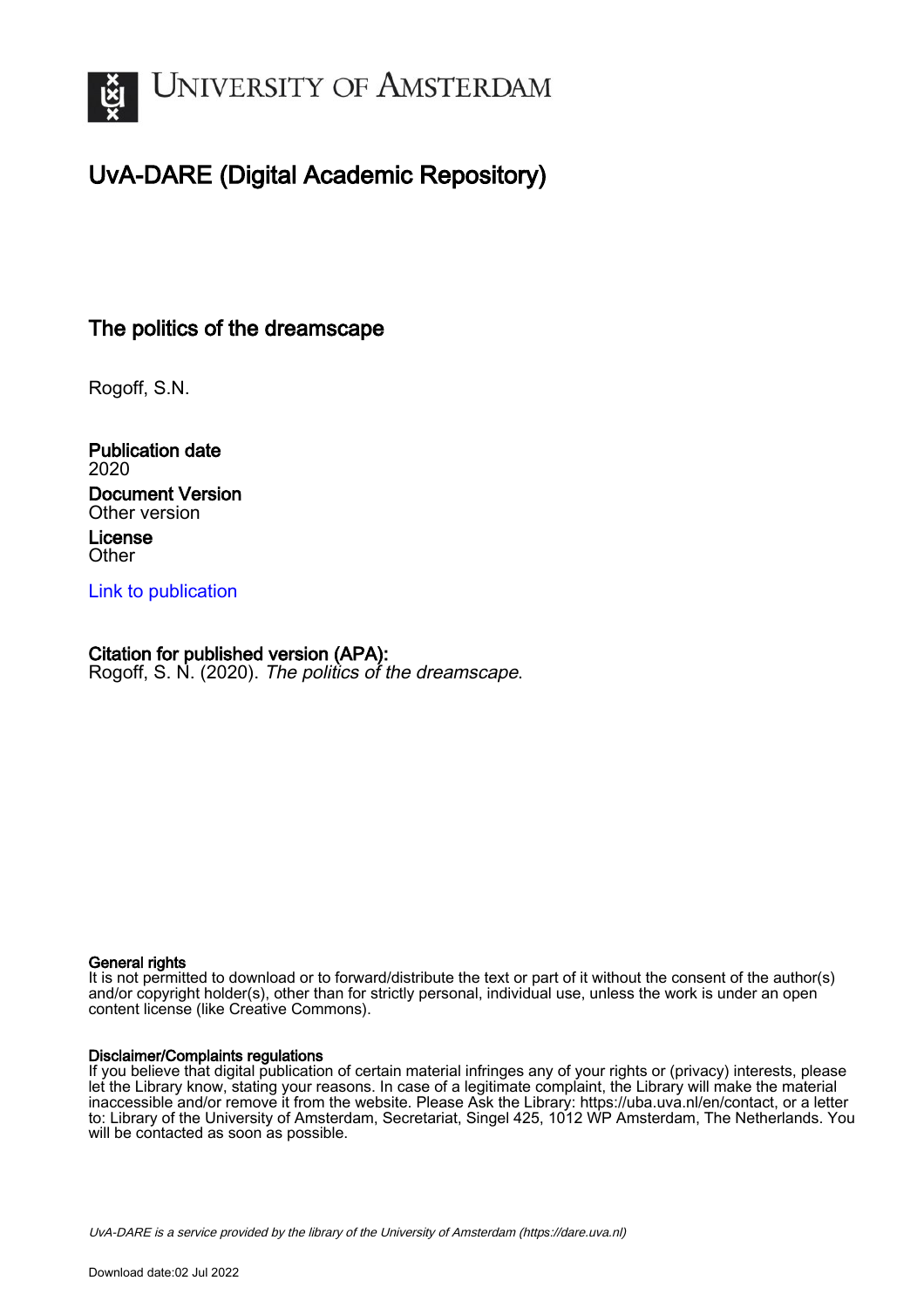## **Chapter 1 Dreams and Power: Authoritarian Territory, Anarchistic Space**

## **Introduction**

This chapter conceptualizes the relationship between the dreamscape as a pre-representational space or field and the dream-text as a politicized representation or territory. The chapter is divided into four parts. The first part identifies processes by which representations of dreamscapes support authoritarian modes of power. This happens, I argue, in two related ways. Either the dream-text is part of the ideological and legitimizing structure of the dominant power or it seeks to challenge power in an authoritarian manner. Authoritarian dreams-texts rely on hierarchies, a politics of exclusion, and fixed notions of identity that seek to define and limit subjectivity in the service of unequal power relationships. The second part of the chapter defines an anarchistic strain of representations of dreamscapes, one that seeks a path back into the raw, unrecoverable, chaotic attribute of the dreamscape. The residue of the dreamscape in the dreamtext contains an impulse toward "chaos" or "un-creation," a kind of self-effacing or disintegrative quality that challenges hierarchical assumptions along the lines of several key post-anarchist principles. These principles include Jacques Rancière's notions of disidentification and the presupposition of equality, and Emmanuel Levinas's concept of a preconscious responsibility for the other. The third part of the chapter imagines an origin myth of the dreamscape as a zone of refuge from the post-Edenic order established after the expulsion of the human pair from the Garden of Eden. This imagined moment of dreamscape origins contains the potentiality for anarchistic relationships in everyday life based on the fashioning of a zone of freedom, one analogous to the pre-creation state of chaos, symbolized by the notion of the "deep." The final part of the chapter draws on the discussions of dreams and power as well as on the origin myth of the dreamscape to frame a reading of Robert Frost's poem "After Apple-Picking" as a dream-text that moves in both authoritarian and anarchistic directions.

#### **Authoritarian Politics of the Dreamscape**

The dreamscape has long been a site of political contestation. Regimes of power, from ancient Near and Middle Eastern kings to medieval religious authorities and more contemporary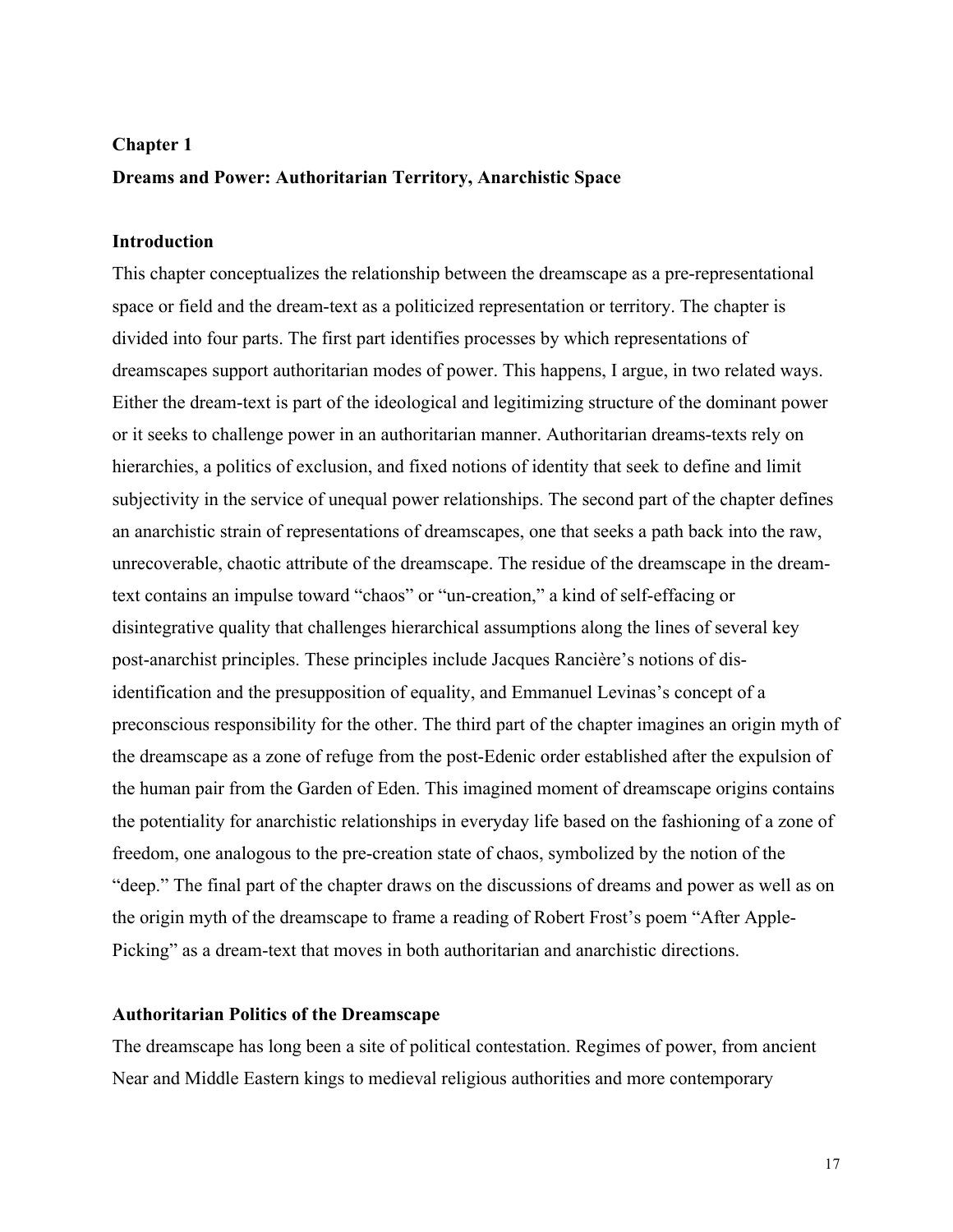psychological and scientific discourses, have attempted to occupy this space (in what I call a conquest) by relying on modes of interpretation and structures of interpretive legitimacy.3 Within these regimes, the dream interpreter (the conqueror of the dreamscape) becomes an agent of authority—establishing or reinforcing dynamics of power and concomitant ideologies.<sup>4</sup>

The desire to control the dreamscape for the purposes of developing hierarchy and aggrandizing power runs through a wide array of ancient sources—from the first recorded dream on the Stele of the Vultures<sup>5</sup> to the Sumerian cuneiform text of the Gudea cylinders describing the building of a temple for the god Ningirsu<sup>6</sup> and Solomon's dream at Gibeon after rising to occupy King David's throne in the Bible.<sup>7</sup> In the "Legend of Sargon," a third millennium B.C.E. Akkadian account, the interpretation of dreams plays a pivotal role in the rise of Sargon against the kings Urzababa and Lugal-zage-si. Though the story sets the stage for Sargon's seizure of the throne of Kish and his subsequent campaigns to dominate Akkad, and is therefore one of

 <sup>3</sup> Oppenheim, in his foundational study *The Interpretation of Dreams in the Ancient Near East*, discusses the legitimizing potential of dreams and dream interpretation without, however, specifically including power relationships.

<sup>&</sup>lt;sup>4</sup> This dynamic can be seen, for example, in the story of Joseph, his own dreams, and his interpretation of the Pharaoh's dreams in the book of Genesis. As I argue in Chapter 2, the dream narratives in the Joseph epic work to impose a philosophy of history onto the biblical text that supports the development of the Moses movement. <sup>5</sup> Around 2450 B.C.E., the Sumerian ruler Eannatum I of Lagash commissioned the production of a stele to glorify his military victory over the kingdom of Umma. Known as the "Stele of Vultures" (because of the depiction of vultures carrying off the severed heads of the defeated) and currently housed in the Louvre Museum in Paris, the pillar contains fragments of the first recorded dream. In the dream, Ningirsu, god of war and patron deity of Lagash, stands by Eannatum's head and blesses the fight against Umma. The messages of the dream are clear—Eannatum's aggression is being done in the righteous name of Ningirsu and the expansion of the power of Lagash is in line with the will of the gods. This fusion of the secular ruler with the religious cult represents an important aggrandizement of the power of the king, as has been addressed by Scott Noegel in "Dreams and Dream Interpreters in Mesopotamia and in the Hebrew Bible [Old Testament]" (46), and by Irene Winter, who writes: "Thus, the primary, official state message presented through the innovative use of historical narrative on the Stele of the Vultures is that of the legitimate claim of Lagash over the Gu'eden…. The secondary message presented through the historical narrative is that of the centrality of the ruler in maintaining the state. It is our assessment that the stele would have been set up in the major temple to Ningirsu as a votive to the patron deity, who was given titular credit for the victory at the very time his authority was being eroded and his territorial prerogatives encroached upon by the secular city ruler. The god is given pride of place on the obverse; the king is on the reverse. But the challenge to the older, nominally theocratic base of the city-state is there. The hierarchy of the religious system is no longer identical with the administrative hierarchy of the state" (27).

<sup>&</sup>lt;sup>6</sup> The idea and strategies for building Ningirsu's temple presented in the Gudea Cylinders are largely revealed to Gudea in dreams. The authority of the dream revelations is crucial for Gudea to justify the incredible social costs of the temple's construction, which, as in the Stele of the Vultures, serves to solidify the king's relationship to, and perhaps domination of, the religious cult.

In I Kings, Solomon goes to Gibeon to incubate a dream (a communication with God) in order to gain legitimacy from Yahweh for the consolidation of his political rule after the death of David and the battle over succession. Clearly, Solomon's military and political victory over his enemies is not enough to safeguard his new position as king. The dream provides the bridge between monarchy and theocracy, spurring the development (like in Gudea's account) of the building of the Jerusalem temple. As Noegel states: "Like the Mesopotamian kings, this dream aims to remove doubt concerning Solomon's fitness to rule" (55). For an interesting alternative reading of Solomon's dream at Gibeon, which maintains that the dream is laced with anti-monarchical irony, see Wozniuk (1997).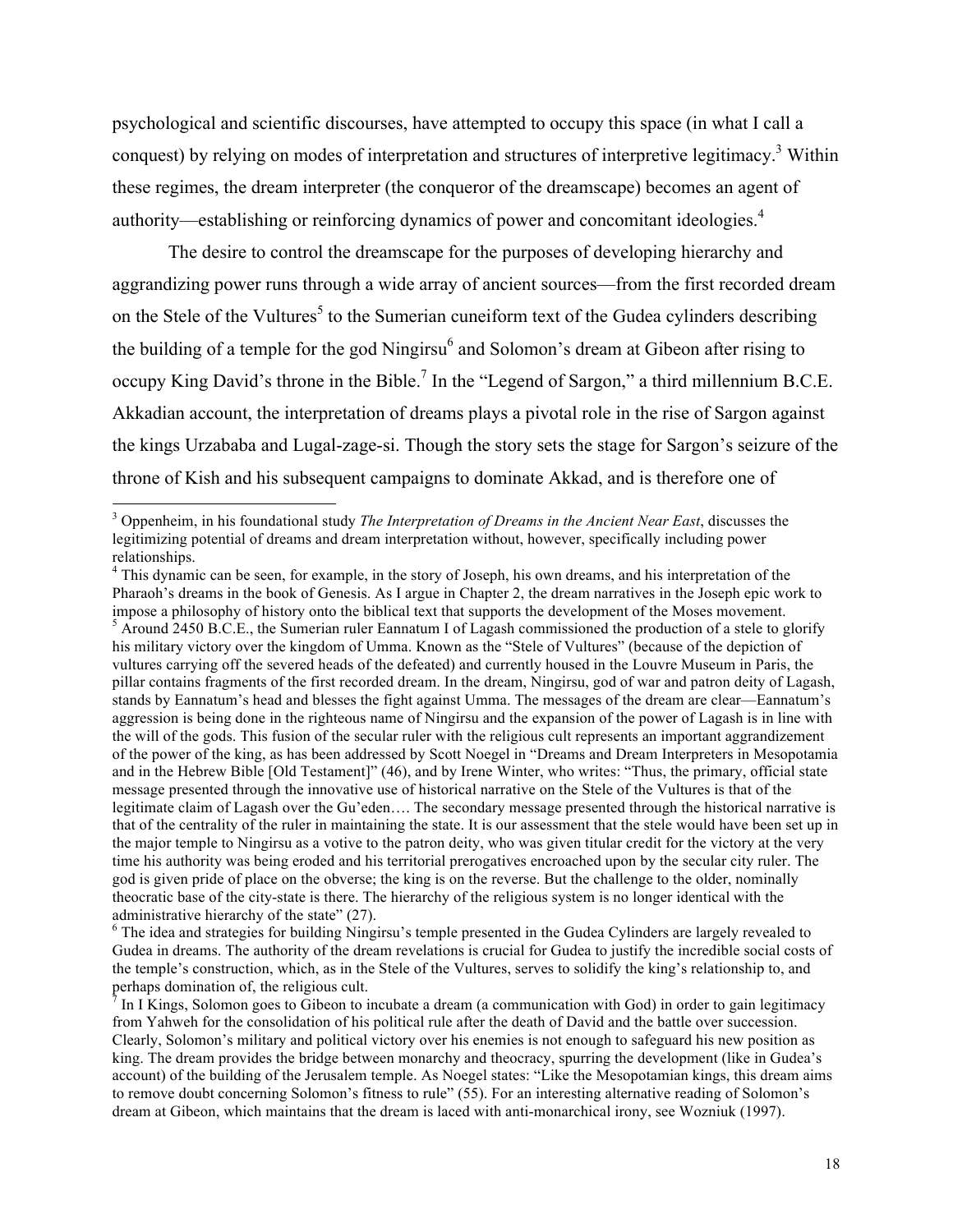rebellion against entrenched power, the authoritarian structure remains unchanged: the dreamtexts in the legend serve to legitimize the power of the new chosen leader and his religious cult (Noegel 47; Heinz 67-86).

William Blake's *Illustrations of the Book of Job* (1825) provides a particularly interesting example of how the interpretation of the dreamscape can undermine authoritative structures in quite radical ways, while at the same time asserting an alternative paradigm of power.<sup>8</sup> Blake (1757-1827) was an English artist and poet who straddled the ages of Enlightenment and Romanticism, a transitional era marked by political radicalism and revolution, intellectual exploration, and renewed religious fervor.<sup>9</sup> One of the most hotly contested spheres of intellectual and creative inquiry in this period was the relationship between an individual's rational side and the spiritual or non-rational side embodied by emotion, intuition, longing, and religious exaltation (Izenberg 1-17; Michael 2). Dreams were an important site of this relationship, because, as one can see in Goya's etching *The Sleep of Reason* (1799), they represented a state of being in which the rational mind was thought to have lost control and to be subordinated to fears and desires (fig. 1.1).

<sup>&</sup>lt;sup>8</sup> There are numerous reproductions of Blake's series of illustrations of the book of Job. For simplicity's sake, when I discuss the images, I will refer to the images stored in Wikipedia's Creative Commons.

<sup>&</sup>lt;sup>9</sup> Eric Hobsbawm refers to the era between 1789 and 1848 as "greatest transformation in human history since the remote times when men invented agriculture and metallurgy, writing, the city and the state" (*Age of Revolution* 1).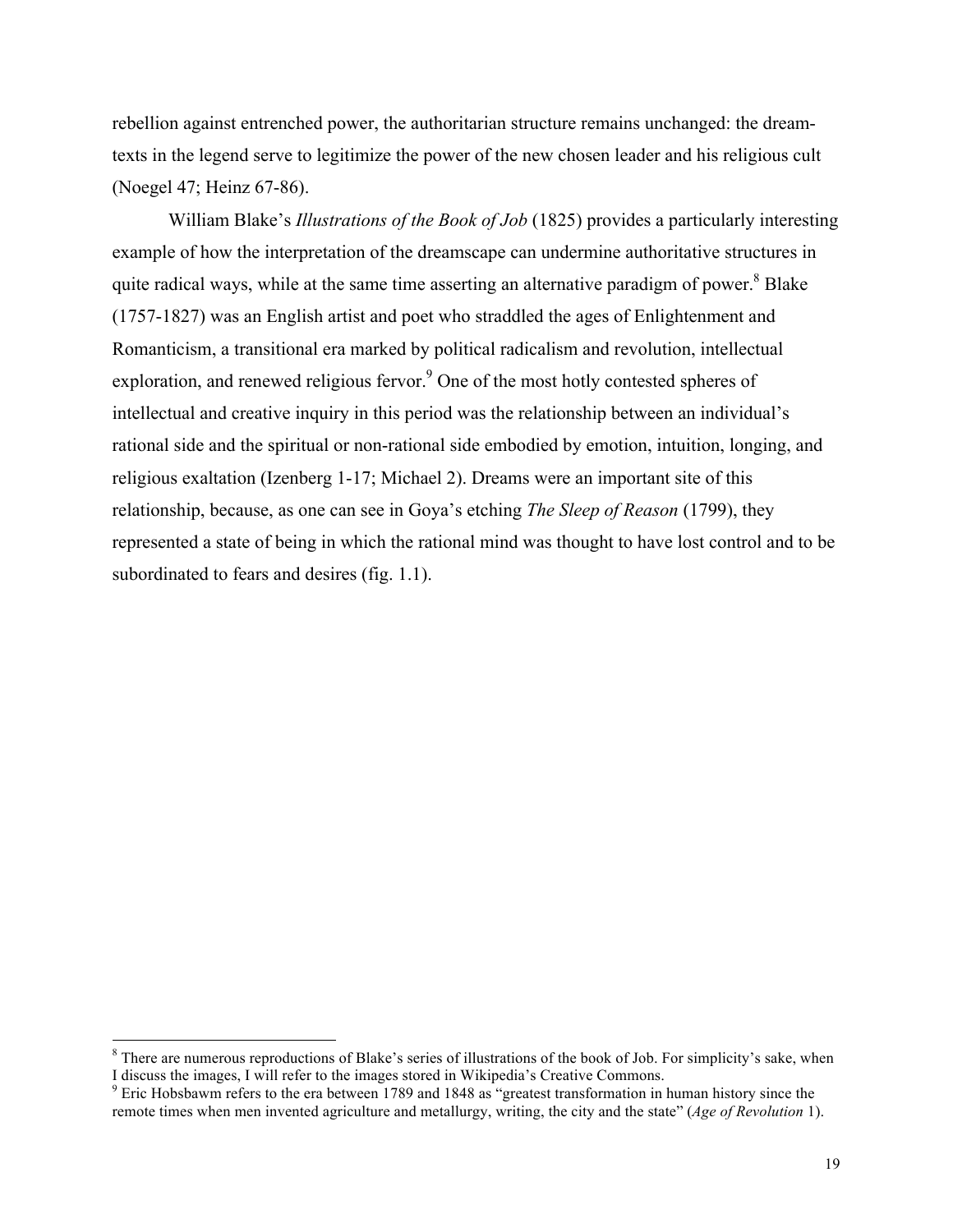

**Fig. 1.1**: Goya, *The Sleep of Reason* (1799). Source: Wikimedia Commons: https://commons.wikimedia.org/w/index.php?title=File:Francisco\_Jos%C3%A9\_de\_Goya\_y\_Lucientes\_-The sleep of reason produces monsters (No. 43), from Los Caprichos -Google Art Project.jpg&oldid=191895413

Goya's dream-text stages the crux of the debate between rationalists and their critics about how far reason could take a person in the search for higher, greater, or even total understanding of the "self" and the universe. On the one hand, that an owl in the work attempts to hand the sleeping man a stylus indicates that creative inspiration comes from the nightmarish zone of irrationality.<sup>10</sup> On the other hand, the sleeper cannot take the stylus from the owl; only a mind

<sup>&</sup>lt;sup>10</sup> The benefits and dangers of accessing a "dark side" of the human mind also are highlighted by Thomas de Quincey in the sequel to his *Confessions of an English Opium Eater*. He writes, "Among the powers in man which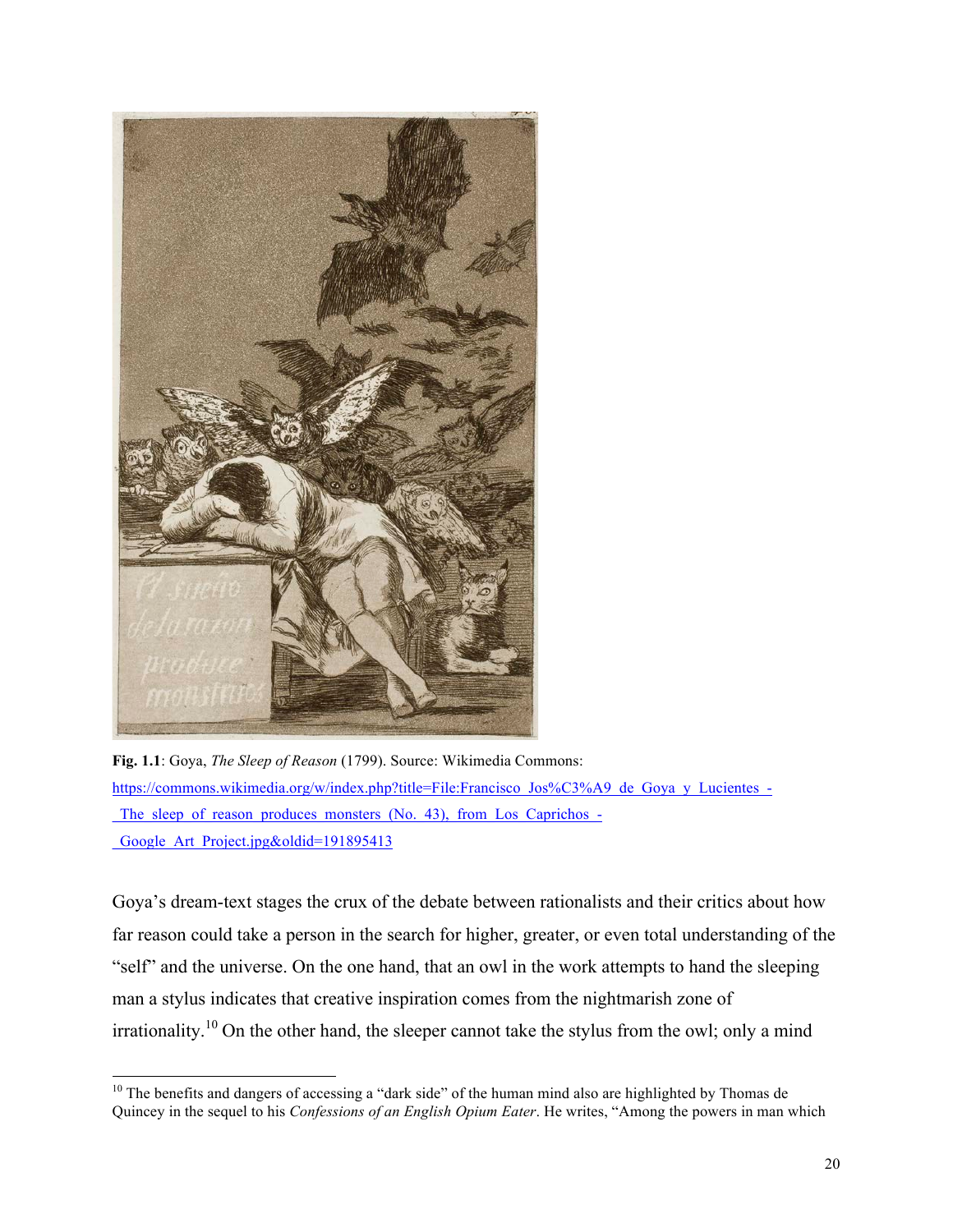awake and rational can translate the impulses of this nightmare vision into art—can create. This tension between the dangers caused by a loss of reason and the opportunities for a type of irrational imagination results in a kind of melancholy (represented by the sleeping man) reminiscent of Albrecht Dürer's *Melencolia I*.<sup>11</sup> In Goya's case, as Guy Tal argues, this melancholy might indicate the presence of mental illness or disease, adding a clinical dimension to the dichotomy (115-127).

The book of Job, a text from the Hebrew Bible, presented Blake with a testing ground to explore the intersection of reason, traditional religious faith, and individual inspiration or spiritual enlightenment.<sup>12</sup> In a series of 21 illustrations, Blake visualizes and re-invents the story of Job, an "innocent" man whose faith, upon the request of an accuser, is tested by God through intense suffering. Two dream scenes come around the mid-point of the book, illustrations 11 and 12, and play a pivotal role in Job's ultimate acceptance of his guilt and his subsequent spiritual conversion (fig. 1.2).

<u> 1989 - Andrea San Andrea San Andrea San Andrea San Andrea San Andrea San Andrea San Andrea San Andrea San An</u>

suffer by this too intense life of the social instincts, none suffers more than the power of dreaming. Let no man think this a trifle. The machinery for dreaming planted in the human brain was not planted for nothing. That faculty, in alliance with the mystery of darkness, is the one great tube through which man communicates with the shadowy. And the dreaming organ, in connection with the heart, the eye and the ear, compose the magnificent apparatus which forces the infinite into the chambers of a human brain, and throws dark reflections from eternities below all life upon

the mirrors of the sleeping mind" (149).<br><sup>11</sup> The dilemmas or expressive possibilities presented by the melancholy artist were appealing to what we can broadly define as a European Romantic movement. Not only does Goya's figure in *Sleep of Reason* gesture toward Dürer's work, but artists like Baudelaire and de Nerval reference the work (Lears 132). Wicksteed mentions that Blake had a print of *Melencolia I* hanging in his room in Fountain Court, Strand (32). Panofsky formulated the dominant reading of Dürer's *Melencolia I* in his *The Life and Art of Albrecht Dürer* (1943): "In the light of this system Durer's Melancholia, the 'Artist's Melancholy,' can in fact be classified as 'Melencolia I.' Moving as she does in the sphere of 'imagination'—which is, by definition, the sphere of spatial quantities—she typifies the first, or least exalted, form of human ingenuity. She can invent and build, and she can think, to quote Henry of Ghent, 'as long as her imagination keeps step with her thought'; but she has no access to the metaphysical world…Thus Durer's Melancholia belongs in fact to those who 'cannot extend their thought beyond the limits of space.' Hers *is* the inertia of a being which renounces what it could reach because it cannot reach for what it longs" (170). Panofsky's interpretation has been questioned in subsequent analyses of Dürer's print, perhaps most persuasively by Patrick Doorly in "Dürer's 'Melencolia I': Plato's Abandoned Search for the Beautiful," who sees in it a search for the "beautiful," closely following Plato's dialogue *Greater Hippias* and its Italian and Northern Renaissance reception. While Doorly's argument that the subject in Dürer's print is the search for the meaning of beauty and not the portrayal of artistic genius is quite persuasive, the central dynamic remains the striving for an unattainable goal.<br><sup>12</sup> Nuttall writes: "Blake oscillates between the words 'imagination' and 'vision', as terms commanding fundamental allegiance. This of itself suggests that he, like other Romantics, wished to reinterpret imagination as an organ of knowledge rather than a trivially fictive faculty. If imagination, reinterpreted in this way, is deemed to have been raised in status, the presupposition is clear: knowledge must be a good thing. But Blake's obstinate hostility to reason remains" (239).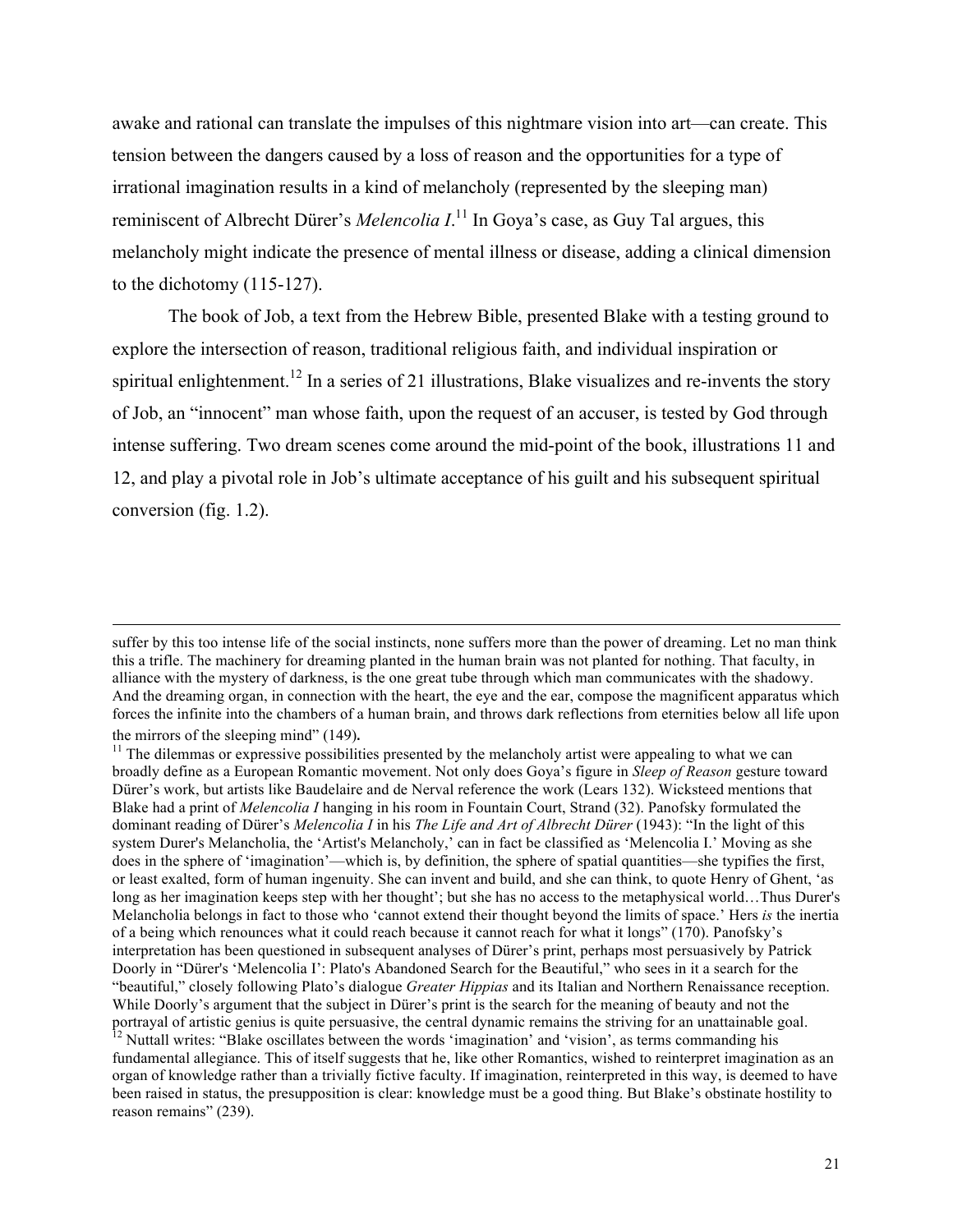

**Fig. 1.2:** Illustrations 11 "Job's Evil Dreams" (left) and 12 "The Wrath of Elihu" (right) of Blake's *Illustrations of the Book of Job*. Source: Wikimedia Commons.

https://upload.wikimedia.org/wikipedia/commons/1/14/Blake\_Job\_A11.jpg https://upload.wikimedia.org/wikipedia/commons/5/52/Blake\_Job\_12.jpg

Blake's illustrations begin by depicting Job as a prosperous and godly man, though with the textual hint that all might not be right with his conception of righteousness. In the text below the image in illustration 1, Blake adds, following Paul's Second Epistle to the Corinthians: "The letter killeth/The spirit giveth life/it is spiritually discerned," foreshadowing the central conflict in the series between the moral law and spiritual faith.<sup>13</sup> In illustration 2, the drama begins. The scene is split into two halves. On top, Satan (the accuser) appeals to God to allow him to afflict Job with suffering to test his faith. God agrees. In the bottom half, Job is portrayed discussing religious matters with angels and his family. Illustration 3 depicts the beginning of Job's miseries as Satan falls upon his sons and has them killed. In illustration 4, Job hears about these

 $13$  This quote is an adaptation from 2 Corinthians 3:5-6. The full verse is: "Not that we are competent of ourselves to claim anything as coming from us; our competence is from God, who has made us competent to be ministers of a new covenant, not in a written code but in the Spirit; for the written code kills, but the Spirit gives life" (Revised Standard Version).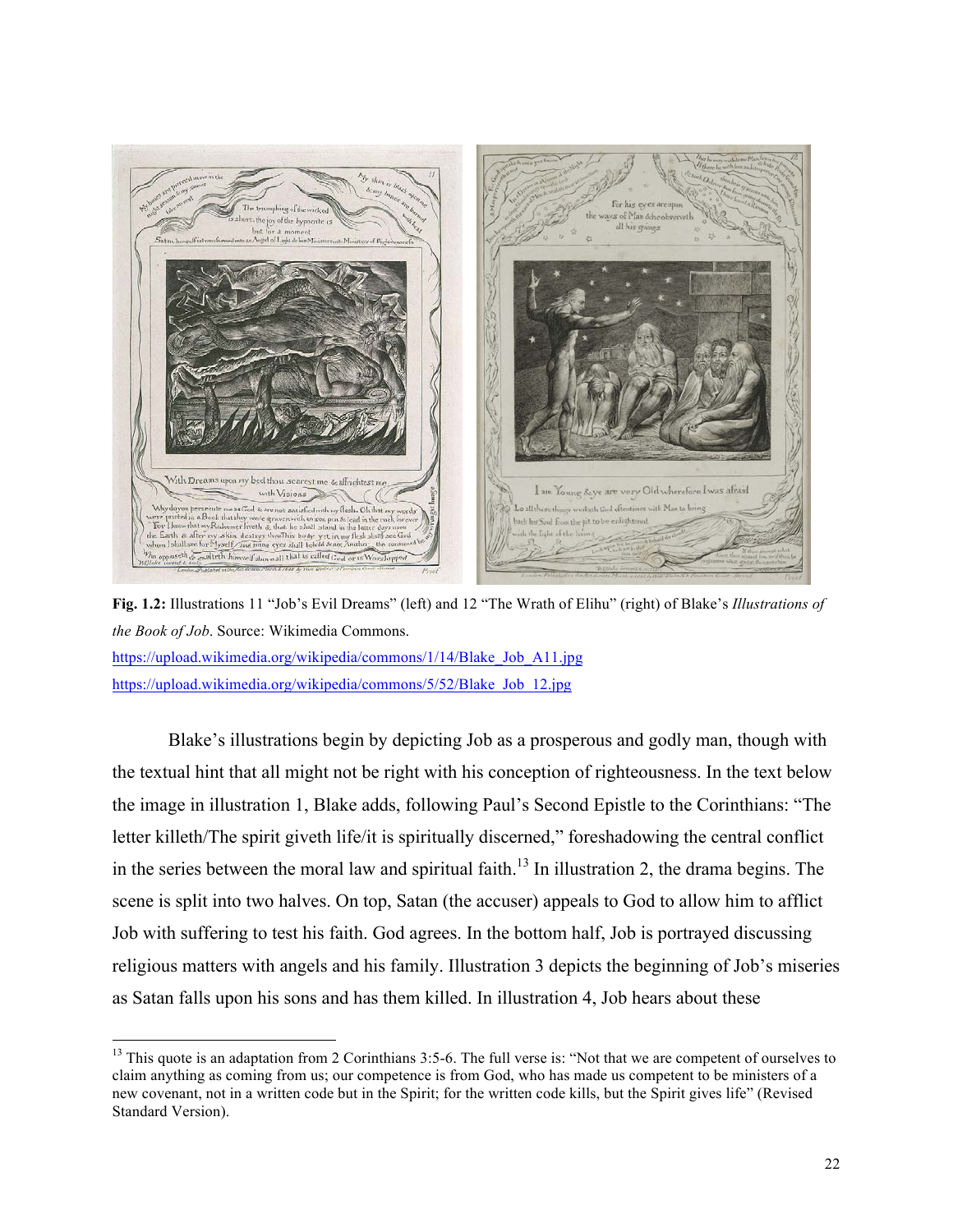misfortunes from messengers. Illustration 5 is again split. In the bottom half, Job, though afflicted with misery, is upholding his religious duty by giving to the poor and downtrodden. Nonetheless, in the upper part of the illustration, God allows Satan to turn on Job directly. Illustration 6 finds Satan torturing Job by blighting him with boils as the sun sets on the horizon. In the next illustration, as darkness envelopes the scene, friends come to comfort Job. Job, however, does not find comfort, and in the next illustration, shrouded by night, he lashes out in despair, cursing the day he was born. The next two illustrations show Job discussing his case with his three best friends, all of whom side with God against him. Job rejects their reasoning (that he is to blame for his misfortune) and takes his case directly to God. The rejection of the friends' accusations sets the stage for illustrations 11 and 12, in which Job has the two dreams that allow him the insight necessary to begin his journey to enlightenment and redemption.

The scene in illustration 11 of Blake's *Job* is divided into three zones. In the middle of the scene, Job lies sleeping. He is being afflicted by nightmares happening below and above him. The implication is that, as he is in waking life, Job is being tortured in his sleep. Below Job is the pit of hell. Demons (perhaps the demonic doubles of his three friends) reach up and grasp his sleeping body, threatening to pull him down into the fiery abyss of eternal damnation and suffering. The demonic beings are hideous creatures with scaly flesh, long fingers, and brutish faces. They carry chains—symbolic of confinement and torture. Above Job, a figure swoops down wrapped in a serpent. The figure is recognizable both as the God who sat on the throne in illustration 1 and as a demonic character, a false God. Around Job, ribbons of light or jagged lightning bolts cut through the sky. Looming above the serpent-wrapped figure is a stone tablet, a clear reference to the commandments or covenant given to Moses by God on Mount Sinai, the covenant that forms the basis of Hebrew law and the Jewish religion.

In the dream, as Blake imagines it, Job experiences a type of utter terror he is not able to experience in his waking life even under the most severe emotional and physical distress. Only in the dreamscape, according to Blake, can Job achieve such a state of terror, a state that opens up the possibility for eventual enlightenment and redemption. As in the rest of the series, symbols pervade the scene. The serpent wrapped around the false-god indicates his demonic nature, evoking the serpent from the Garden of Eden.The flying man also has a cloven hoof instead of a normal human foot, indicating that this "god" is the devil in disguise. The text above the divine/demonic figure states, "Satan himself is transformed into an Angel of Light." Though in a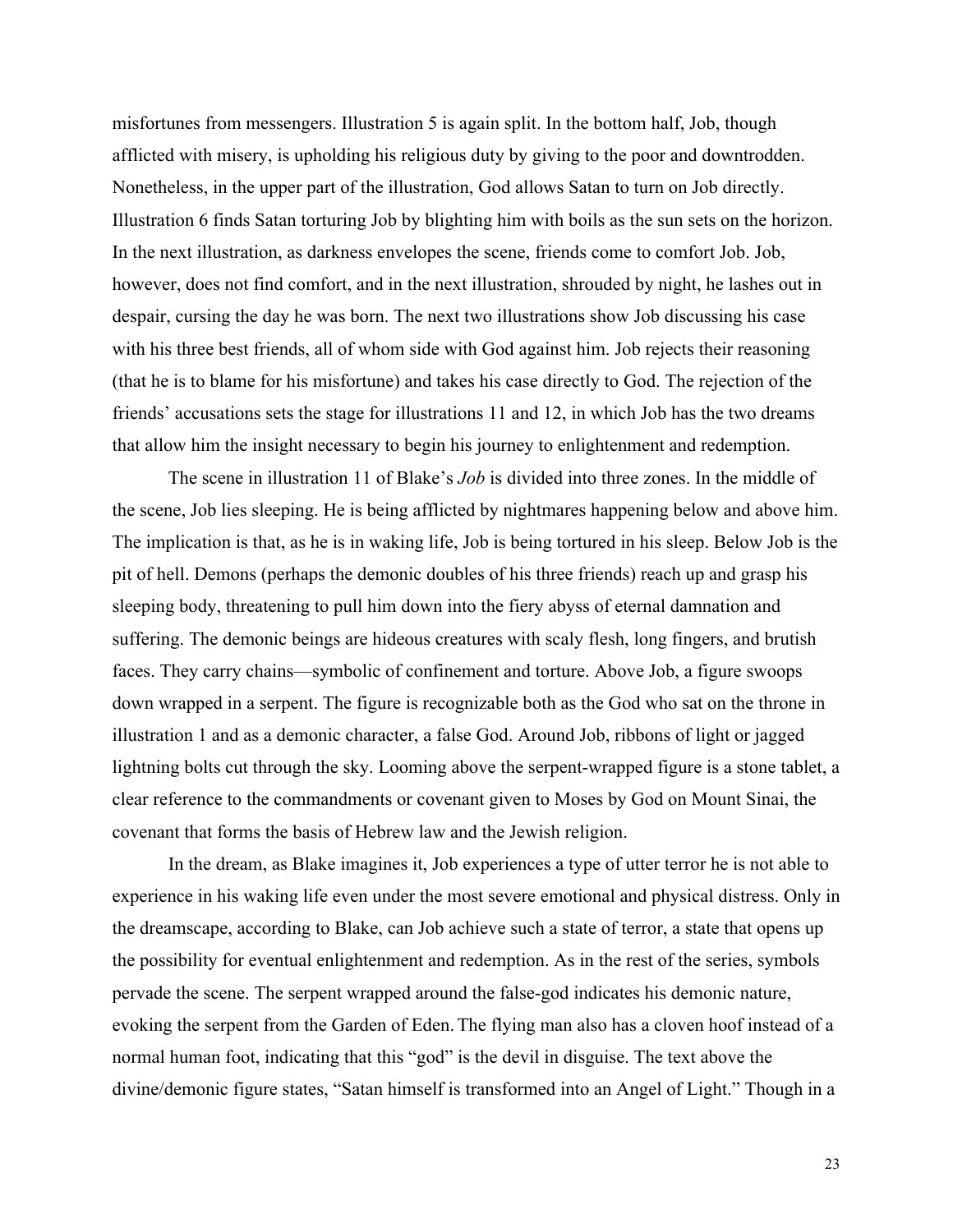literal sense this would imply that this "god" is, in fact, Satan, the likeness between the divine figure and the God of the previous illustrations compels the reading that this being represents a fusion of God and Satan into a unified being—a direct contrast to the unification of the divine being that will occur after the dream sequence. The dark sky and stormy weather show that this "god" is not friendly and not coming in peace. Finally, the tablets above the flying devil-god refer to the Hebrew Bible, and in the watercolor versions of the illustration it is clear that these are God's commandments. There, "God" has one finger pointed to the Hebrew law and the other pointed to the hellish inferno (fig. 1.3).



**Fig. 1.3:** Watercolor illustration of *Job's Evil Dreams* from the Butts Set (1805-06). Source: Wikimedia Commons https://upload.wikimedia.org/wikipedia/commons/8/83/Job%27s\_Evil\_Dreams-butts.jpg

Why would the Satan-God be drawing Job's attention to the Mosaic Law, the foundation of Judeo-Christian monotheism? In illustration 2 of the engraved, printed version, in which the accuser is appealing to God to test Job's faith, Blake adds the Hebrew words for "King Jehovah" (Wicksteed 51). Blake is indicating that the God who sets his minion upon Job is specifically the Hebrew or Old Testament God. This is emphasized by the image of God sitting on a throne with a book (the "legalistic" Torah) on his lap. In the dream, Job sees that this king/God is not the almighty source of good in the world. Rather, he is a vengeful, capricious, demonic force, who is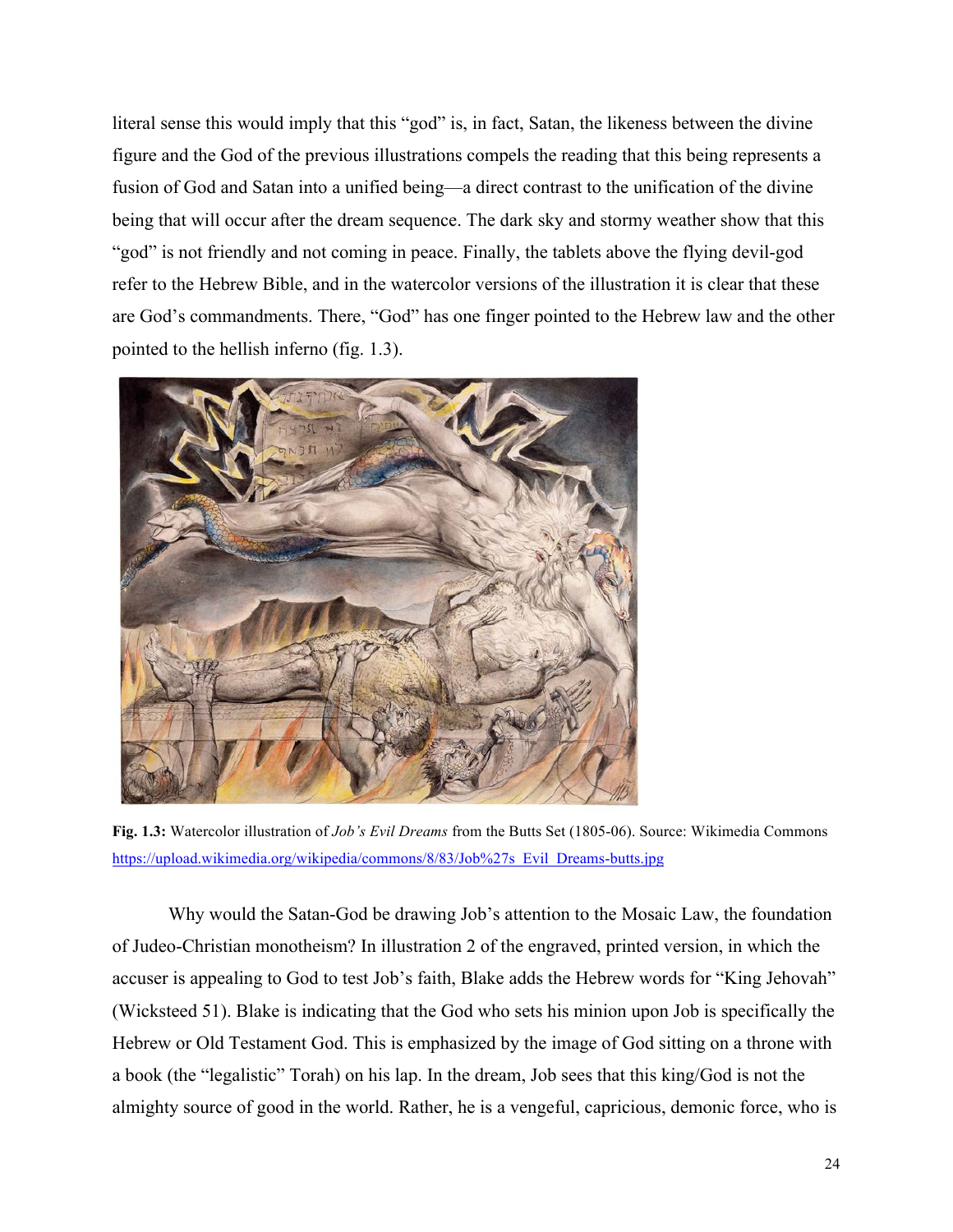interested only in strictly upholding his oppressive laws. Obey the law, he seems to tell Job in the dream, or suffer in hell—indeed, both are part of the same system, the reflections of each other that represent the fusion of God and Satan. The stage is now set for Job to differentiate between the demonic Old Testament God (a unity of God and Satan) and a benevolent God and his son and co-equal Jesus, who does not oppress through the "Law" but who opens one up to the spirit (a unity of the Trinity: Father, Son, and Holy Spirit). Indeed, as Henry Summerfield argues, this tension between legalistic religion and inner experience of the Gospel is a recurring motif in Blake's *Job*, beginning with plate 2 (97). Following his dream vision in illustration 11, Job realizes that while he previously had adhered to the law, he had not embraced the spirit of faith, an unmediated inner experience of creative illumination and total unity of being. Job, in Blake's re-invention, can now be successfully converted from an Old Testament dogmatist into a believer in (a Blakean) Christ.

In Blake's version of the story, Job's nightmare in illustration 11 transforms into the calm dream of illustration 12, in which Job, his wife, and Job's three friends are visited by a young man named Elihu, who starts to reveal to them the truth of the divine message: that faith does not come from one's actions or adherence to a set of laws but rather flows out from the inner being of the individual. Once Job starts down this path, the process of enlightenment begins, culminating in a visit to Job by the unified figure of God-Christ, who discloses to him the unity of the trinity (and of all things), bringing about the final conversion. Job, now aware of this unity, sees his good fortune restored. This stands in contrast with the biblical story of Job in numerous respects, most centrally in that the biblical account contains no reference to Christian theology. The biblical book of Job presents Job's submission to God as a product of the recognition of the supreme difference between the power of the creator God and the limited perspective of a single human being. The only bridge between the two entities could be one of faith—faith in God's moral perfection and the righteousness of a life lived through faith (Kaufmann 334-338).

In Blake's re-interpretation of the book of Job, the connection to radical theology is clear: Job's task is to probe his innermost self to discover the essence of the divine being and thus the unity of all things. It is a quest that can only occur in the deepest spirit of the person; it cannot be legislated from outside or grasped rationally. As Summerfield summarizes, "In Blake's system a fall into moral legalism is accompanied by a lapse from imaginative vision into the Lockean

25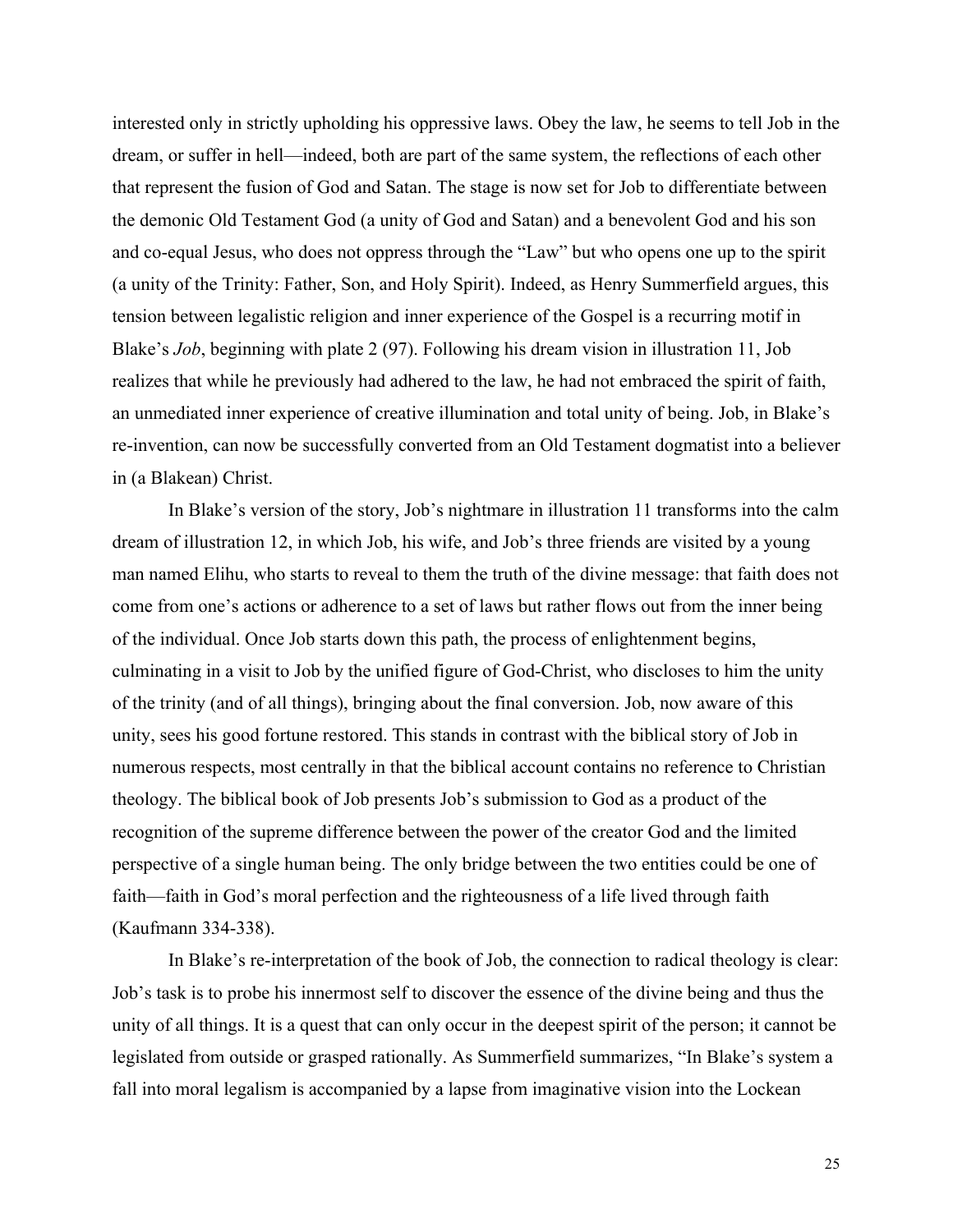philosopher's and the Newtonian scientist's acceptance of the external objects the senses perceive as constituting reality" (94). The choice of dreams as the catalyst for this transformation is important. Whereas the earlier scenes show Job making a rational defense of his piety, the dreams allow his non-rational, emotive, intuitive senses to take over, as we see in Goya's *Sleep of Reason*. As opposed to the religious disputation in illustration 2, which finds representatives of the Gospel attempting to sway Job away from legalistic faith, it is in the dreams, freed from the strictures of reason, that Job can perceive the basic truth leading to redemption.

Blake's arc of spiritual transformation leads him to reposition the dream sequence at the center of the narrative (just as Goya's *Sleep of Reason* provides the transition from the first half of the sequence of *Caprichos* to the second). In the original story, the dream is a fairly insignificant detail, a part of Job's lament in the first part of the story, which sets up his charge against God. In chapter 7:14-15, Job says, "You frighten me with dreams, and terrify me with visions till I prefer strangulation, death, to my wasted frame" (Berlin 1514). In Blake's reimagining, this line comes to mark the transition point from one set of beliefs to another, from a life of sin to a life of redemption, from legalistic guilt to spiritual illumination.

Blake's translation of Job's dreamscape into dream-text allows him to radically challenge structures of religious authority as well as to postulate the limits of reason in relation to faith.<sup>14</sup> Nonetheless, despite his theological radicalism Blake remains trapped by two authoritarian constructs. First, he replaces the Hebrew God with the Christian Trinity. While the location of submission is now different—submission remains. The theme of the embrace of submission is represented compositionally in plate 17, in which God-Jesus comes to Job. Here, Job and his wife kneel before this God-Jesus to receive enlightenment, which is symbolized by the brilliant sun in the background (fig. 1.4). The pair gazes up at the figure of divine unity, fully immersed in his message. Job's three friends provide contrast, as they turn their backs to the figure and shield their eyes from the sunlight; thus they choose to remain in darkness. That God-Jesus's

<sup>&</sup>lt;sup>14</sup> While a full accounting of Blake's religious vision is beyond the scope of this section, Altizer provides a useful summary of Blake's religious radicalism and vision: "Blake's prophetic poetry both transcends and negates its roots in the Christian tradition: it unveils a Jesus who is the totality of both God and man, envisions a cosmic history reflecting a movement from Fall to Apocalypse, and records an ecstatic immersion in the joy and the horror of concrete experience. To enter the world of Blake's vision is to be initiated into a new and radical form of faith, a paradoxical but deeply modern faith which is both sacred and profane, both mystical and contemporary at once. For Blake was the first Christian atheist, the first visionary who chose the kenotic or self-emptying path of immersing himself in the profane reality of experience as the way to the God who is all in all in Jesus" (xi).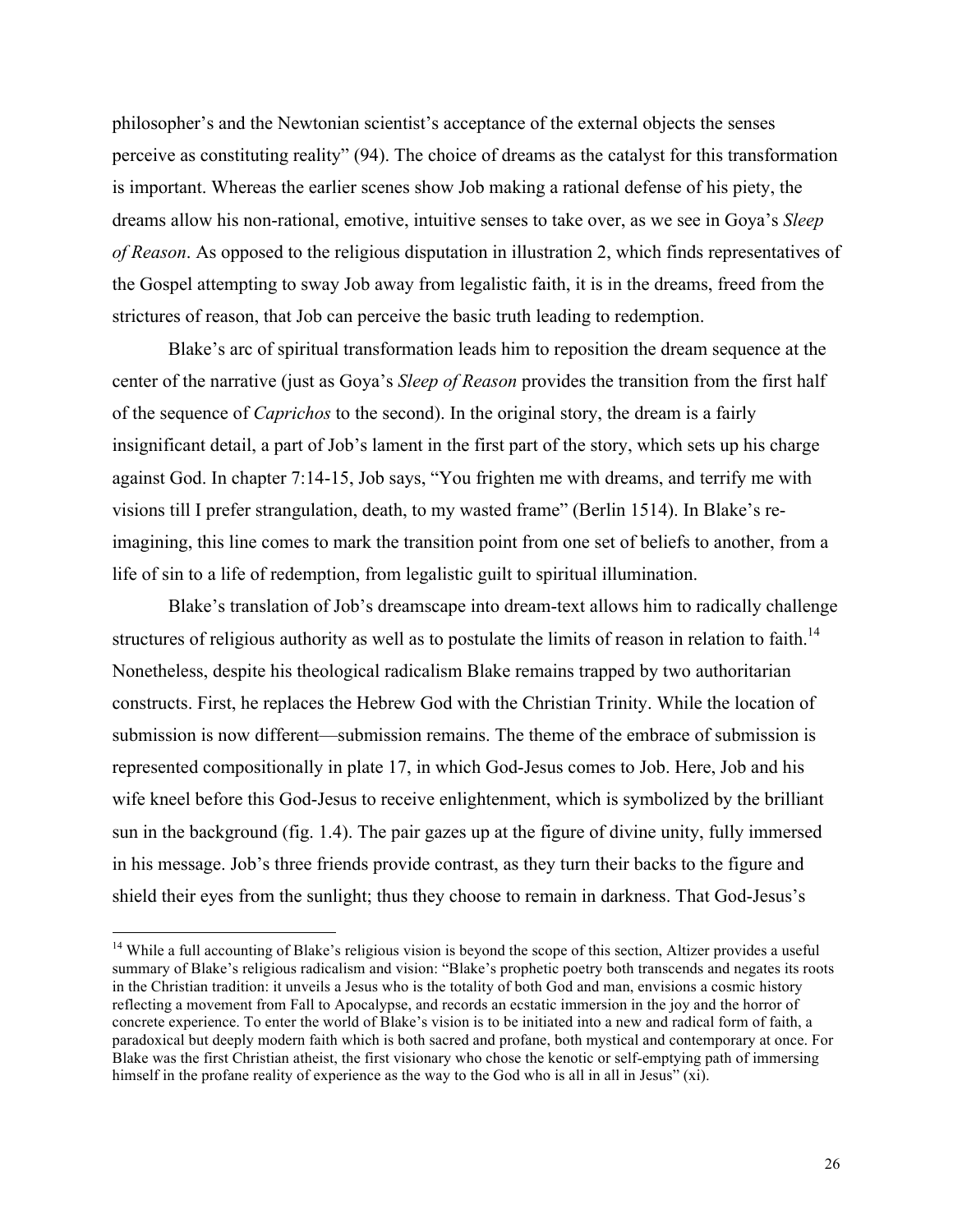head is contained within the circle of the sun while his feet remain on the ground indicates that he provides the bridge between the material and the spiritual, the very bridge that was absent in Job's previous conception of faith. The composition in illustration 17 acts as the visual counterpart to Elihu's text in illustration 12, "Lo all these things worketh God oftentimes with Man to bring back his Soul from the pit to be enlightened with the light of the living." In illustration 12, Elihu comes to Job as the emissary charged with announcing the coming of Christ. Enlightenment is gained through the acceptance of God-Jesus's divine light. However radically Blake defines "Jesus" or the notion of the divine unity, the compositional power of the scenes in 12 and 17 derives from the hierarchical relationship between Job and the divine. There can be no faith without submission.<sup>15</sup>

<sup>&</sup>lt;sup>15</sup> Altizer captures the tensions between Blake's radical theology and his reliance on traditional Christian ideas and images in the following: "When Blake attempted to transform *Vala* into a Christian epic by infusing it with the categories of traditional Christian symbolism and theology, he found that the poem simply dissolved and lost all coherent meaning. His triumph as a Christian artist and visionary came in *Milton* and *Jerusalem*, and the illustrations to the Book of Job and to The Divine Comedy; and we must be prepared for the paradox that in these works Blake is the most deeply Christian when his language is the most anti-Christian, his vision becomes most real when it is seemingly most blasphemous or atheistic, and his images of regeneration or of Jesus become most authentic when they are furthest removed from their seeming original. All of this is in accord with the radical Christian understanding of the Age of the Spirit, the spiritual Jesus must be antithetically related to the Church's Jesus, the Eternal Gospel must be an inversion of the temporal gospel, and God can have no existence or reality apart from that which He has in the present and immediate acts of men" (56).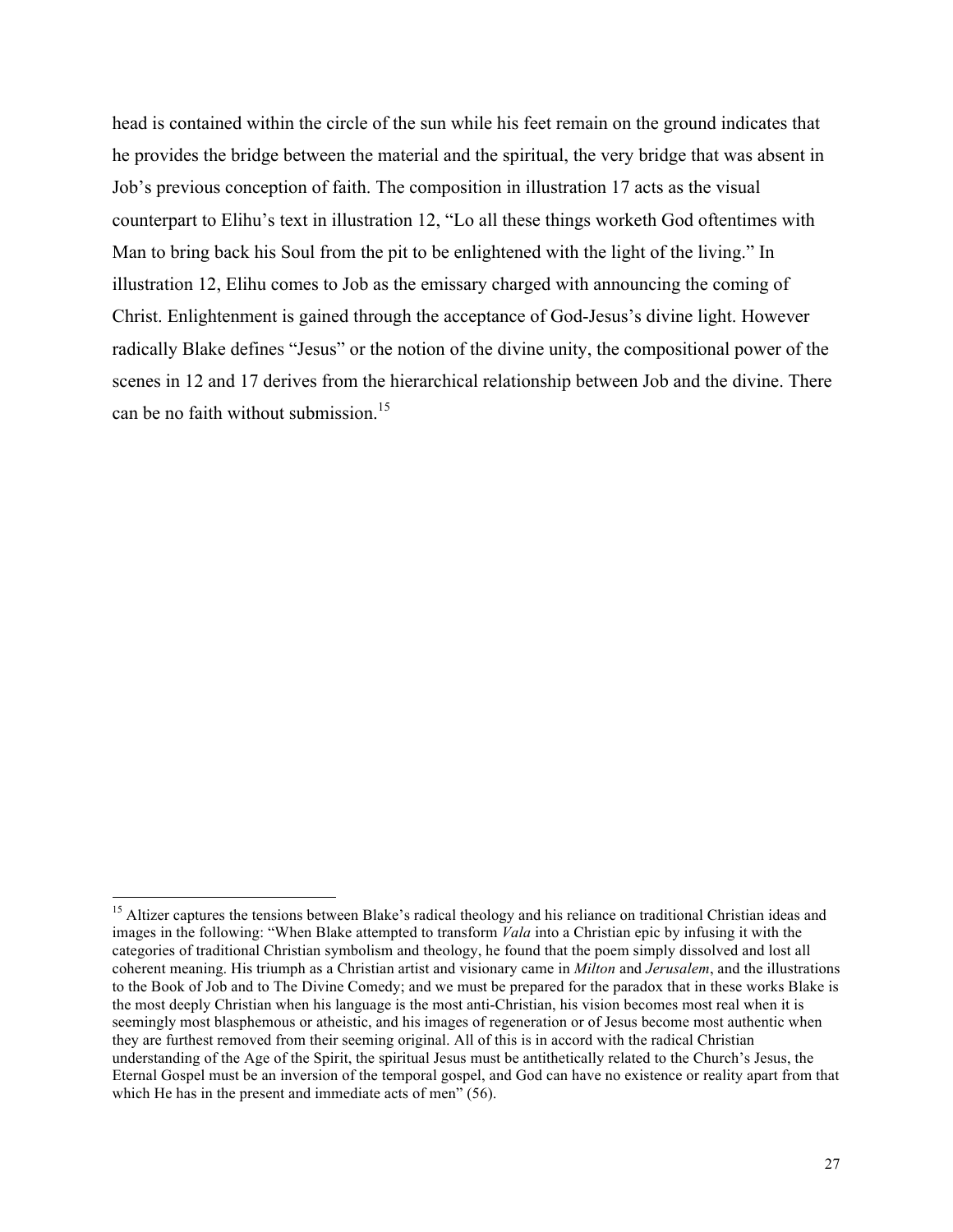



https://upload.wikimedia.org/wikipedia/commons/b/b9/Blake\_Job\_17.jpg

In addition to the submission of Job into the folds of faith in unity of God, Christ, and spirit, we find in Blake's reimagining of the biblical story—and especially of the dream in illustration 11—influences of long-standing anti-Jewish polemic. In the broader Protestant context, the contrast between Jewish legalism and Christian faith, as well as the links between the Jewish God and demonic forces, stretch back to Martin Luther and other early Reformation figures (Rowan 88-90; Oberman 292-297).<sup>16</sup> In turn, these Reformation polemics rely on even

<sup>&</sup>lt;sup>16</sup> Trachtenberg, in his discussion of Luther's *On the Jews and their Lies*, quotes Luther, "Those compassionate saints whose misguided benevolence enabled the Jews to murder and to blaspheme sinned against God, for as Christ is His son and the New Testament His book, so has He through the course of world history rejected the Jews together with their father, the hellish devil. Therefore Christians must undertake energetically, in all earnestness, and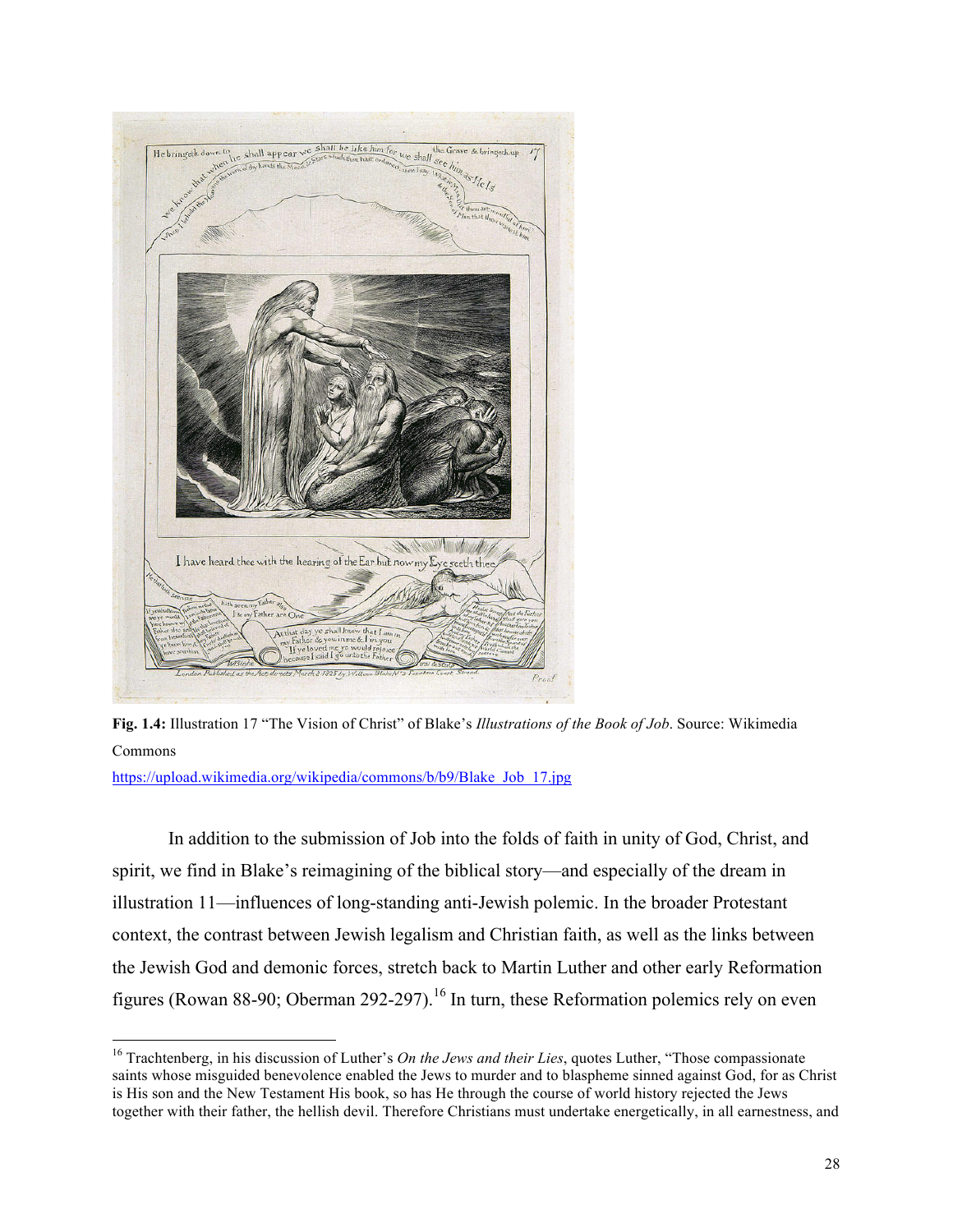older medieval anti-Jewish traditions (Trachtenburg; Menache). One of the key medieval polemics against Jews was precisely the claim that the father of the Jews was not God but the devil—and that the Jews worked in the service of the devil and his false messiah, the Antichrist. Joshua Trachtenberg describes one of the core eschatological stories of medieval Europe in this context:

Leading scholastics, such as Thomas Aquinas and Albertus Magnus, devoted considerable attention to it, holding in general that Antichrist will be born in Babylon, of the tribe of Dan, will proceed to Jerusalem, where he will be circumcised, and will easily persuade the Jews that he is their long-awaited Messiah. He will then rebuild the temple, establish his throne there, and proclaim himself god. By means of miraculous deeds, bribes, and sheer force he will rapidly accumulate a vast army of adherents, but his power is destined to endure only three and a half years. God will then send Enoch and Elijah to raise an opposition against him, but he will overcome and slay them. Thereupon Christ will dispatch the archangel Michael to destroy him on the Mount of Olives. (34)

The link between Jew, devil, and Antichrist formed one of the central pillars of anti-Jewish sentiment, which in turn was linked to eruptions of violence and constant discrimination. In the case of Luther and others, the anti-Jewish polemic seeks to establish a clear hierarchy of faiths, to introduce a progressive interpretation of religious history (Christianity overcoming Judaism), and to legitimize the social, political, and legal exclusion and/or subordination of Jews in Christian realms. In the context of the early  $19<sup>th</sup>$  century, Blake's conjoining of Jewish religiosity with Enlightenment rationalism (especially deism) could thus be seen as an attack on the politics of Jewish legal emancipation of the Napoleonic era and as a legitimization of the post-Napoleonic reaction against Jewish integration, a reaction often dressed in Christian garb (Shabetai).

This section has shown that we can identify two distinct types of authoritarian representations of the dreamscape. The first type acts to directly buttress existing hierarchical power relationships. The example of King Solomon is an apt one here. Solomon is already king

<sup>&</sup>lt;u> 1989 - Andrea San Andrea San Andrea San Andrea San Andrea San Andrea San Andrea San Andrea San Andrea San An</u> not in a spirit of levity, to burn their synagogues, to seize their books, to prohibit their religious exercises and their blasphemies; yes, to settle the matter once for all, the Jews must be driven out of Christian society altogether" (219).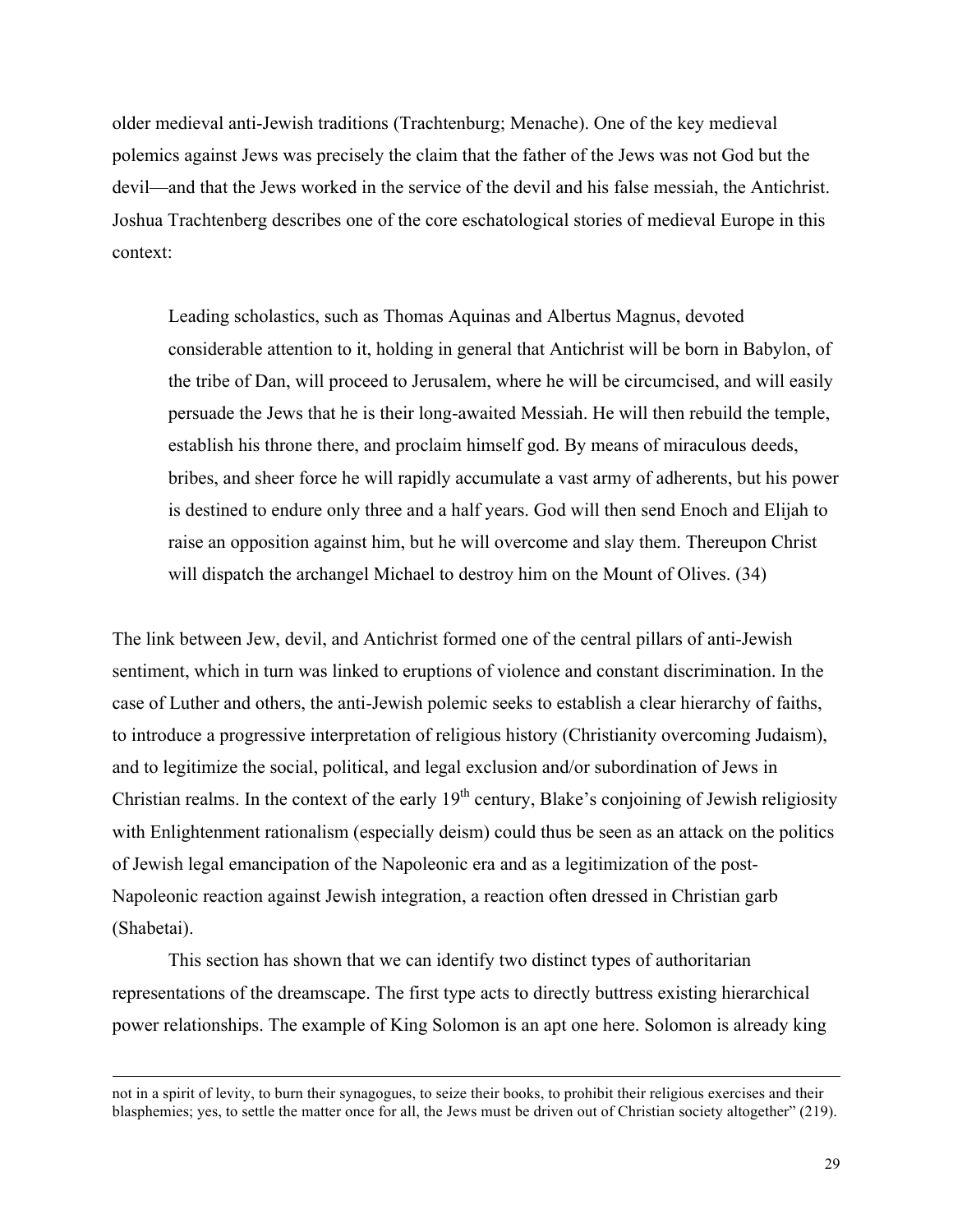when he goes to Gibeon to incubate a dream. The dream-text acts as a powerful legitimation of his rule by elevating his status and linking him intimately with the patron God. The second type of authoritarian occupation acts to both challenge authoritarian constructs and to rebuild them in an opposing, but still hierarchical, manner. Blake's representation of Job's dreamscape provides a key example. Blake's Job strives for emancipation from legalistic rationalism and toward a unique and radical form of Christianity, only to find himself subordinated to the structures of hierarchical Christianity and subsumed into the discursive logic of long-standing anti-Jewish polemic. The main authoritarian thrust of Blake's Job comes when he utilizes anti-Jewish traditions to present the Jew as the prototypical "other" to the Blakean Christian. Blake's use of John 10:30 in illustration 17 (Job's submission to God-Jesus) is telling in this regard. While the quoted text, "I and the Father are one," seems rather uncontroversial, those familiar with the Christian writings would understand that the statement comes amid a scene of incredible tension between Jesus and the Jews. In the Gospel of John, Jesus's statement about divine unity is followed by conflict in the subsequent verse 10:31: "The Jews took up stones again to stone him" (Revised Standard Version). Here the Jew has become, in the Christian imagination, the tormenter and murderer of Christ—and one might add *in the service of the devil*. Even a radical religious thinker like Blake falls into identity constructs with deep social and political implications that configure hierarchical structures of power.

If a radical like Blake cannot escape the authoritarian, hierarchical outcomes of translating Job's dreamscape into dream-text, how is it possible to imagine an anarchism of the dreamscape? The next section presents a theoretical discussion of anarchism in relation to dreaming. It argues that in parallel to the authoritarian implications of most translations from dreamscapes to representative dream-texts, a counter-tradition exists that seeks to grasp (or to propose) the anarchistic potential of the dreamscape. This anarchistic force can be discerned most productively by framing it with concepts adapted from post-anarchist theory. The result of this framing is not a systematic political theory of the dreamscape but rather an opening up of the concept to radical, emancipatory possibilities.

## **Anarchism and the Dreamscape**

A countercurrent exists to the authoritarian politics of representing the dreamscape—what I call a radical current or an anarchism of the dreamscape. While this anarchistic current is as shifting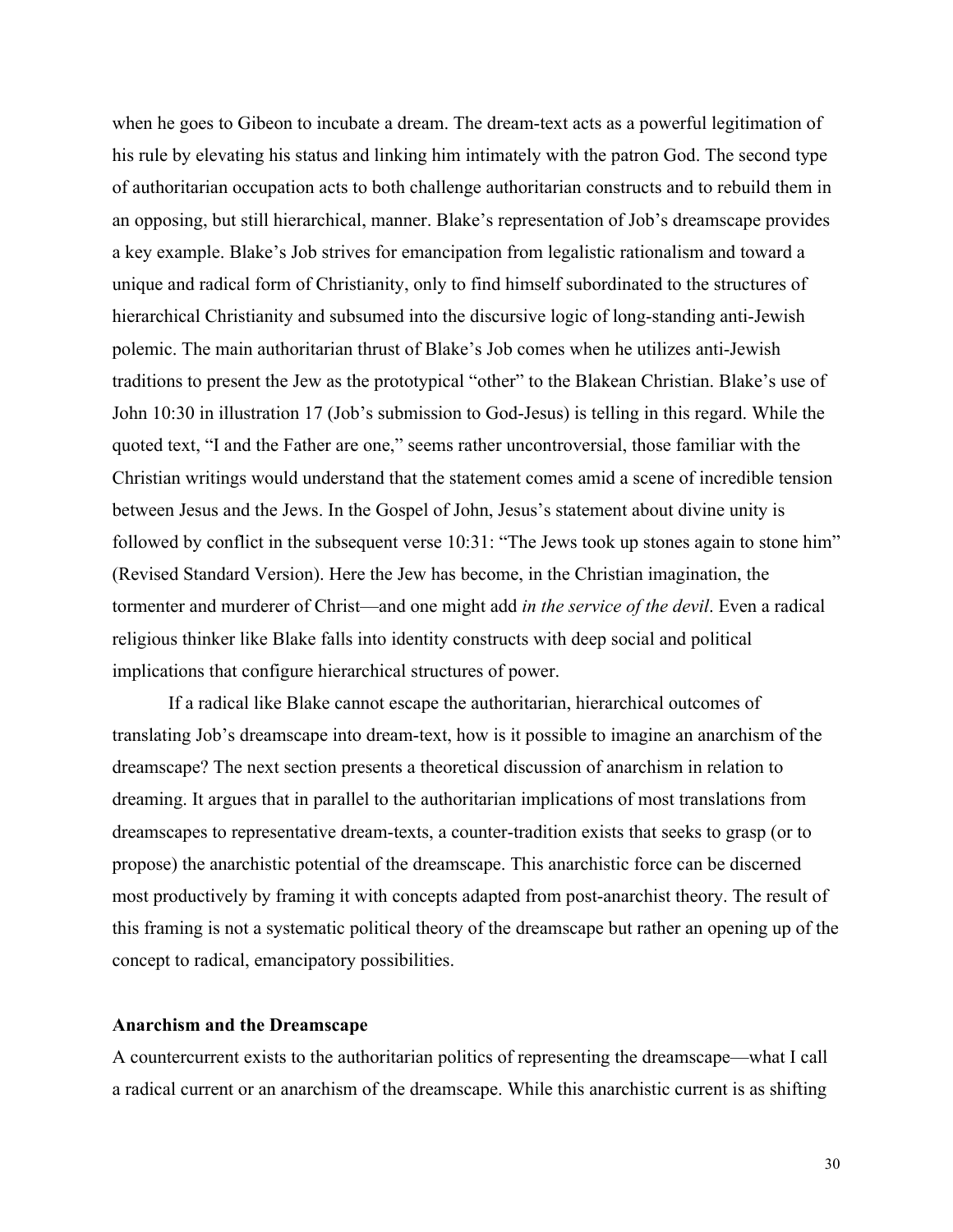and heterodox as the authoritarian side, it differs in that it rejects or calls into question authoritarian paradigms, even if not totally. The anarchic possibilities of the dreamscape have not yet been the focus of scholarly attention. Some common features of the anarchism of the dreamscape can be discerned when seen through the lens of post-anarchist theory. By uncovering and theorizing the anarchism of the dreamscape, this and subsequent chapters contribute new concepts to the history of dream interpretation, anarchist theory, and theories and practices of resistance to power. What follows are definitional discussions of anarchism and post-anarchist theory, and an exploration of the radical potential of an anarchistic politics of the dreamscape. I follow these framing propositions by introducing two case studies that indicate elements of the dreamscape's anarchistic potential.

Definitions of anarchism have ranged from those rooted in historically contingent contexts  $(19<sup>th</sup>$  century Russia, for example) to those grounded in a set of trans-historical principles. In English, the concept of anarchy/anarchism first emerged in the  $16<sup>th</sup>$  century and for the following centuries was used to describe a state of lawlessness and chaos (OED). In Book Two of *Paradise Lost*, for example, Milton evokes the concept of anarchy in the description of the "deep" that Satan and Sin encounter when the gates of hell are unlocked and thrown open:

So wide they stood, and like a Furnace mouth Cast forth redounding smoak and ruddy flame. Before thir eyes in sudden view appear The secrets of the hoarie deep, a dark Illimitable Ocean without bound, Without dimension, where length, breadth, and highth, And time and place are lost; where eldest Night And Chaos, Ancestors of Nature, hold Eternal Anarchie, amidst the noise Of endless Warrs and by confusion stand. (Milton 50-51)

I will return to this relationship between chaos, anarchy, and the deep in the discussion of Genesis below. Milton's mention of anarchy as the basic condition of nature without the steady and creative hand of God endows the concept with trans-historical meaning: anarchy is a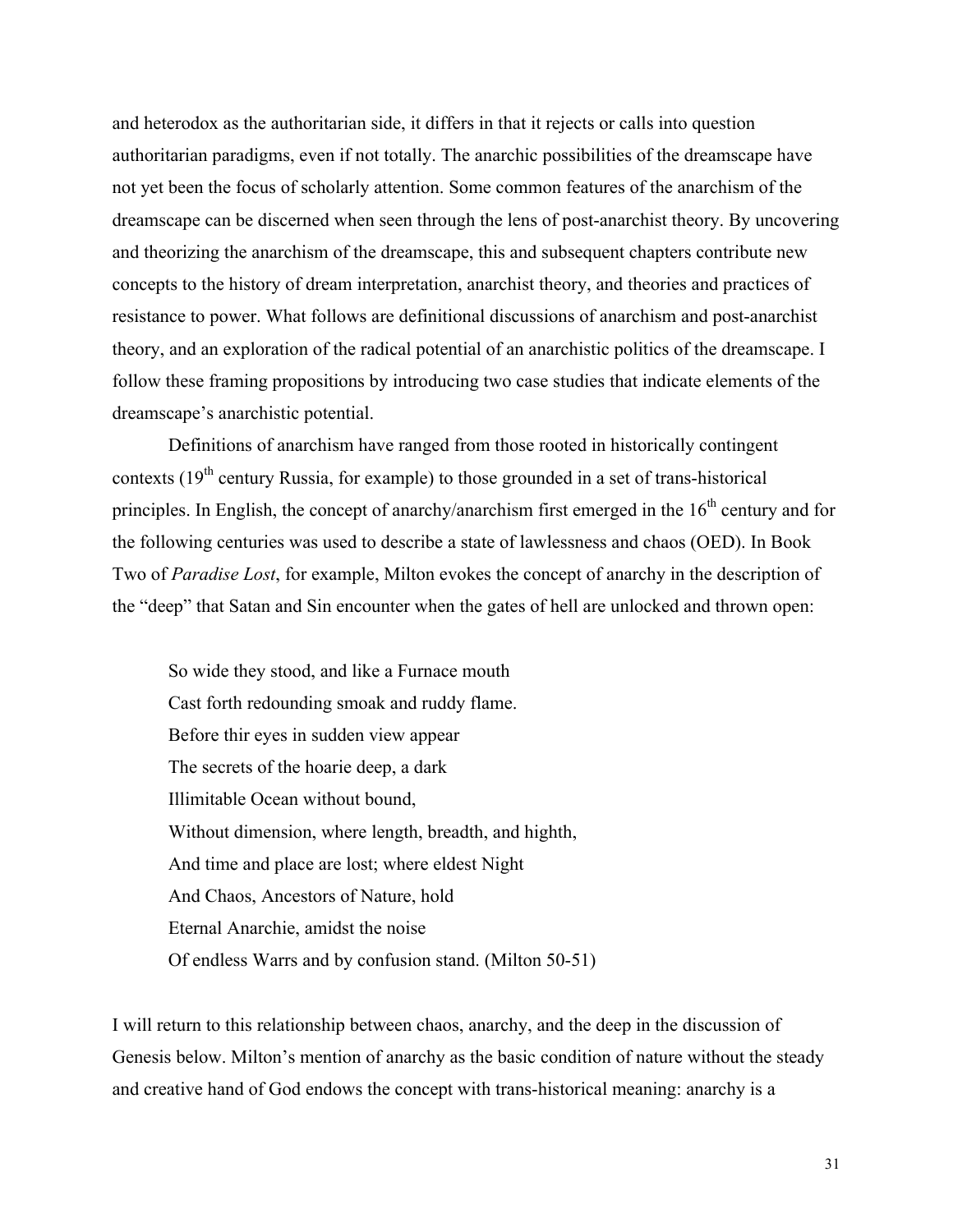condition that precedes power, authority, and social organization. It is the negative of creation, which means in this sense the imposition of order and the elimination of chaos. The notion of a condition preceding the ordering and structuring of the world provides the starting point for other articulations of anarchism. In *Demanding the Impossible*, Peter Marshall attempts to compile some general principles common to many strains of anarchism:

If you dive into an anarchist philosophy, you generally find a particular view of human nature, a critique of the existing order, a vision of a free society, and a way to achieve it. All anarchists reject the legitimacy of external government and of the State, and condemn imposed political authority, hierarchy and domination. (3)

For Marshall, anarchism can be found among the ancient writings in most civilizations, but is especially pronounced in Taoism and Zen Buddhism. Leonard Williams echoes the central thrust of Marshall's trans-historical definition, claiming, "Through it all, anarchism seems to retain its central character as a viewpoint opposed to the presence of coercion, hierarchy, and authority in human affairs" (300). If the target of anarchism is the existence of power wielded for coercive, authoritative, or hierarchical purposes, the question arises: what, exactly, is power and how does it operate? For anarchist thinkers like Bakunin, Kropotkin and Godwin, $^{17}$  power is a coercive force expressed by institutions like state bureaucracy and the military, as well as through legal, familial, and economic relationships. Most commonly, authoritarianism combines force with organizational power. Ideology serves to buttress the authoritarian order.

Lucien van der Walt gives a more specific "origin" point for the emergence of anarchism, which he locates in middle to late  $19<sup>th</sup>$  century Europe. "The historical record shows very clearly," he argues, "that a specific, self-defined, consciously anarchist movement, only and first, emerged in the First International around Mikhail Bakunin and the International Alliance of

<sup>&</sup>lt;sup>17</sup> Bakunin, Godwin, and Kropotkin, along with Max Stirner and Pierre-Joseph Proudhon, are considered the foundering thinkers of modern anarchism, beginning with the late 18<sup>th</sup> century revolutionary era (Godwin) and continuing into the early twentieth century. William Godwin (1756-1836) was the earliest of the figures, publishing his seminal *Enquiry Concerning Political Justice* in 1793. Michael Bakunin (1814-1876) was a Russian revolutionary who challenged Karl Marx for control over the International. Bakunin famously stated that "socialism without freedom is slavery and brutality," an anarchist critique of what he saw as the Marxist trends in the politics of the workers' movement. Peter Kropotkin (1842-1921), a Russian aristocrat like Bakunin, focused on the social possibilities of anarchism in relation to feudal or capitalistic relationships, emphasizing cooperation, mutual aid, and the reconfiguration of work (Ward 1-8).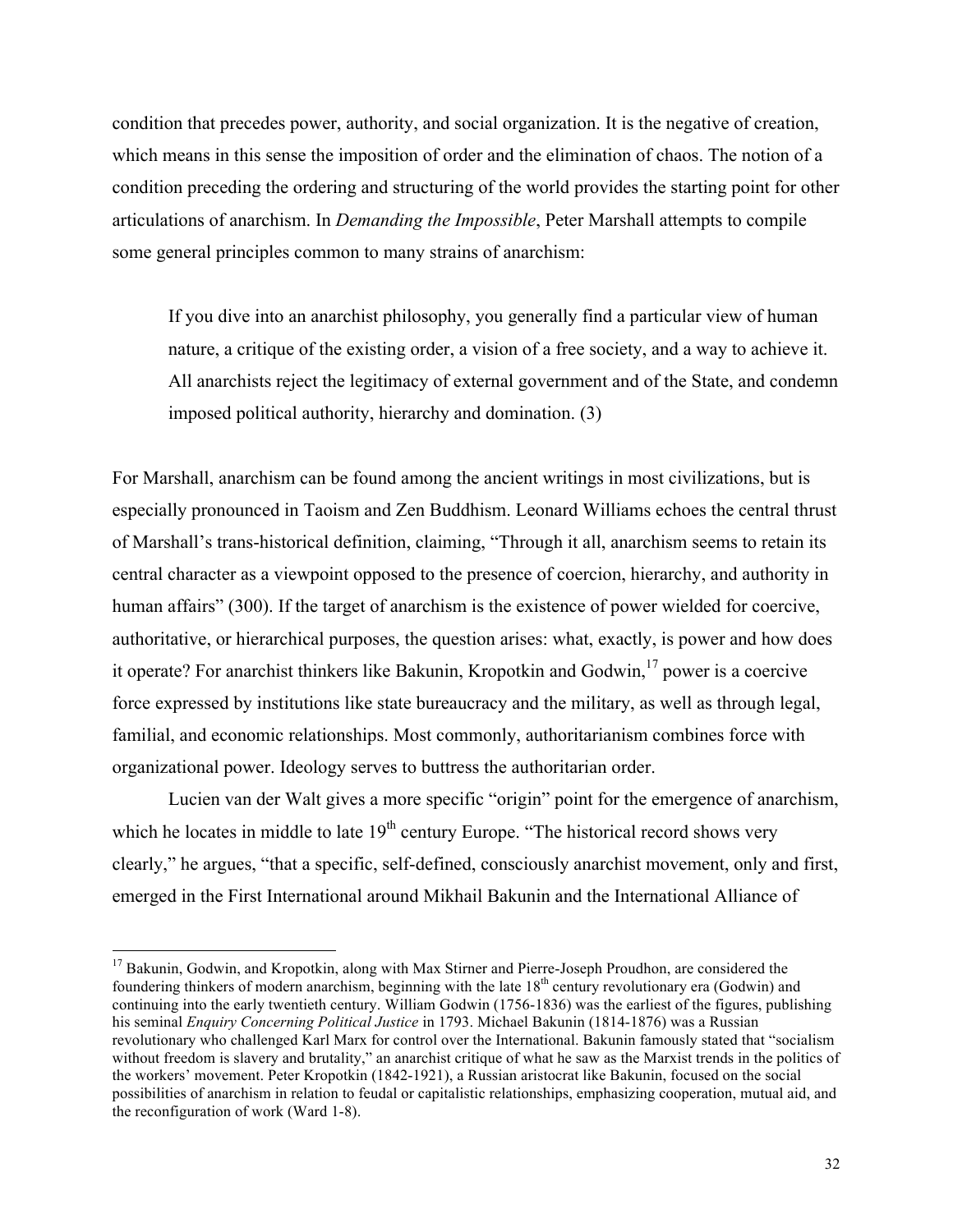Social Democracy. That puts it in the period from 1864, around 150 years ago—not in the Garden of Eden and not in the ancient world" (92). This dating is key, van der Walt argues, because it shows anarchism's inherent connections to the broader workers' movement. "A historical approach points us to the First International. That locates anarchism, as a consequence," he writes, "as rooted in the working class and socialist movement" (92). Such historical definitions of anarchism link anarchist theory to movements of resistance to the emerging modern nation-state. Thus, Leonard Williams writes, "At the most basic level, anarchism is fundamentally opposed to the existence of the State and the authority relations that the State codifies, legitimates, or represents" (300).

In  $19<sup>th</sup>$  and early  $20<sup>th</sup>$  century anarchist discourse, the agent of resistance to authoritarianism in all its forms is the individual. In contrast to other radical programs like Marxism or Leninism, anarchism rejects the subordination of the individual to a broader group or social unit. A social unit might form as a state of anarchy comes to fruition, but this formation is always non-coercive. The unsubordinated individual can be characterized as the autonomous subject of the liberal imagination, as the Romantic individual, or (most commonly) as a combination of liberal autonomy and Romantic individuality. This unsubordinated individual exists, in the anarchist tradition, beyond, outside of, or against authoritarian power.

While from a historical perspective, anarchism as a modern political philosophy emerged in the revolutionary and post-revolutionary period in Europe, the deeper roots of anarchist concepts point to the existence of anarchistic strategies of resistance dating back to ancient times. The anarchism of the dreamscape calls on both ancient and modern traditions of resistance, thus eluding strict historical periodization (which could itself be seen as a means of narrative control) and pointing toward the trans-historical nature of anti-authoritarianism. The confluence of modern anarchism and deeper anarchistic principles can be productively theorized through the lens of post-anarchist theory.

If the anarchist tradition presents the autonomous/Romantic subject as the central political actor, postmodern or poststructuralist variants of anarchism subvert this foundational pillar. Post-anarchism, a politics built around a synthesis of anarchist thought and postmodern or poststructuralist theory, sets itself the task of re-imagining a type of political critique that does not depend on absolute individual autonomy or a unified view of the subject. Post-anarchists like Todd May, Saul Newman, Andrew Koch, and Lewis Call argue that by holding onto notions of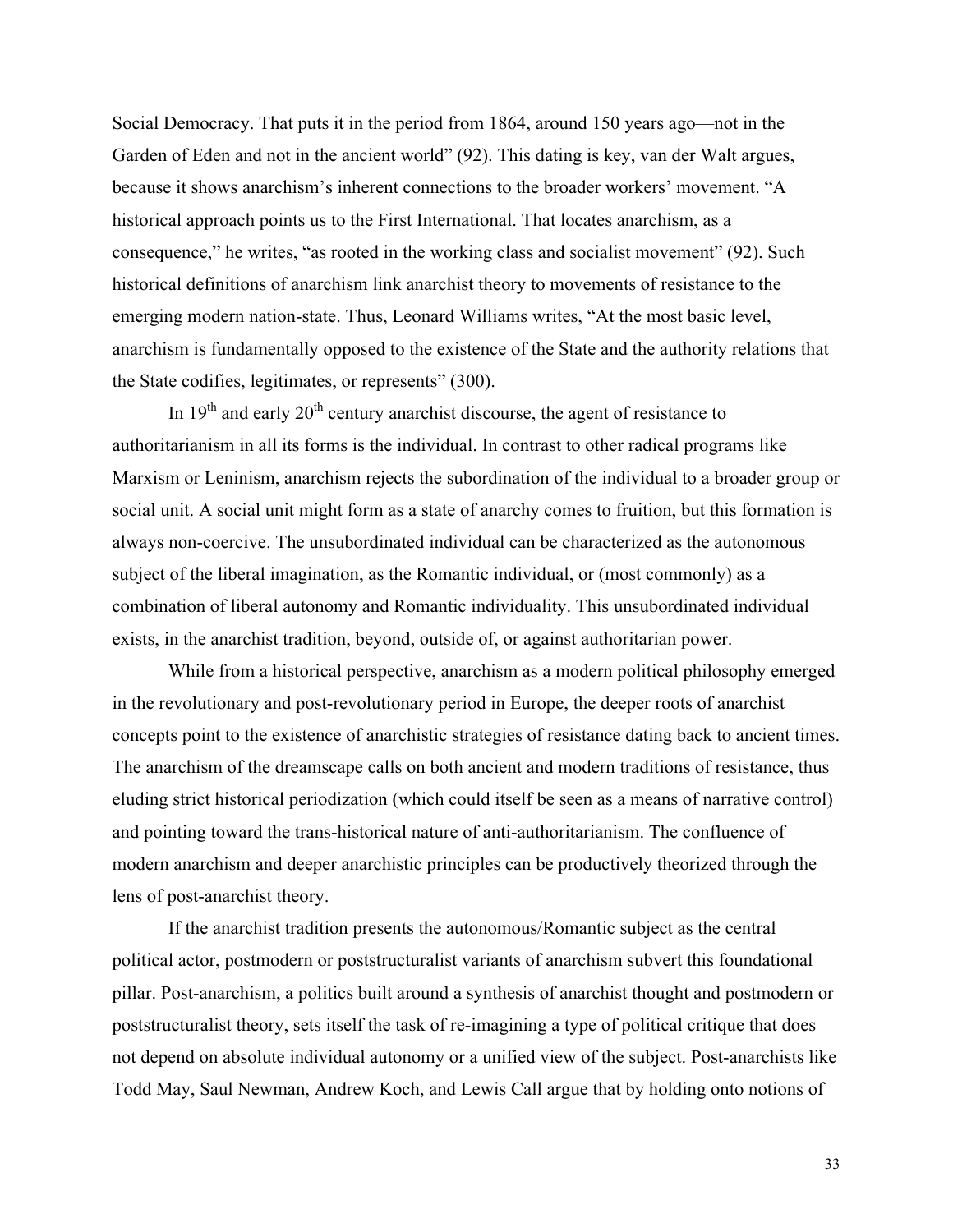autonomy and inherent unity, classical anarchism ends up perpetuating hierarchical power structures instead of subverting them. They maintain that radical politics can only be truly emancipatory if informed by the postmodern critique of subjectivity and a more nuanced understanding of power. Below, I outline the post-anarchist position on subjectivity and power before turning to a discussion of the three key principles that I graft or borrow from postanarchism to frame the radical politics of the dreamscape.

Todd May's *The Political Philosophy of Poststructuralist Anarchism* (1994) marks the beginning of the "post" turn in anarchist theory. For May, what separates this new or poststructuralist variant of anarchism from its "classical" ancestors is its full break with humanism and the subsequent impact of this break on the notion of political subjectivity. The political theoretical landscape, according to May,

is dominated by an assumption that, as has been seen, forms the other (if at times abated) half of anarchism's a priori: humanist naturalism, the concept of a benign human essence. If poststructuralist political thought could be summed up in a single prescription, it would be that radical political theory, if it is to achieve anything, must abandon humanism in all its forms. (75)

Whether or not May accurately describes classical anarchism,<sup>18</sup> it is clear that his target is a type of liberal-Romantic thinking rooted in the concept of the autonomous subject. In place of a unified and autonomous subject, which he claims is based on "essence," and in place of a structuralist notion of total constructedness grounded in the constitutive power of language, culture, politics and/or economy, May proposes "subjectivities" brought forth through "practice"; "subject and structures," he writes, "are sedimentations of practice, whose source cannot be discovered in a privileged ontological domain but that must be sought, rather, among the specific practices in which they arise" (78). That is to say, there is no subject without the staging of

<sup>&</sup>lt;sup>18</sup> Allan Antliff (2007) questions some of May's fundamental understandings of 19<sup>th</sup> and early 20<sup>th</sup> century anarchism. While it seems clear that earlier anarchists like Emma Goldman, Kropotkin, and Bakunin saw the individual as the central political actor, it does not follow that this individual is *a priori* "good," as maintained by May, or simply reactive to oppressive power. Cohn and Wilbur (2010) discuss ten critiques of the post-anarchist position. They claim, similar to Antliff, that post-anarchists have limited engagement with the history of anarchist theory, its diversity, and its evolution. Furthermore, they argue, the post-anarchists' classification of classical anarchism with terms like "humanism," "rationalism," and "Enlightenment" results in a reductive reading of a rich anarchist tradition.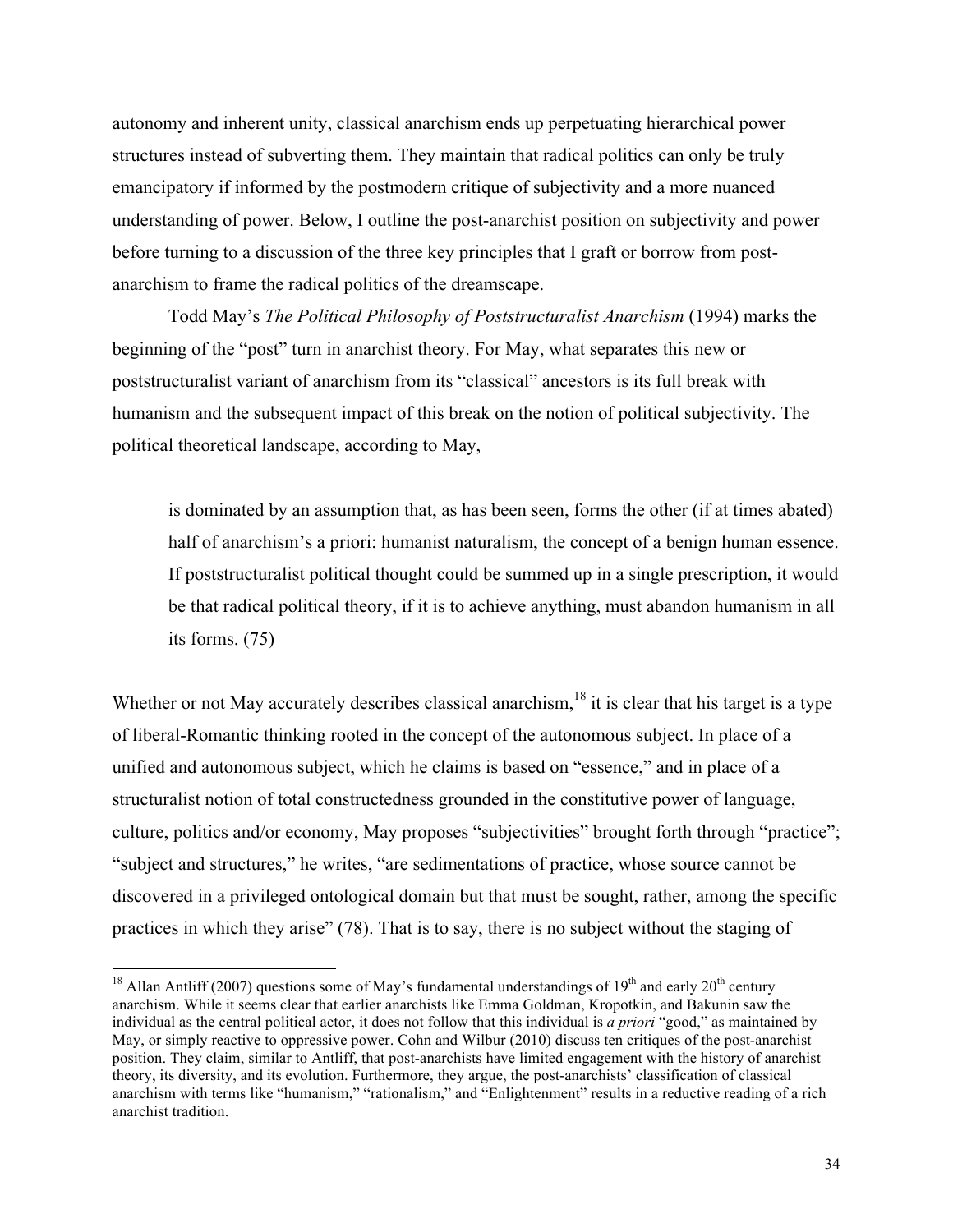subjectivity in context; there are no structures of power without their constant creation through performance. For May, no deeper essences of individuals or supra-individual communities exist beyond the enactments of them.

In *Postmodern Anarchism* (2002), Lewis Call takes full aim at the notion of unified subjectivity. Instead of conceiving of politics as a contest of power by or between subjects, he points to a counter-tradition of political thought based on the "*anarchy of the subject*." For Call, this anarchistic subjectivity is "strictly provisional," multiple, and in constant flux. He turns to Nietzsche to describe the radical implications of this subject position:

To ensure that this anarchy of the subject will have the status of a permanent revolution, Nietzschean philosophy offers a corresponding anarchy of becoming. A postmodern anarchist in the Nietzschean mode must engage in a perpetual project of self-overcoming. By constantly immersing the "self" in the river of becoming, the Nietzschean anarchist evades the possibility that her subjectivity will recrystallize in a totalizing fashion. (22)

Like May and Call, Newman argues that classical anarchism is based on an essentialist concept of human nature as inherently good. For classical anarchists, he writes, "social revolution and the creation of a free society would allow man's immanent humanity and rationality finally to be realized" ("Anarchy" 13). Newman draws from Foucault to express the political implications of the "absolutization of man," a concept that identifies the essential quality of the human being in his or her capacity for reason (*From Bakunin to Lacan* 85):

Man has become, in the past couple of centuries, the dominant figure within scientific, medical, sociological, and political discourses. This absolutization of man, and the power/knowledge regimes associated with it, are oppressive. They tie the individual to a certain identity—the criminal, the insane, the homosexual, the heterosexual, man, woman, etc.—which is limiting and oppressive, and which further subjects the individual to strategies of power. (86)

The notion of staging the subject as a body in context is central to May, Call, and Newman's conceptions of subjectivity; it proposes the subject as contextualized, partially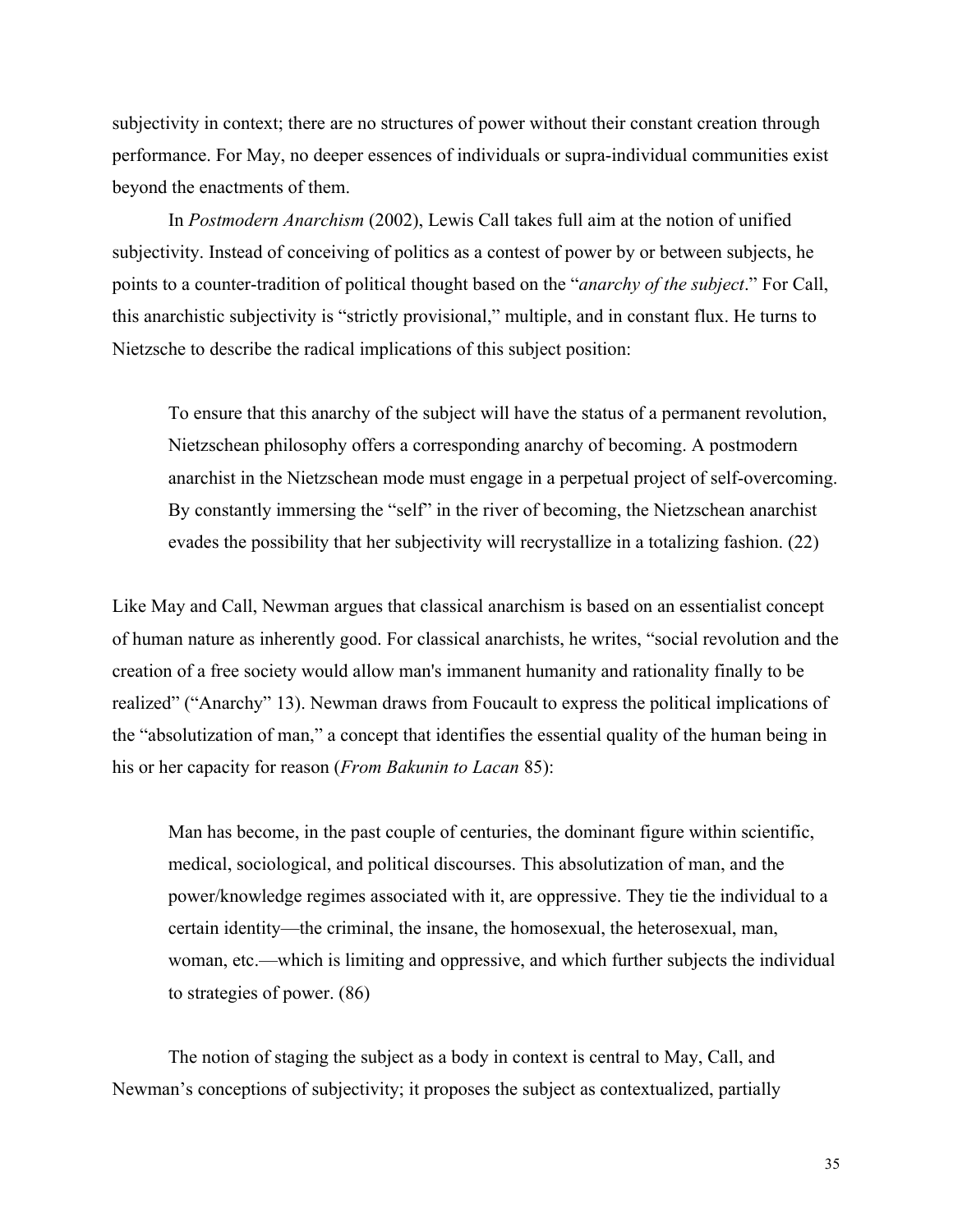determined, and as inherently relational, formed by and through action, gesture, and speech. In this sense, the dreamscape can be seen as a double staging, or a staging within a staging, where even the subjectivities of waking life are radically disturbed. Against this chaotic dissolution of selfhood, the dream-text acts to (at least partially) re-solidify the subject and to locate subjectivity as contained within the stage of life.

For May, Call, and Newman, the shift away from a notion of the unified individual or essentialist subject necessitates a corresponding move away from a repressive understanding of power to a (Foucauldian) conception of power as a constituting force, a force that is allencompassing with no realm free of power existing beyond it.<sup>19</sup> This reorientation of the notion of power dislodges it as the arm or tool of state power—macro-political power—and moves it into the realm of micro-politics—how power operates day-to-day, moment-to-moment not only in a legal sense or connected to coercive force but as embodied in discursive practices, institutional structures, psychological understandings, and affective responses. Key to understanding the micro-politics is grasping the way power operates within the individual. The individual is no longer seen as a site of resistance or domination but is itself generative of power. "This internalized self-surveillance and self-subjection," writes Newman, "is the central feature of Foucault's description of modern power. There is no need for a massive, repressive power, because the individual represses himself" (*From Bakunin to Lacan* 83).

Drawing from these redefinitions of subjectivity and power, the anarchic potential of the dreamscape reflects several conceptions of radical politics often utilized by post-anarchist thinkers, including, most significantly, the following three concepts: 1) Jacques Rancière's (1992) notion of "dis-identification" as the first stage of the development of the radical subject; 2) Rancière's (1999) "presupposition of equality" as expressing the promise of equal-liberty or, in other words, the necessary coexistence of absolute freedom with absolute equality; and 3) Emmanuel Levinas's (1991) assertion of anarchy as the disturbance of the self (or of one's singularity) by its encounter with another singularity, the other.

For post-anarchists, the constructed nature of selfhood together with the ubiquity of power necessitate finding a subject or subjects of resistance beyond that of the autonomous

<sup>&</sup>lt;sup>19</sup> As Newman notes, "For Foucault, power can no longer be confined within the institution of the state, or indeed in any institution. Power is a polyvalent force that runs through multiple sites throughout the social network. It is dispersed, decentered power, diffused throughout society…As Foucault says: 'power is everywhere because it comes from everywhere'" (*From Bakunin to Lacan* 78).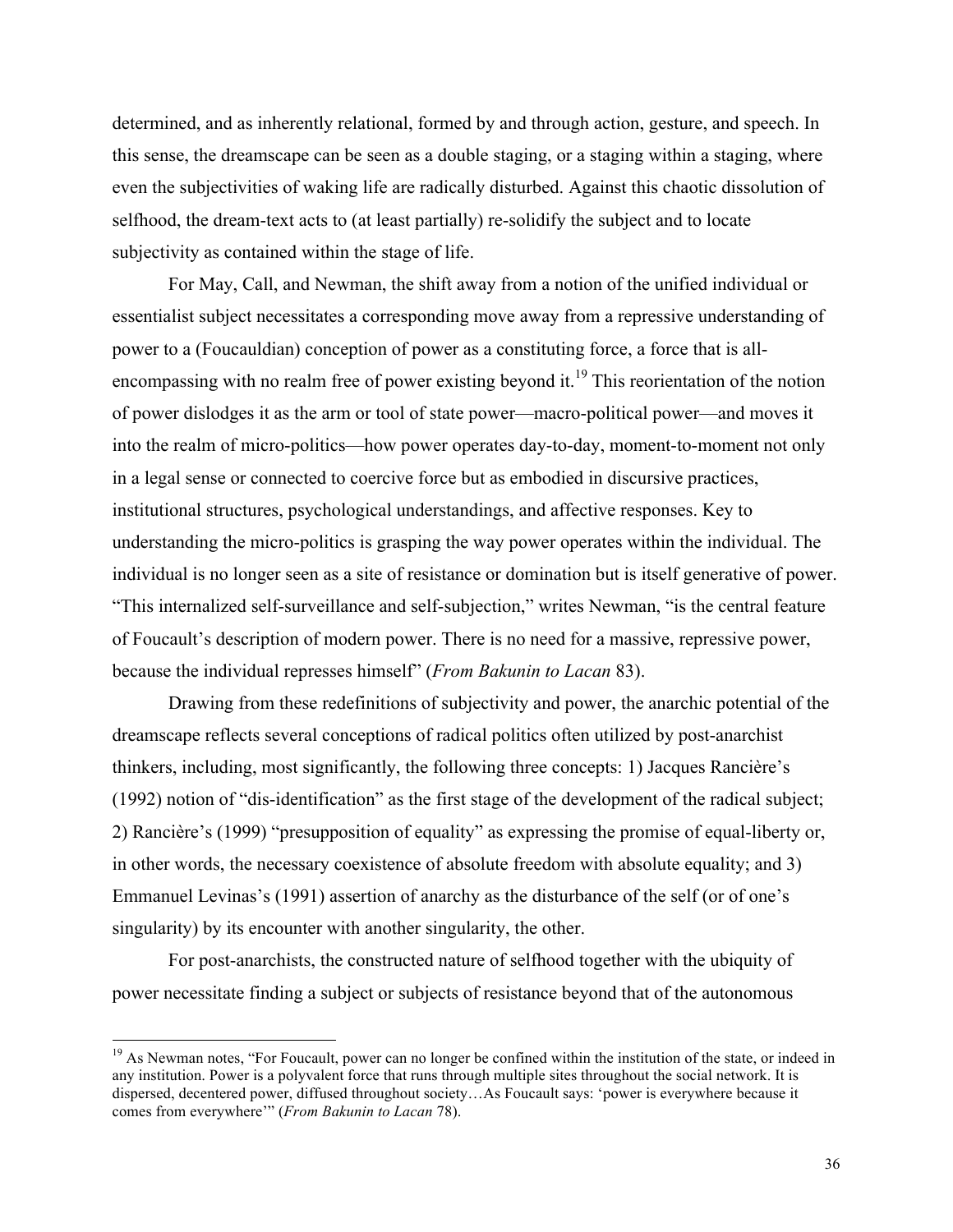liberal-Romantic individual. Rather than having a stable subject with a fixed identity, postanarchism follows Rancière in positing a subject that emerges "in an unpredictable fashion through a rupturing of fixed social roles and identities" (Newman, "Post-Anarchism" 61). Rancière argues that the potential for radical or emancipatory politics begins with the breaking down of identity. Identity or identification, for Rancière, locates people in the structures of power and, by doing so, reinforces these structures and their hierarchies. The first step, then, in becoming "political" in Rancière's sense, is "disidentification," by which he means the rupture of all identity constructs determined by the structures of power. For Rancière, disidentification and a corresponding dislocation create the space necessary for radical assertions of subjectivity as enacted or staged presences ("Politics" 62). Post-anarchists see in Rancière's concept of disidentification the emergence of a political subject freed from humanist assumptions and structural limitations. Rather than being caught in constructed discourses or "disciplinary cages," Newman argues,

Post-structuralist approaches seek openings, interstices, indeterminacies, *aporias* and cracks within structures – points where they become displaced and unstable, and where new possibilities for political subjectification can emerge…The aim, from a poststructuralist point of view, would be for the subject to gain a certain distance from the discursive fields in which his/her identity is constituted – and it is precisely this distance, this gap, which is the space of politics because it allows the subject to develop new forms and practices of freedom and equality. ("Post-Anarchism" 62)

The break with identification—the refusal, in other words, to be understood as a subject within the structures of power—evokes Rancière's central political idea, what he calls the presupposition of equality. For Newman and May, this presupposition is a core part of postanarchistic ethics. "The effect of the presupposition of equality," May writes, "is to undo the classifications of the police order—classifications by which some are given authority over others, whether by virtue of wealth, race, gender, or status" ("Jacques Rancière" 25). Here, May is drawing on Rancière's division between the police order and the political. Rancière uses the term "police" as a way of describing the logic and structure of the systems of power—both macro and micro—built to support and protect inequality: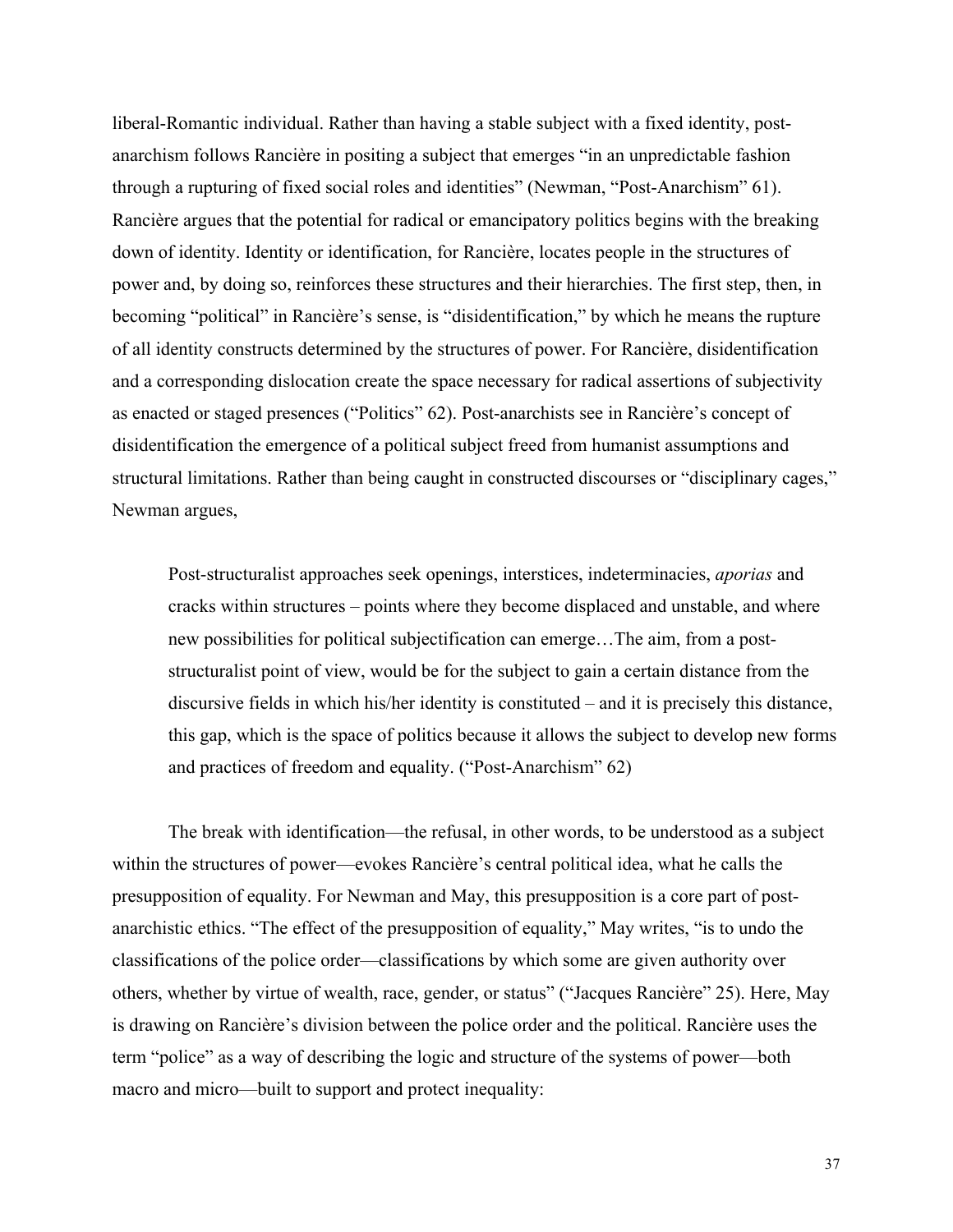Politics is generally seen as the set of procedures whereby the aggregation and consent of collectivities is achieved, the organization of powers, the distribution of places and roles, and the systems for legitimizing this distribution. I propose to give this system of distribution and legitimization another name. I propose to call it the police. (Rancière, *Disagreement* 28)

Resistance, or the state of the political, according to this view, emerges when one rejects the logic of a presumed natural or factual inequality in order to assert equality as factual. May sums up Rancière's definition to capture the (post) anarchic potentiality of the concept:

It is those who participate, and who participate on the basis of their mutual presupposition of equality, who create the political character of any politics. Moreover, it can be seen how the presupposition of equality allows us to conceive of anarchism in a positive way, without falling into the trap of speaking for others. If the critique of domination is one side of the anarchist coin, the presupposition of equality is the other. It is because equality is presupposed, that domination becomes intolerable. ("Jacques Rancière" 25)

The presupposition of equality is a social concept in that it defines the political subject by her or his recognition of another subject and not by her or his understanding of natural or legal rights as an individual. The social aspect contains the subjectifying move—the move from the disidentified subject (a negative concept) to the political or emancipatory subject (a positive concept). "What is a process of subjectivization?" Rancière asks, answering, "It is the formation of a one that is not a self but is the relation of a self to an other" ("Politics" 60). This politics of radical equality, for Rancière, forms the basis of a truly democratic order. He writes, "politics has no arche, it is anarchical. The very name *democracy* supports this point" ("Politics" 59). The encounter with the other and the formation (or reformation) of the subject through this relationship are central for post-anarchists to imagine political community or collective action without calling on notions of liberal rights or group identities.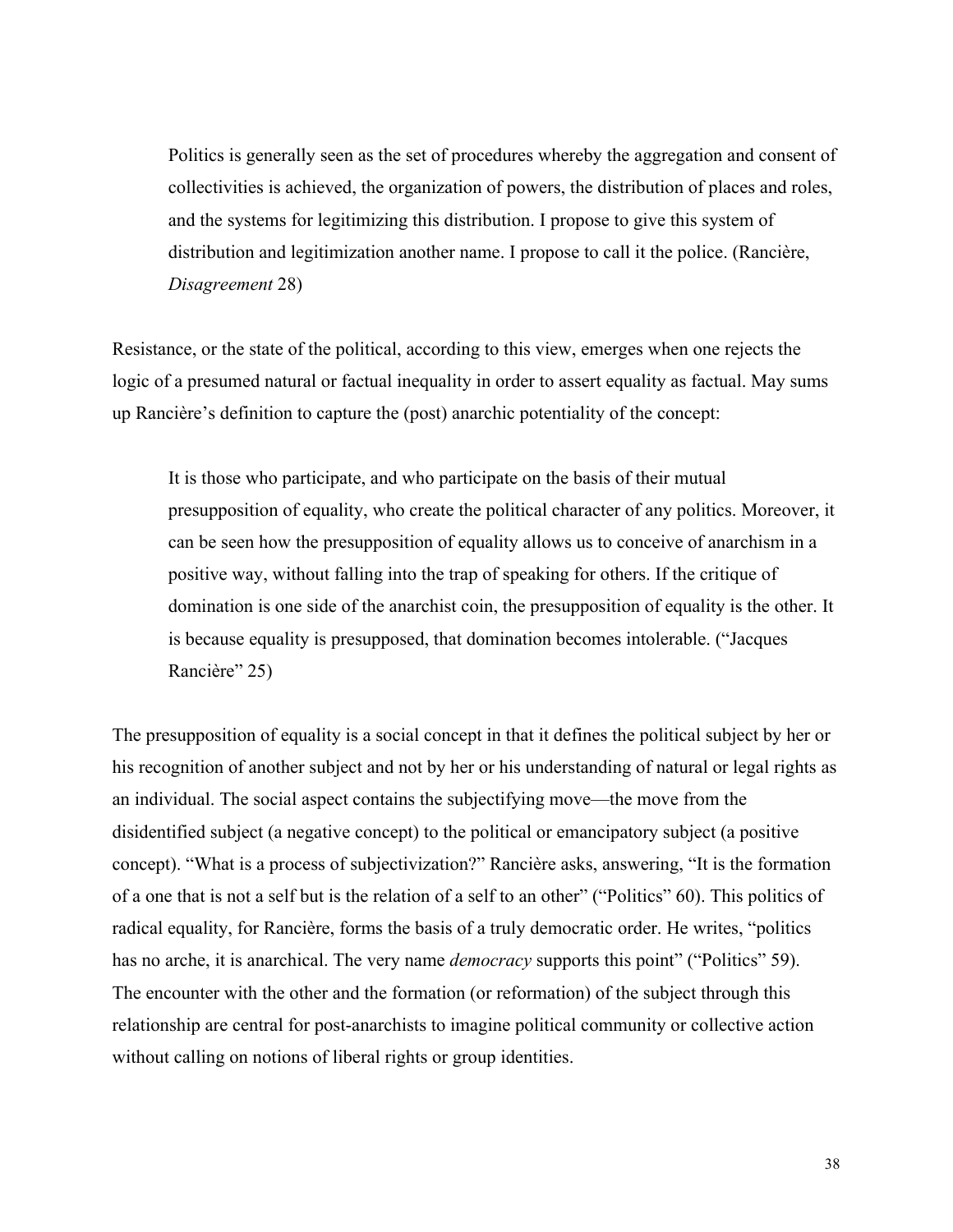Along with Rancière, Emmanuel Levinas emerges as a key theorist for post-anarchists in this regard. Levinas defines anarchy as the encounter with the other unmediated by consciousness: "Proximity," Levinas states, "is thus anarchistically a relationship with a singularity without the mediation of any principle, any ideality" (100). Levinas proposes that real freedom can only be gained through this inter-subjective experience. This anarchistic encounter is juxtaposed with encounters between two beings conceived of as stable individuals. The latter individualist encounter leads to an imperialist subjectivity with the goal of one individual dominating the other. On the other hand, the anarchist encounter forces the recognition that the encountering subjects exist "through and for the other" (Levinas 114). The result of the encounter with the other that Levinas imagines is what he calls "a responsibility that is justified by no prior commitment…" (Levinas 102). This responsibility for the other, existing prior to the existence of the subject, in fact creates the subject in anarchic terms:

But the oneself is hypostatized in another way. It is bound in a knot that cannot be undone in a responsibility for others. This is an anarchic plot, for it is neither the underside of a freedom, a free commitment undertaken in a present or a past that could be remembered, nor slave's alienation, despite the gestation of the other in the same, which the responsibility for the other signifies. (Levinas 105)

Levinas moves into poetic language when describing the generation of this anarchic situation, this preconscious responsibility to others. The poetry creates a set of concepts that can be deployed in the consideration of the relationship between the dreamscape and its representative dream-texts.

Of particular importance for Levinas is the notion of "substitution," a recurrent call *to be* the other:

This recurrence would be the ultimate secret of the incarnation of the subject; prior to all reflection, prior to every positing, an indebtedness before any loan, not assumed, anarchical, subjectivity of a bottomless passivity, made out of assignation, like an echo of a sound that would precede the resonance of this sound. The active source of this passivity is not thematizable. It is the passivity of a trauma, but one that prevents its own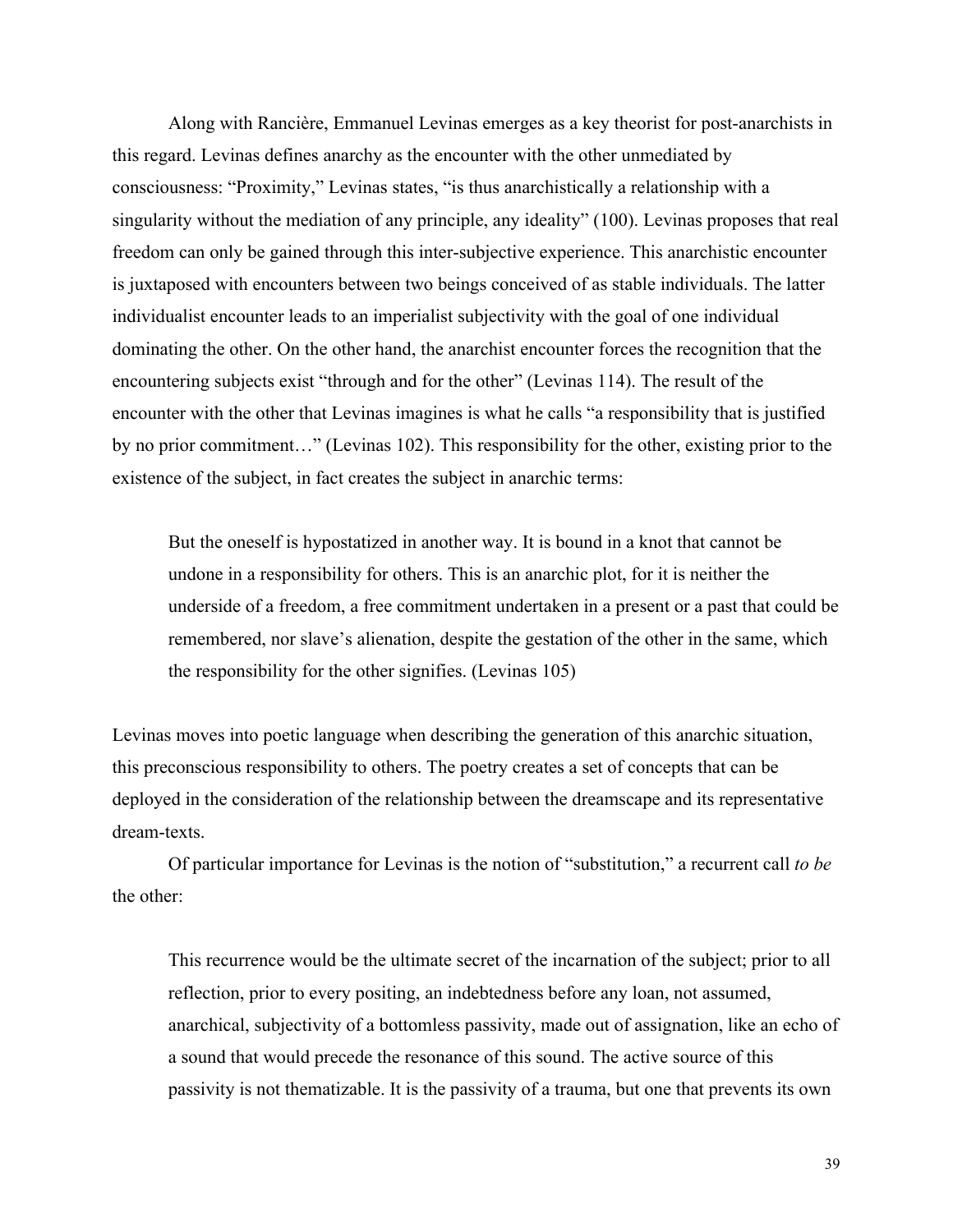representation, a deafening trauma, cutting the thread of consciousness which should have welcomed it in its present, the passivity of being persecuted. (111)

Terms like echo, passivity, trauma, and persecution signify a slippage away from conscious or rational understandings or origins toward relational dynamics that cannot be grasped and consciously molded. Levinas's responsibility for the other is a call back into this realm. Below, I argue that the dreamscape provokes a similar type of slippage by "persecuting" both waking reality and especially the representative dream-texts. One might say that the dreamscape is the "deafening trauma" of the dream-text.<sup>20</sup>

Post-anarchism points to key concepts that are useful for defining the anarchistic potential of the dreamscape. This is not to say that the anarchism of the dreamscape represents a full articulation of one or various post-anarchist systems of power and resistance. Indeed, the post-anarchist search for a systematic understanding of a new anarchism strikes me as antithetical to the very notion of anarchism, which should seek openness to and tolerance of theoretical and practical multiplicity—even if the result is contradiction or illogic. I contend that the dreamscape offers an a-systematic conception of power and resistance that presents some combination of the following four key post-anarchistic conditions.

First, the dreamscape hosts unstable subjects. Identity cannot be fixed in the territory of the dreamscape; any momentarily coalesced identity is immediately questioned, unraveled or dismantled. The example of Mike N. (see introduction) in my own dream is an apt one. He is at once my high school classmate, a member of a strange paramilitary organization, and possibly a member of an ethno-nationalist German political party. These identity shards are recognized as real and simultaneously as absurd and fictional. To attempt to transform this dreamscape into dream-text, as my presentation of the dream does, serves to fix identity and to draw the

<sup>&</sup>lt;sup>20</sup> Simon Critchley summarizes the political implications of Levinas's proximity/substitution dynamic in the following way: "Better stated perhaps, ethics is the metapolitical disturbance of politics for the sake of politics, that is, for the sake of a politics that does not close over in itself, becoming what Levinas would call totality, becoming a whole. Following Levinas's logic, when politics is left to itself without the disturbance of ethics it risks becoming tyrannical." (Critchley 182). He continues, "One way of thinking about Levinas and politics, and I think it is the most convincing way, is in terms of ethics as an anarchic, metapolitical disturbance of the antipolitical order of the police…. If we are going to be able to face and face down the political horror of the present, and Levinas's work was always dominated by that horror, then I think politics has to be empowered by a metapolitical moment of disturbance, an anarchic ethical injunction and the experience of an infinite ethical demand" (Critchley 182-183).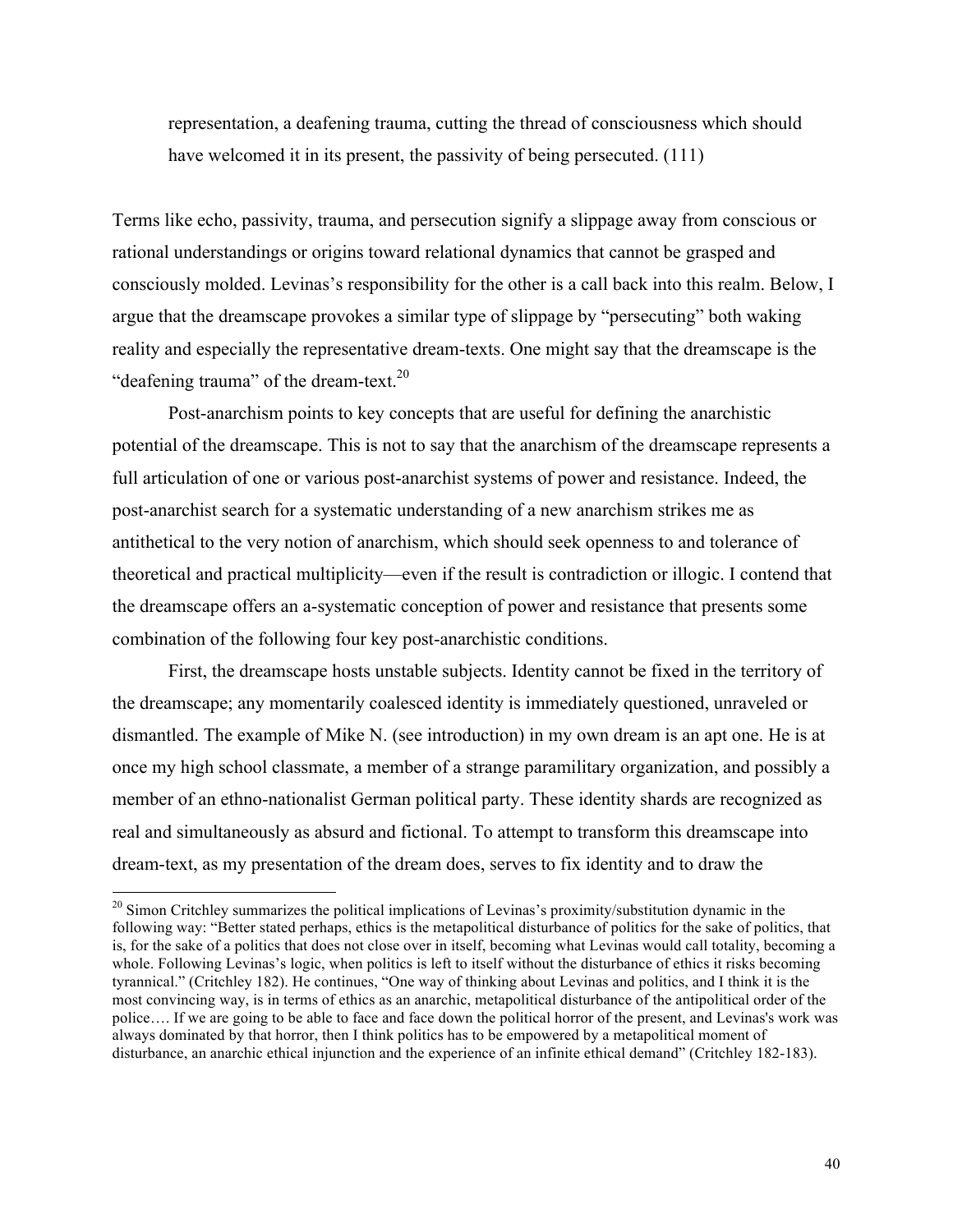dreamscape into waking life, thereby re-inscribing the anarchistic potential of the dreamscape into the logic of authoritarian power. This process of re-inscription can also be seen in the example of Blake's *Illustrated Book of Job*. While Job's terror in the dreamscape is a potential anarchic moment, the application of the Jewish/Christian binary puts the terror in the service of religious dogmatism, subsuming the narrative into anti-Jewish polemic.

Second, the dreamscape is the space for inter-subjective encounters between disintegrated identities that both serve to propose and to break down barriers between self and other. Again, my dream of Mike N. offers an example of this type of encounter. The encounter between the dream-I and Mike N. is dominated by antagonism—an antagonism primarily based on an understanding of identity as fixed and mutually inimical. The stepping forward of Mike N. out of the regimental line serves to spotlight the binary nature of the conflict. The unfixed nature of selfhood in the dream-text, however, reveals that the binary is a mythical or fictitious one. Mike N. and the dream-I are constructs. It is unclear whether the dream-I or Mike N. exists on its own or whether one is contained in the other. In other words, there is no Mike N. beyond the encounter with the dream-I and vice-versa. The relationship, thus, constitutes identity. One might posit that all dream identities are so constituted.

The mutuality of the encounter raises the third anarchistic concept of the dreamscape, the equality of subjects in its space. The subject's lack of fixedness, its constructed nature, fluidity, and even its tendency to merge with others during an antagonistic (or erotic) encounter call into question attempts to establish hierarchy; in the dreamscape, all subjects are equally unstable perhaps equally flat. Ideology permeates the dream-text—but the broken nature of dream-logic, the fluidity of the dream-space, and the instability of dream-subjects render that ideology unstable and open to diverse strategies of resistance. In the field of the dreamscape, constructs of authority seem brittle and crumbling at best. It is precisely the intrusion of interpretive schema as dream-text, inevitable as it may be, that disrupts the underlying "fact" of equality in the dreamscape through the formation of what Rancière calls the "police order"—or the presumed naturalness of inequality embedded at all levels in society. Such an ordering, for example, would elevate the "dream-I" above Mike N. (or vice-versa) to the position of protagonist. If the police order is juxtaposed, for Rancière, with the political, then the fundament of the political, anarchic dreamscape is the chaotic: fragmentation, disruption, rupture, and disorder.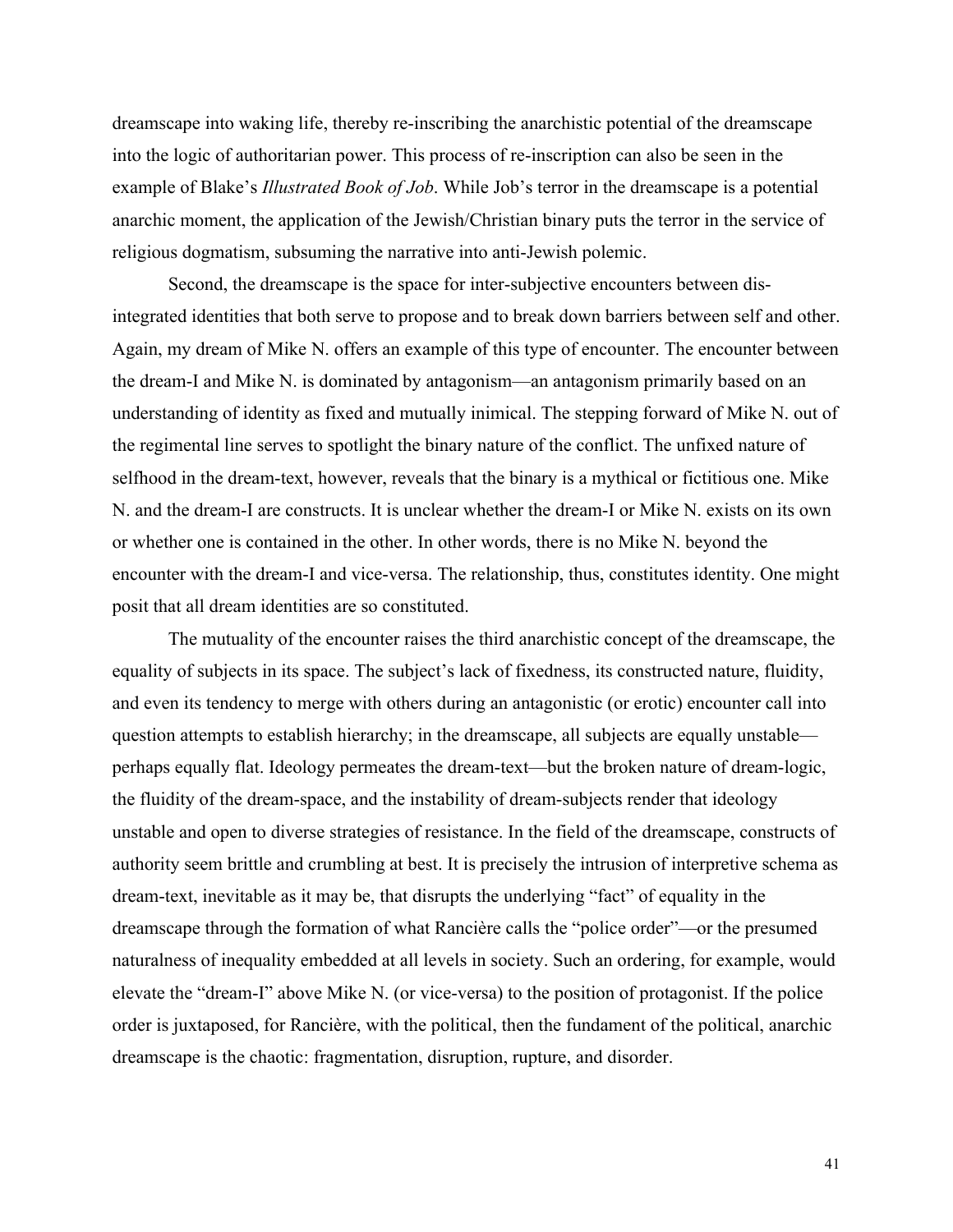Fourth and finally, the dreamscape could be seen as constituting a zone of anarchy in the sense of articulating a preconscious responsibility for the other, as posited by Levinas. To arrive at this anarchy, the dreamscape needs to put pressure on the order and narrative logic of the dream-text. For example, my dream-text presents the movement of Mike N. out of the regimental line and toward the dream-I as a threatening response to combative political speech. The dreamtext, even in its attempt to be objective, has produced a strong narrative thrust. On the other hand, if Mike N.'s step forward is seen as a constitutive act that generates the dream-I through the recognition of otherness, the call of another human being, then the moment could be seen as Mike N.'s demand for recognition not as a paramilitary soldier but as a human being (or perhaps even as *the* human being). The rifle, then, becomes a vivifying object instead of a potentially deadly instrument—it is the ultimate tool of persecution, the executor of the traumatic wound.

The emergence of the dreamscape into the rhythm of everyday life through the diurnal rhythms of sleep creates tension between the territory of wakefulness, including and especially the creation of the representative dream-text, and the field or space of the dreamscape. The organized territory of wakefulness immediately and inevitably encroaches on the dreamscape through the fashioning of representation in its dominant terms, producing the dream-text. The political moment, then, orients around two general possibilities: 1) the crystallization of the dream-texts in support of authoritarian (broadly speaking) narratives or constructs, or 2) the attempt to work back out of the inevitable dream-text toward the irrecoverable field of the dreamscape, which, though vanished, has left traces of its anarchistic potential. The following section locates part of the dreamscape's anarchistic potential in its origins as a space of escape from and resistance to the ideological construct that emerged with Adam and Eve's banishment from the Garden of Eden. This "origin myth" connects the dreamscape with Eve's multifaceted desire and with the presence of the primordial deep—the undifferentiated state of chaos.

#### **An Origin Myth of the Dreamscape (Genesis 1-3)**

Origin myths, even when perceived as fictions or allegories, serve to construct and perpetuate structures of authority. The Garden of Eden story (Genesis 2-3) has been fundamental in forming the foundation for numerous hierarchies, dualisms, and ideological concepts, including patriarchy, sin/evil, anthropocentrism, and the subordination of the human to the divine. In recent decades, re-readings of the Garden of Eden narrative have presented a more nuanced picture of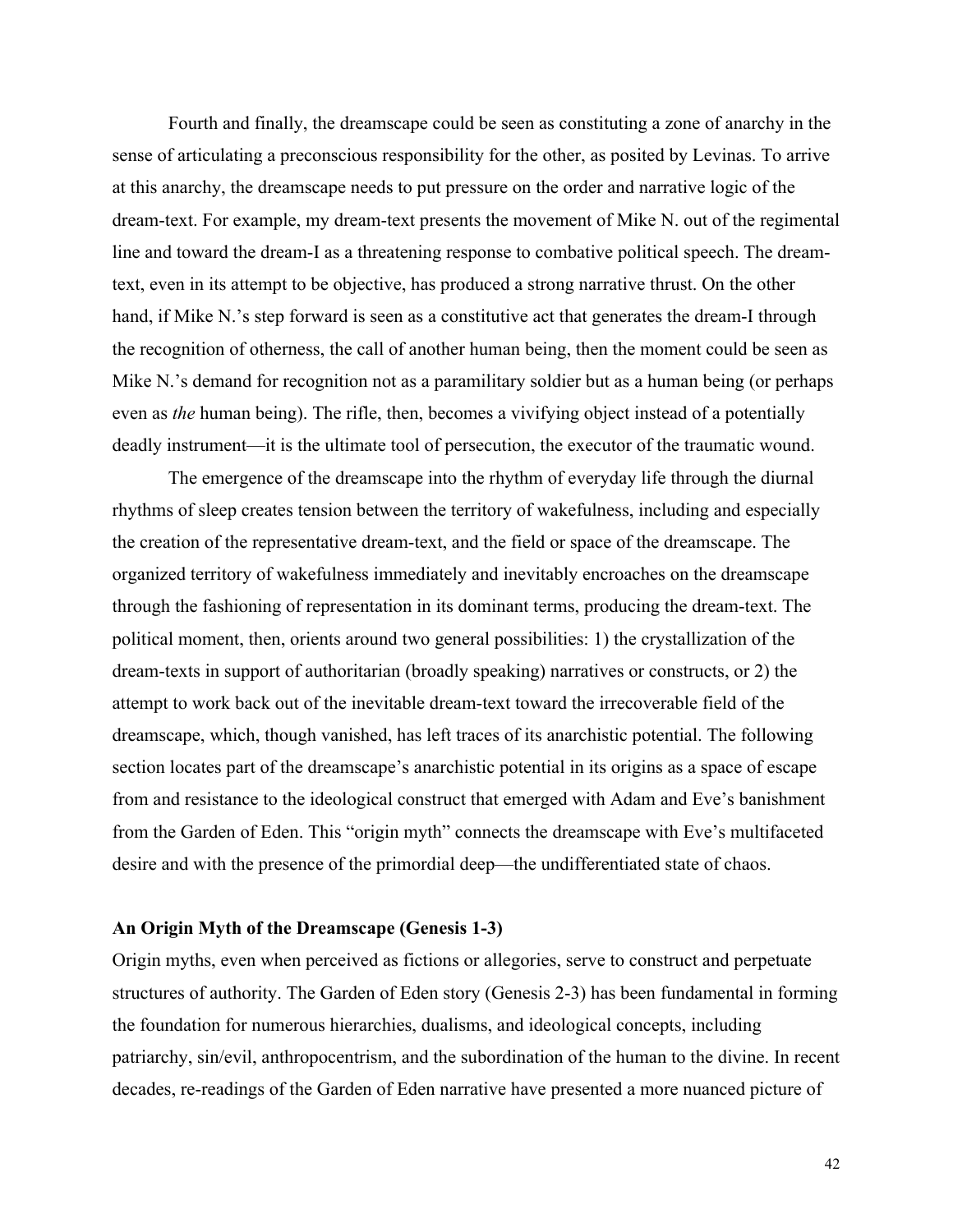the story in order to destabilize traditional assumptions.<sup>21</sup> Mieke Bal, for example, reads Genesis 2-3 in ways that challenge two fundamental positions articulated in Paul's *I Timothy*, namely the primacy of Adam over Eve (hence Eve's/woman's subordinate status) and the notion that Eve alone, not Adam, was deceived by the serpent and (alone) transgressed God's prohibition. Together, these two Pauline ideas reinforce patriarchy not only within the traditions of Christianity but also in the broader culture of the West. Bal counters the Pauline tradition by equalizing the creation moment—both male and female are created together and in relation to the other—and rejecting the notion of Eve's deception. Bal writes:

If my interpretation of Eve's position will show her in a more favorable light than is the case in the common uses of the text, I do not want to suggest that this is a feminist, feminine or female-oriented text. Rather, I will try to account for the nature and function of a patriarchal myth which is related to an ideology that cannot be monolithic. Efforts to make it so are the more desperate since it is an impossible aim. Therefore, that traces of the problematization of the represented ideology can be found does not automatically imply an improvement in the situation. (22)

The project of fracturing monolithic ideological implications of origin myths opens up pathways for asserting counter-narratives, as Bal does. Another type of counter-narrative to the ideological monolith is Donna Haraway's notion of the "ironic political myth." In contrast to the orthodoxy of traditional ideological structures, Haraway suggests the political power of the "blasphemous":

Blasphemy protects one from the moral majority within, while still insisting on the need for community. Blasphemy is not apostasy. Irony is about contradictions that do not dissolve into larger wholes, even dialectically, about the tension of holding incompatible things together because both or all are necessary and true. Irony is about humor and serious play. It is also a rhetorical strategy and a political method… (291)

<sup>&</sup>lt;sup>21</sup> See Trible; Jobling; Armour and St. Ville; and Walker-Jones.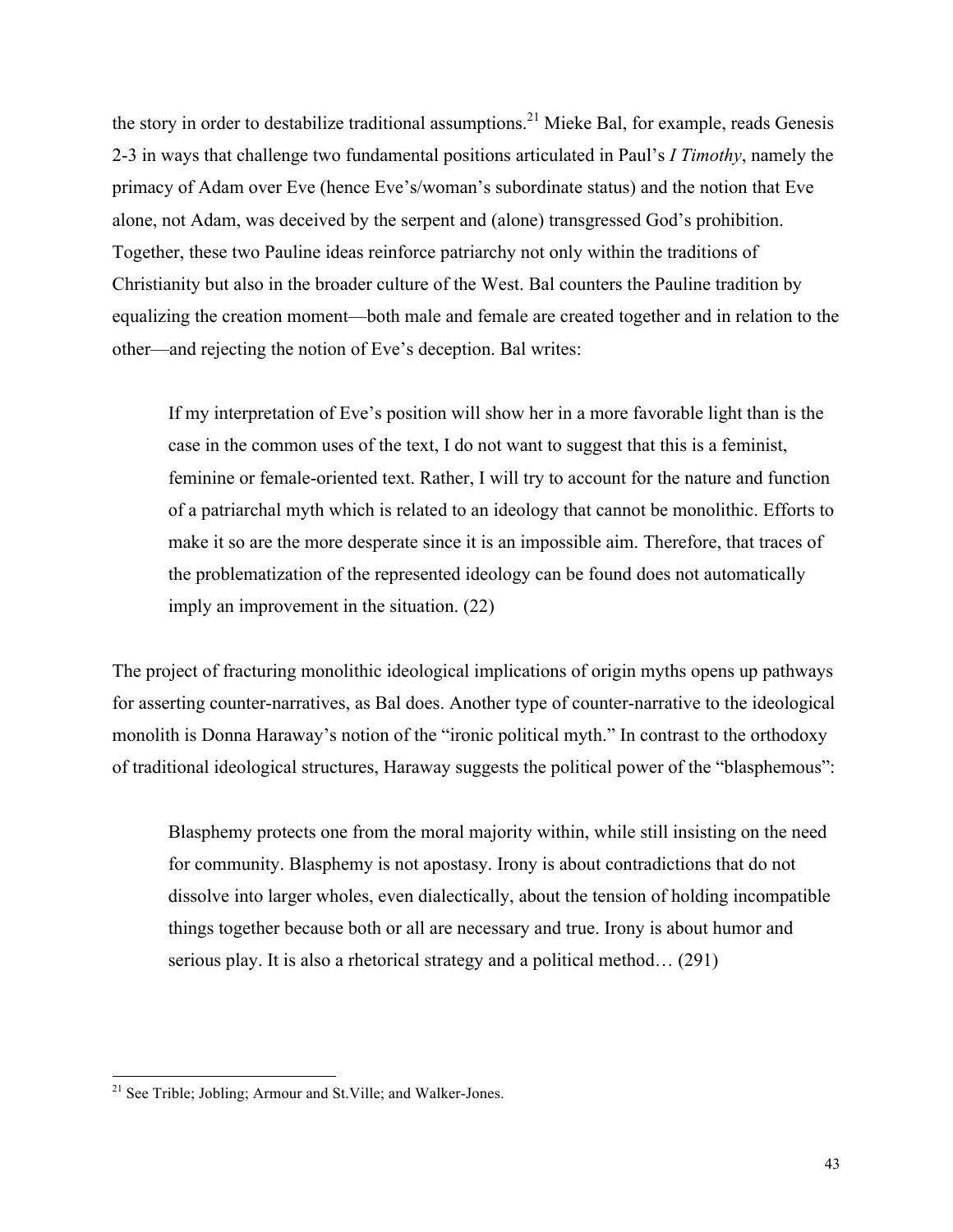In the discussion that follows, I propose an origin myth of the dreamscape, a myth that emerges on the blasphemous and ironical periphery of the Garden of Eden narrative. This proposition of dreamscape origins imagines that the dreamscape opens up as a consequence of Adam and Eve's expulsion from Eden, the beginnings of agricultural toil/work and thus recuperative sleep, and the imposition of a new paradigm of power that ties humanity to new hierarchical arrangements based on a combination of force, morality, and the formation of rigid dualisms/identities (male/female, divine/mundane, human/animal, etc.). The key attributes that comprise this dreamscape are its inherently fleeting, unstable nature, its inability to be retrieved, and the impossibility of its full representation. In its origins, this disorderly dreamscape contains traces of the primal chaos of the serpent and the multifaceted desire that enables Eve to overcome God's authority. At the very moment of the formation of a new ideology and structure of power, in other words, comes the space for radical opposition: the dreamscape ruptures and destabilizes postlapsarian reality. On the ironical and blasphemous edge of postlapsarian order, then, the dreamscape presents a distinct type of anarchy.

To frame the type of anarchy present in the myth of dreamscape origins, it is necessary to explicate the shifting structures of power and authority contained in Genesis 1-3, as well as the moments of rebellion against these structures. Genesis contains two mentions of the creation of the first human being(s). The first, from Genesis 1, proposes what seems like an elevated concept of the human. "And God said, 'Let us make man in our image, after our likeness. They shall rule the fish of the sea, the birds of the sky, the cattle, the whole earth, and all the creeping things that creep on earth'" (Berlin 14). In Genesis 2, the text replaces the more "god-like" human creation, the rulers of the new physical world that emerges from the primordial chaos, with a creature bound to material reality and further removed from the divine realm.

When the Lord God made earth and heaven—when no shrub of the field was yet on earth and there was no man to till the soil, but a flow would well up from the ground and water the whole surface of the earth—the Lord God formed man from the dust of the earth. He blew into his nostrils the breath of life, and man became a living being. (Berlin 15)

The account of the creation of the human being in Genesis 1 imagines a hierarchy of God and human, but the human is granted authority to rule the physical world as a representative or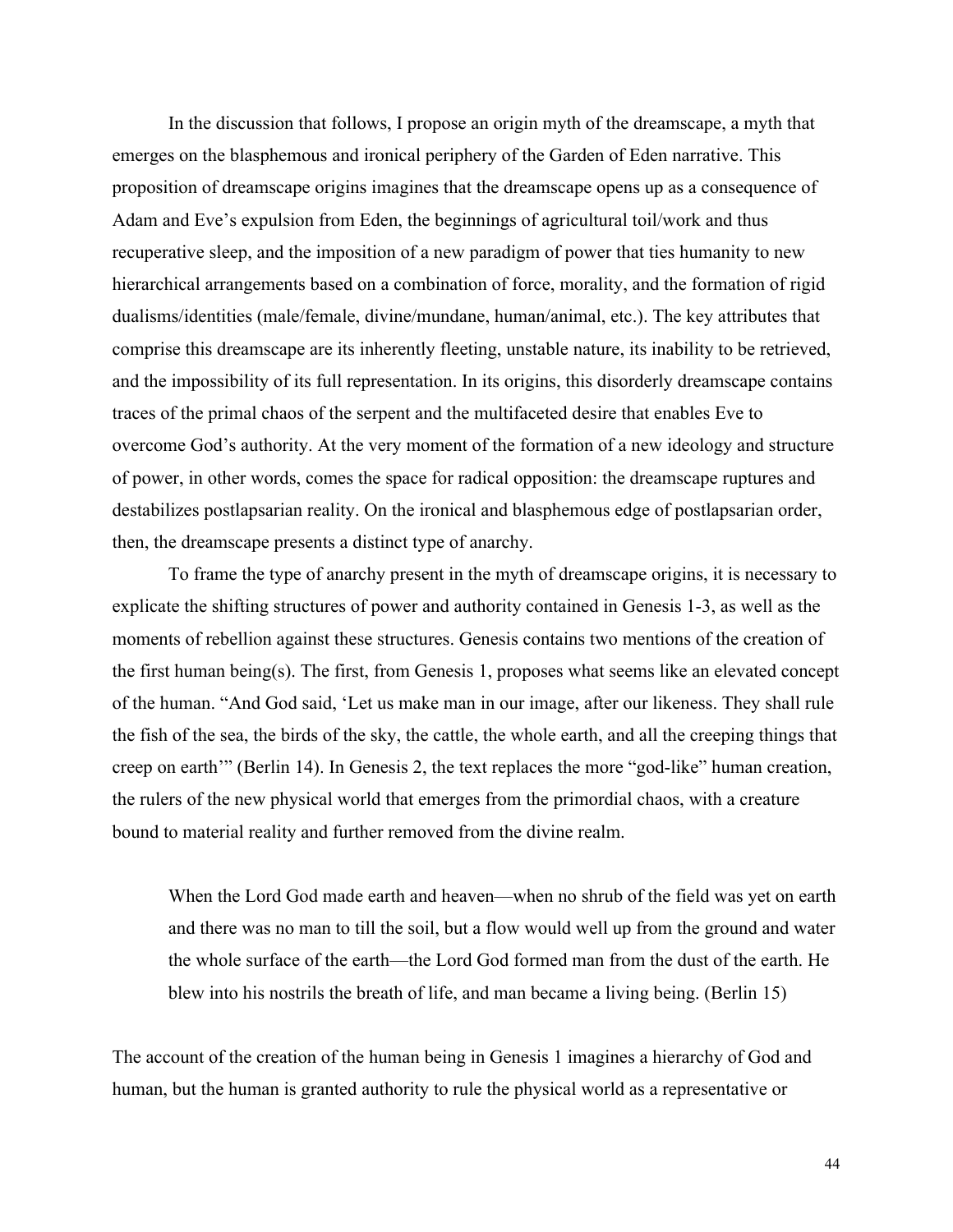deputy of God. The human, in a sense, is the image of God in the world—thus establishing a strong connection between the order of the material world and that of the metaphysical realm, which is modeled on the relationship between God and his angels. The account of creation in Genesis 2, by contrast, sees the human being first and foremost as the caretaker or gardener of God's magnificent creation, the world. He is fit to take care of the earth because he comes not from heaven—from the divine realm—but from earth, from dust. The human of Genesis 2 is lowlier in origins, further from God, and closer to (or even on equal footing with) the animal world. Both Genesis 1 and 2 propose structures of power and authority, and it is within these structures that we find the origins of resistance, of a challenge to authority and hierarchy.

 Genesis 2 sets in motion the historical story of humanity within the structures of paradisiacal authoritarianism.<sup>22</sup> The generic human being—the being of dust—turns into the flesh and blood human. The God of Genesis is unlike other ancient Near Eastern God-kings; it is not an uncaring, ruthless, or amoral deity concerned mainly with its own comfort and luxury (Sarna 16-18). God is described as a "good" being, a just and loving presence. As such, Adam is not first given the spade or the hoe; rather, he is set down in an environment, Eden, in which there is no difference between work and play or work and leisure. Umberto Cassuto's translation of the "creation of man" verses (2:5-7) is attuned to man's original labor-less existence. "Now no thorns of the field were yet in the earth," Cassuto begins, emphasizing the juxtaposition between this prelapsarian state of creation and the condition after the expulsion from Eden ("thorns and thistles it [the ground] shall sprout for you"). The juxtaposition continues with "no grain of the field had yet sprung up…" In Eden, sustenance is there for the taking as fruits from the trees (Stordalen 10-20). After the expulsion from Eden, sustenance must be earned through work (grains from the ground). The paradisiacal qualities of Eden are stressed further, according to Cassuto, in the text's mentioning of the watering of the ground: "but the waters of the deep went up from the earth and watered the whole face of the ground" (100). Cassuto explains:

…at first the ground did *not absorb water from above…*, in other words, its fructification was not dependent on rain, which sometimes comes down in due time and sometimes is withheld, but it *drew water from below*, that is, it was constantly irrigated by the waters

<sup>&</sup>lt;sup>22</sup> James Kennedy sees in Genesis 2 a political allegory for the submission of the peasantry to the elite: "Similarly, the Eden story of Genesis 2-3 is not a dispassionate rendering of how the world came to be, but a narrative describing creation in terms conducive to the Israelite elite's preservation of political power and privilege" (4).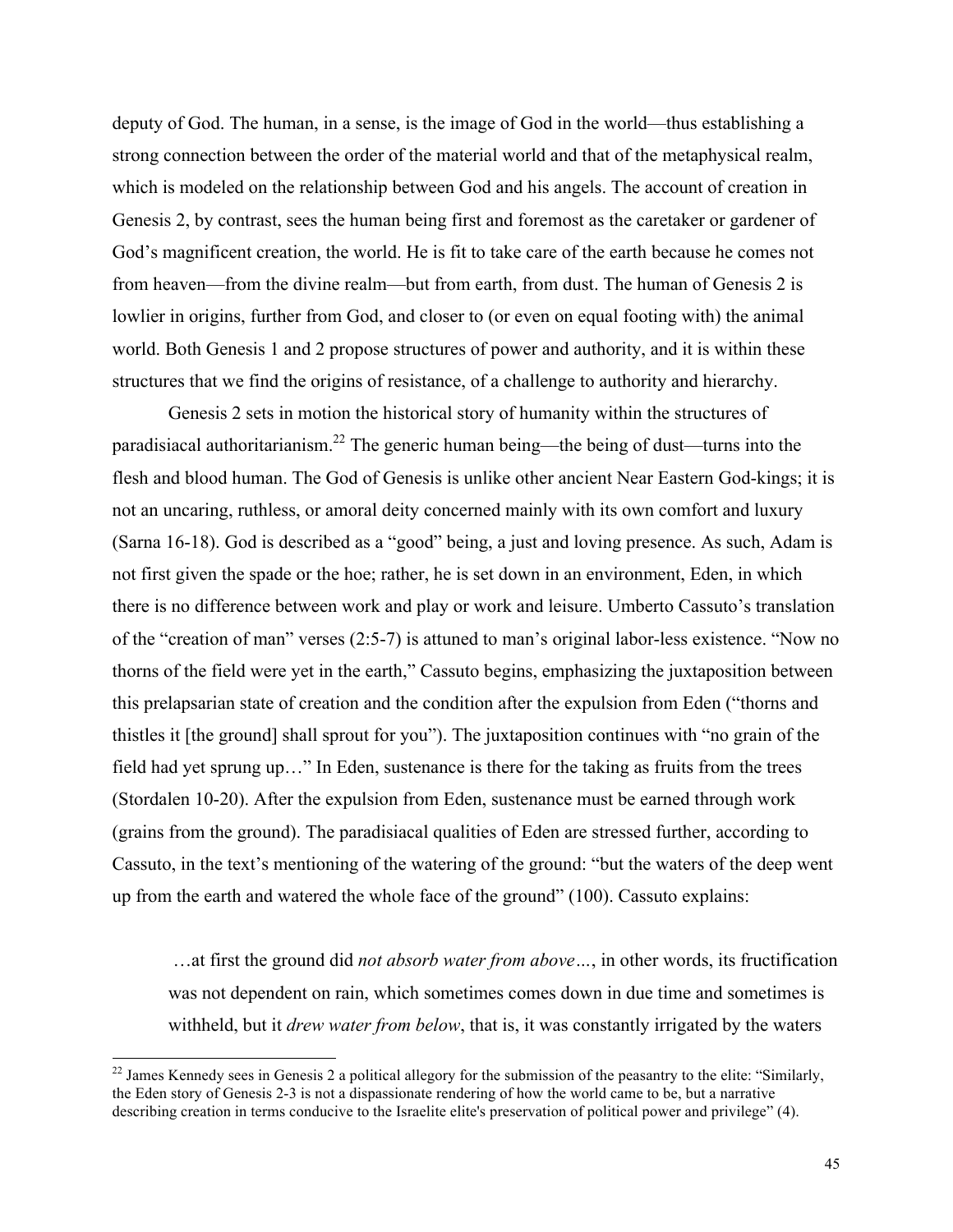of the deep. This blissful state of affairs prevailing in the garden of Eden and similar circumstances obtaining in Egypt served as classic examples of a land blessed with fertility…Man would have continued to enjoy these conditions had he remained free from sin, but when he transgressed the Lord punished him by decreeing that the soil should obtain its moisture from above, so that He might requite man according to his deeds, giving him rain in its season if he was worthy and withholding it if he was unworthy. (100, italics in text)

As Cassuto argues, the original state of the human being in the Garden of Eden is free of work, suffering, hardship, and worry. It is a life of splendid ease, in which all is provided by the natural cycles of irrigation and fructification, liberated from the fickleness of rain and the necessity to labor.

Only one thing is required of Adam for a life of perpetual (and perhaps immortal) luxury and ease—absolute obedience to God's authority and renunciation of any claim to challenge the authority or singularity of God's divine status. This authority and singularity are represented by the tree of the knowledge of good and bad, and the prohibition to eat from it. "The Lord God took the man and placed him in the Garden of Eden, to till and tend it. And the Lord God commanded the man, saying, 'Of every tree of the garden you are free to eat; but as for the tree of the knowledge of good and bad, you must not eat of it; for as soon as you eat of it, you shall die'" (Berlin 16). Cassuto replaces "to till and tend it" with "to serve and to guard" (121), which seems more fitting, as the requirement that humans work for food (tillage) is only imposed on them as punishment for disobedience. Moreover, Cassuto's translation emphasizes the hierarchical relationship implicit in the prelapsarian Edenic moment ("to serve"). Cassuto also replaces "as soon as you eat of it" with "in the day you eat of it…" in order to unravel the seeming inconsistency of this statement with the fact that Adam and Eve do not die immediately in the aftermath of the eating of the forbidden fruit. The emphasis falls on "shall die"—that is, die at some point in the future as opposed to the possibility of immortality offered by Eden and its tree of life.

Until this point in the story, Adam exists only in the state of wakefulness without experiencing sleep. This is not surprising, considering that in the time after the creation there is no mental or physical exhaustion to make sleep necessary; Adam's existence does not weary him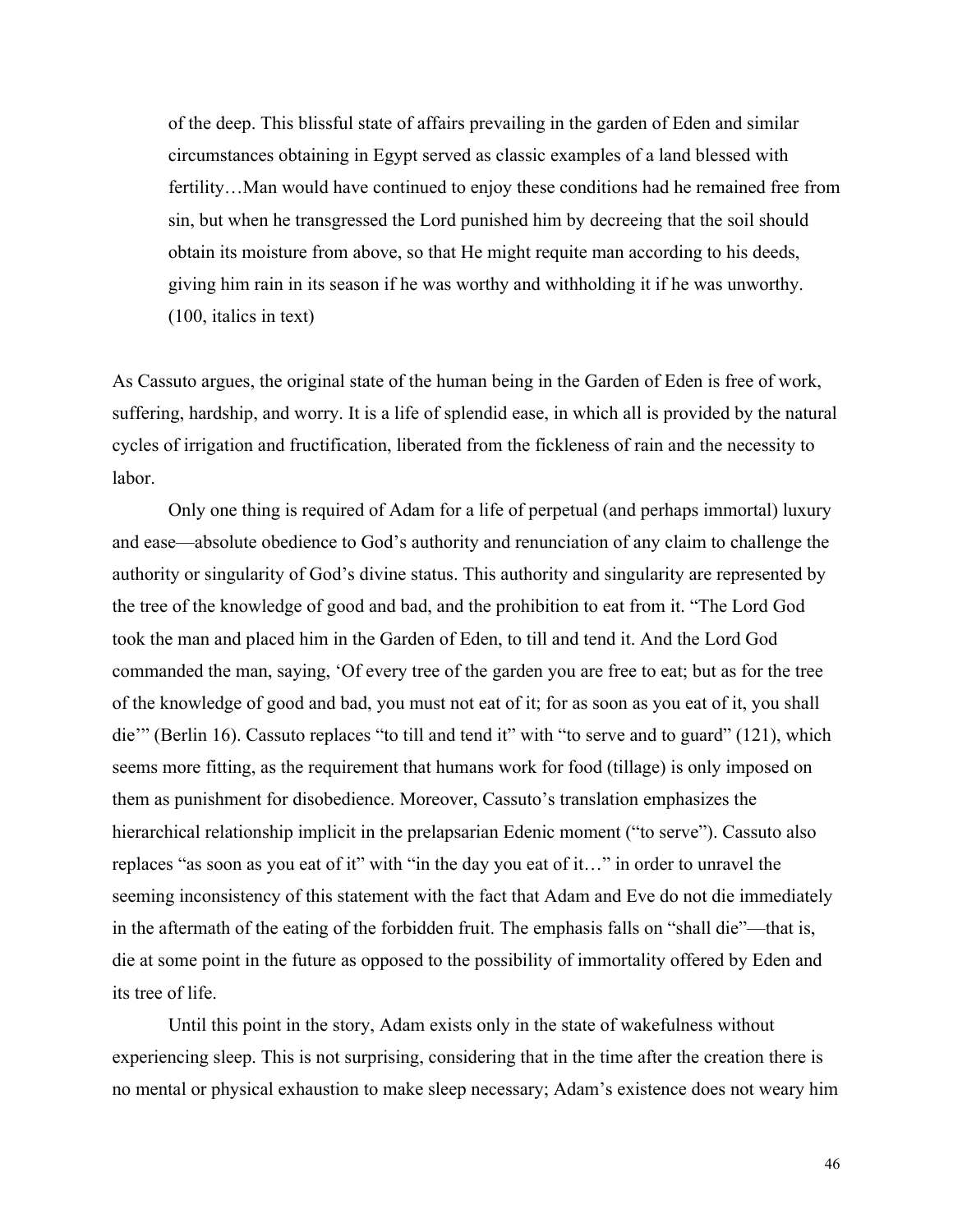and thus there is no need for replenishment. Sleep is introduced into the story as part of the process of God fashioning a second being, Eve, out of the original human. God comes to Adam and induces a trance-like sleep, the first sleep, which Adam experiences as a dreamless and empty state of being—"So the Lord God cast a deep sleep upon the man." During Adam's empty sleep, God dissects part of him (commonly considered a rib) and constructs a second human being out of this flesh—a woman, Eve. The fact that Eve is constructed during Adam's empty sleep and therefore completely beyond his consciousness is notable. It is as if the trance-like sleep reopens the period of creation that seemed to end with the creation of human beings in Genesis 1 and the day of cessation on the seventh day. It represents a type of *slippage* that I will highlight again when discussing the serpent. Woman, Eve, is the artifact of this slippage and symbolically connects the state of sleep with both the act of creation and a time of (at least partial) chaos. In other words, the creation of Eve in the zone of empty sleep points to an entropic force, a tendency of creation to dissipate and then for things to be recreated.

In the voluminous commentary on Genesis 2, the empty sleep has been seen as having little significance. Cassuto sees Adam's sleep as necessitated by the aesthetics of the narrative; to cut into the human flesh while awake would have been to destroy the poetics of the piece and to traumatize Adam (133-134). Midrashic traditions compiled by Louis Ginzberg emphasize that the deep sleep was necessary in order to shield Adam from witnessing Eve's creation. Such a witnessing would have provided Adam a type of familiarly incompatible with amorous desire:

Adam was first made to fall into a deep sleep before the rib for Eve was taken from his side. For, had he watched her creation, she would not have awakened love in him. To this day it is true that men do not appreciate the charms of women whom they have known and observed from childhood up. Indeed, God had created a wife for Adam [Lilith] before Eve, but he would not have her, because she had been made in his presence. Knowing well all the details of her formation, he was repelled by her. (Ginzberg 67-68)

In terms of the power structure of prelapsarian Eden, another midrashic passage on Adam's sleep is more on point, because it makes manifest one of the central themes in the Garden of Eden story: the total yet tenuous nature of God's authority over creation, first and foremost over the human being. According to midrash—perhaps rooted in the seemingly semi-divinity of the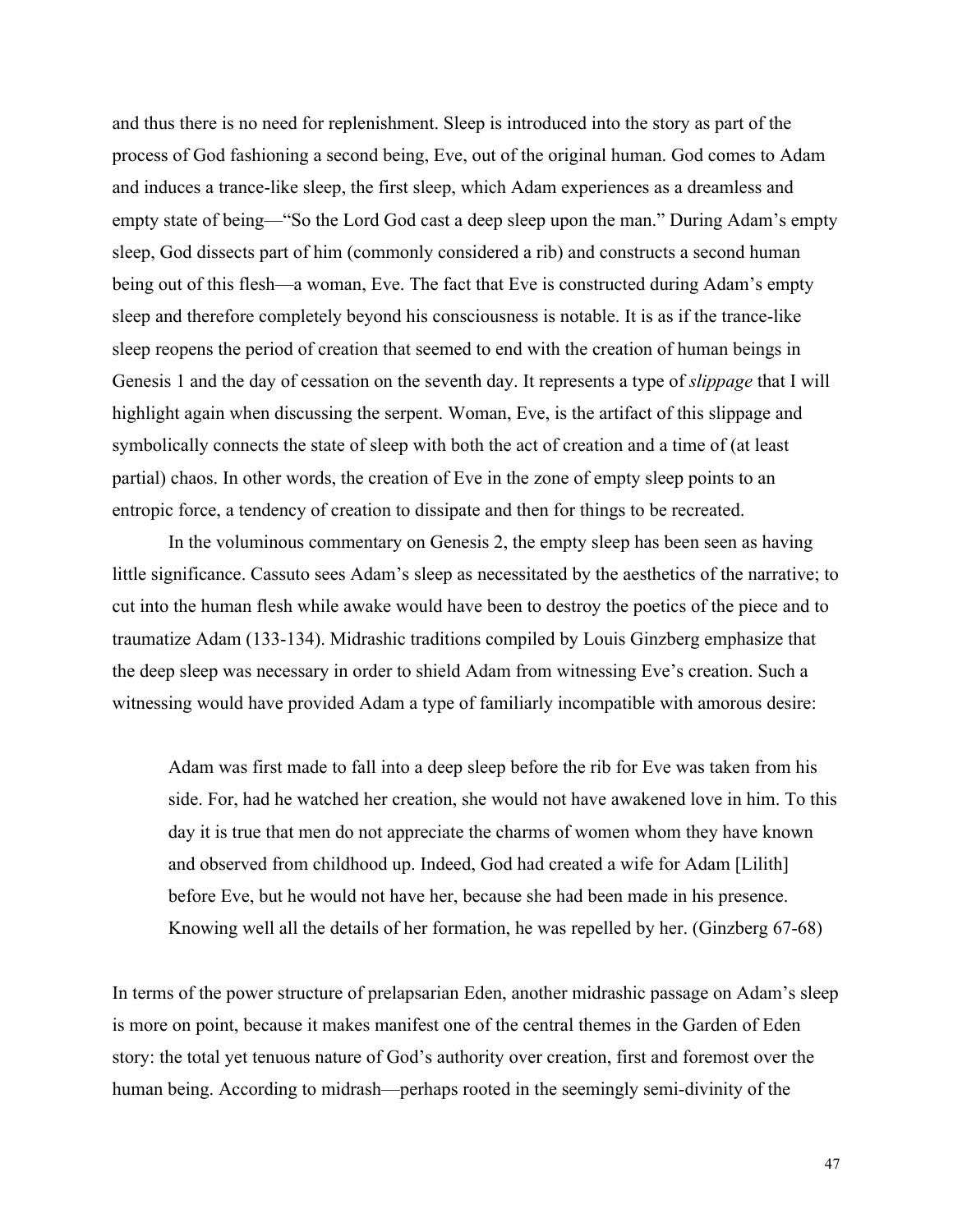human being in Genesis 1—God's grasp on total authority was undermined by the creation of the first human being:

And not alone the creatures of the earth, even the angels thought Adam the lord of all, and they were about to salute him with "Holy, holy, holy, is the Lord of Hosts," when God caused sleep to fall upon him, and then the angels knew that he was but a human being. (Ginzberg 64)

The prohibition of eating from the tree of knowledge of good and bad, the inducement of the first sleep, and the fashioning of Eve create the context for the great morality play of Genesis 3, the serpent's "seduction"—I would say, rather, the serpent's "provocation"—of Eve and the move of Adam and Eve from the original paradisiacal state and into the realm of struggle, pain, and immutable mortality (God, of course, did not initially forbid Adam from eating from the tree of life). The rebellion of Eve and then Adam against God, and the need to find a new structure of divine authority in postlapsarian time, begins with the serpent's provocation of Eve to eat the fruit of the forbidden tree.

The serpent possesses some form of understanding greater than either of the two humans. While the humans bask in their innocence—knowing no shame, blissfully oblivious—the serpent is the "shrewdest of all the wild beasts that the Lord God had made" (Berlin 16). When the serpent questions Eve about the forbidden fruit, Eve tells him of God's injunction. The serpent reveals to Eve that God has deceived them, saying, "You are not going to die, but God knows that as soon as you eat of it your eyes will be opened and you will be like the divine beings who know good and bad" (Berlin 16). The serpent's words recognize the lie inherent in all relationships of power—in this case, the lie is that there is an inherent and impenetrable boundary between God (ruler) and human (ruled)—what Rancière might call the presupposition of inequality. In this case, the boundary consists of knowledge. Adam and Eve eat from the tree of the knowledge of good and bad, and thereby gain the knowledge formerly reserved for those of a higher sphere—God and his angels.

The nature of what the serpent knows is unclear—he is described as "shrewd," "cunning." Analysis of serpents in Ancient Near East and the biblical literature points to a multitude of possible meanings—both positive and negative. As for relatively positive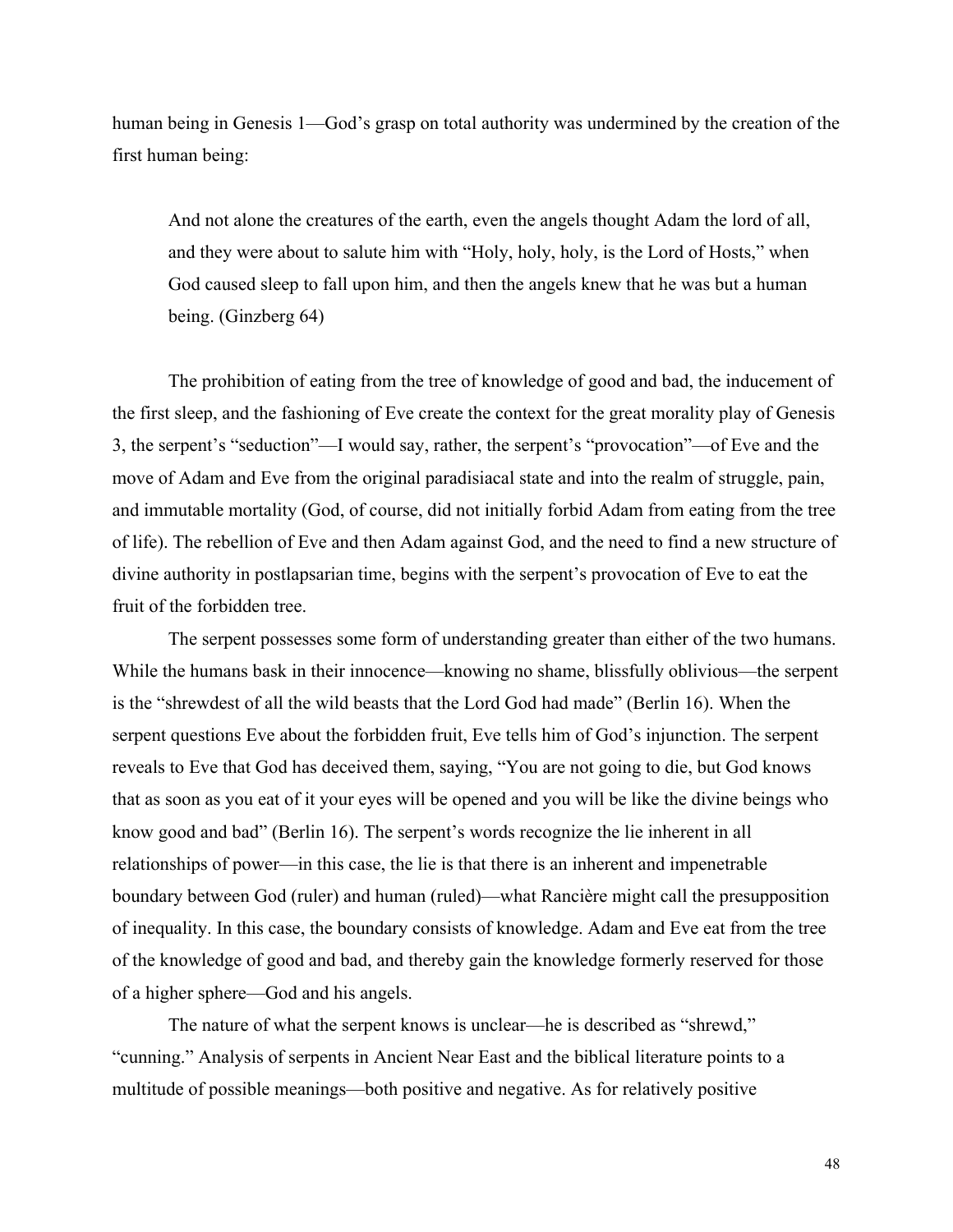associations, Nahum Sarna writes, "In the Near East the serpent was a symbol of deity and fertility, and the images of the serpent-goddesses have been found in the ruins of many Canaanite towns and temples" (26). Midrashic traditions also portray the serpent in a relatively positive light:

Among the animals the serpent was notable. Of all of them he had the most excellent qualities, in some of which he resembled man…Had it not been for the fall of man, which brought misfortune to them, too, one pair of serpents would have sufficed to perform all the work man has to do…As a matter of fact, it was the very ability of the serpent that led to the ruin of man and his own ruin. (Ginzberg 71-72)

On the other hand, contextual parallels frequently contain notions of serpents as something like Manichean antagonists to God. Cassuto and others argue that Genesis transforms the notion of the serpent as divine antagonist in line with its broader monotheistic revolution. Typically the strictest of readers with regard to the literal statements of Genesis, Cassuto explains the serpent through metaphor:

But since in the popular thought and language the concept of *evil* was strongly associated with that of the *serpent*, it was possible for the Torah, without changing its attitude to the ancient poetic tradition, to use the accepted folk ideas and phraseology that were a *product* of that tradition, and hence to choose specifically the serpent out of the animal world as the symbol of evil. And in order to make it quite clear that we have here only a symbol, and that we must not regard the serpent as an independent entity in opposition, as it were, to the Creator of the world, as the ancient tradition of the poets narrated, the Torah stressed at the very outset that the serpent belonged to the category of the *beasts of the field that the Lord God had made*. (142, italics in text)

By reading the "serpent" as a symbol of evil and not as a fully embodied character, Cassuto is able to make a psychological move. The serpent, he argues, is in fact a dimension of Eve. The dialogue between the serpent and Eve is actually a dialogue *within* Eve, "between her wiliness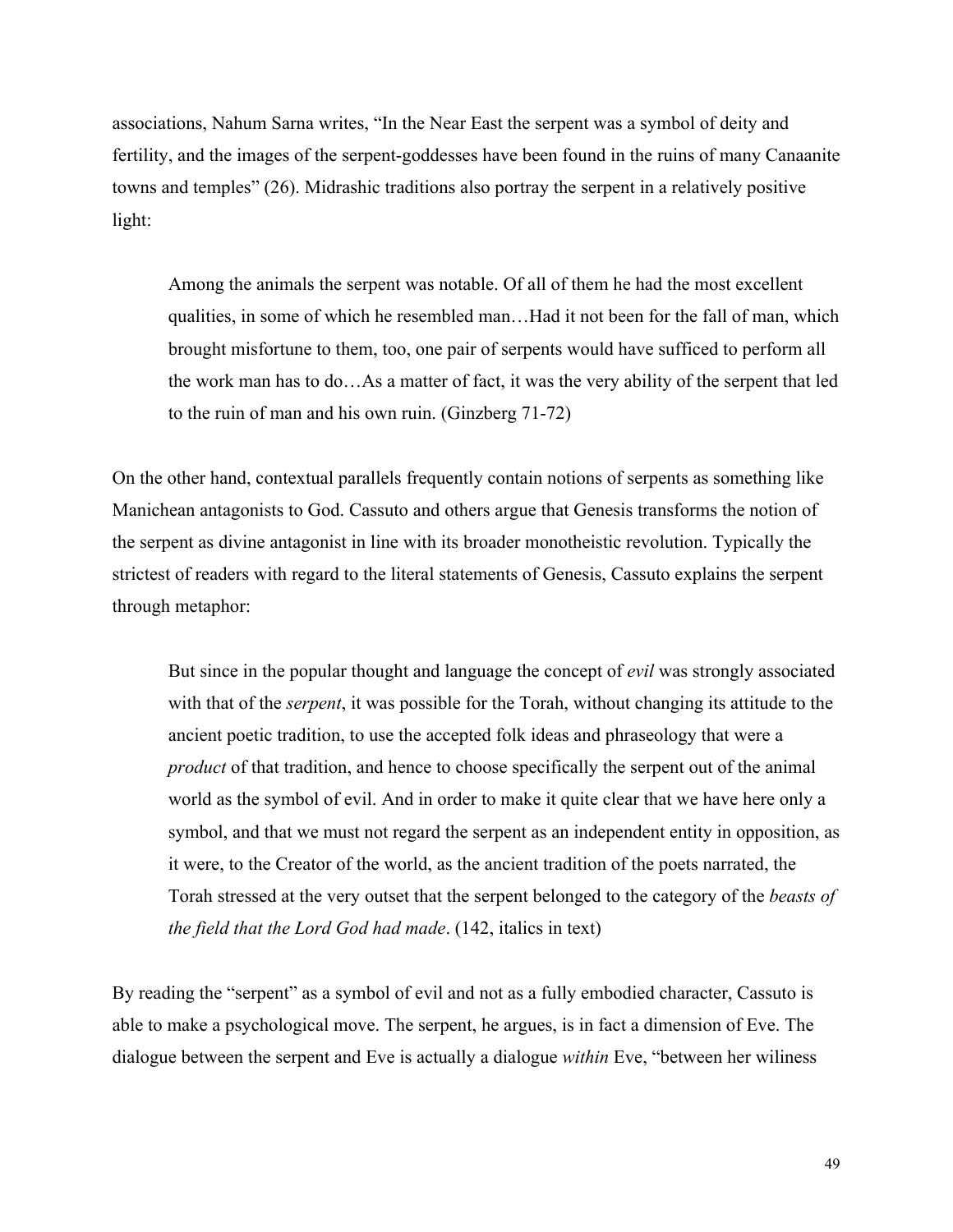and her innocence, clothed in the garb of a parable. Only in this way is it possible to understand the conversation clearly; otherwise it remains obscure" (Cassuto 142).

Rather than following Cassuto and viewing the serpent as symbolic of the potential for evil within Eve, it seems more plausible to me to see the serpent as a discrete character that represents the environment from which serpents in the ancient Near East originally came—the *deep*. In these ancient traditions, the deep represents the primal antagonist to the creator god, a watery being that the creator god is forced to conquer in order to fashion the universe. In the case of Genesis 2, reference to the deep through the serpent (a creature—like Leviathan—associated with the watery domain) indicates, like the slippage during Adam's sleep/trance, the presence of the inherent potential for chaos in the post-creation world, the likes of which are found in the state of pre-creation, when "the earth being unformed and void, with darkness over the surface of the deep…" (Berlin 12). Sarna, while holding on to the notion of evil, makes precisely this link between the "deep," the Leviathan/serpent, and primal chaos:

The role of the creature [serpent] is that of seducer, laying before the woman the enticing nature of evil and fanning her desire for it. The use of the serpent symbolism in this situation has most likely been conditioned by the place of the serpent in the old cosmic combat myth…There, be it noted, the serpent is one of the epithets of Leviathan, one of the chief opponents of God and the representative of cosmic chaos. (26)

The serpent, then, is far from being simply a symbol of Eve's inherent potential for evil—or even necessarily a symbol of evil itself (despite what Sarna claims); it is an allusion to the primal chaos of the deep, a state of resistance to the acts of creation and to the order and hierarchy fashioned by God to overcome the primal chaos. Thus, the serpent's statements to Eve are meant specifically to introduce an element of primal chaos into the world by asserting that the hierarchies of creation are not inherent or primary but were fashioned by the will of God for the purpose of establishing and maintaining authority. It is this notion that sets in motion the development of Eve's act of eating the fruit.

Eve's embrace of the serpent's kernel of chaos provokes her to begin to reflect on God's prohibition. For the briefest moment, the Garden of Eden has the potential to become an anarchistic paradise instead of an authoritarian one; once the hierarchy of God and human breaks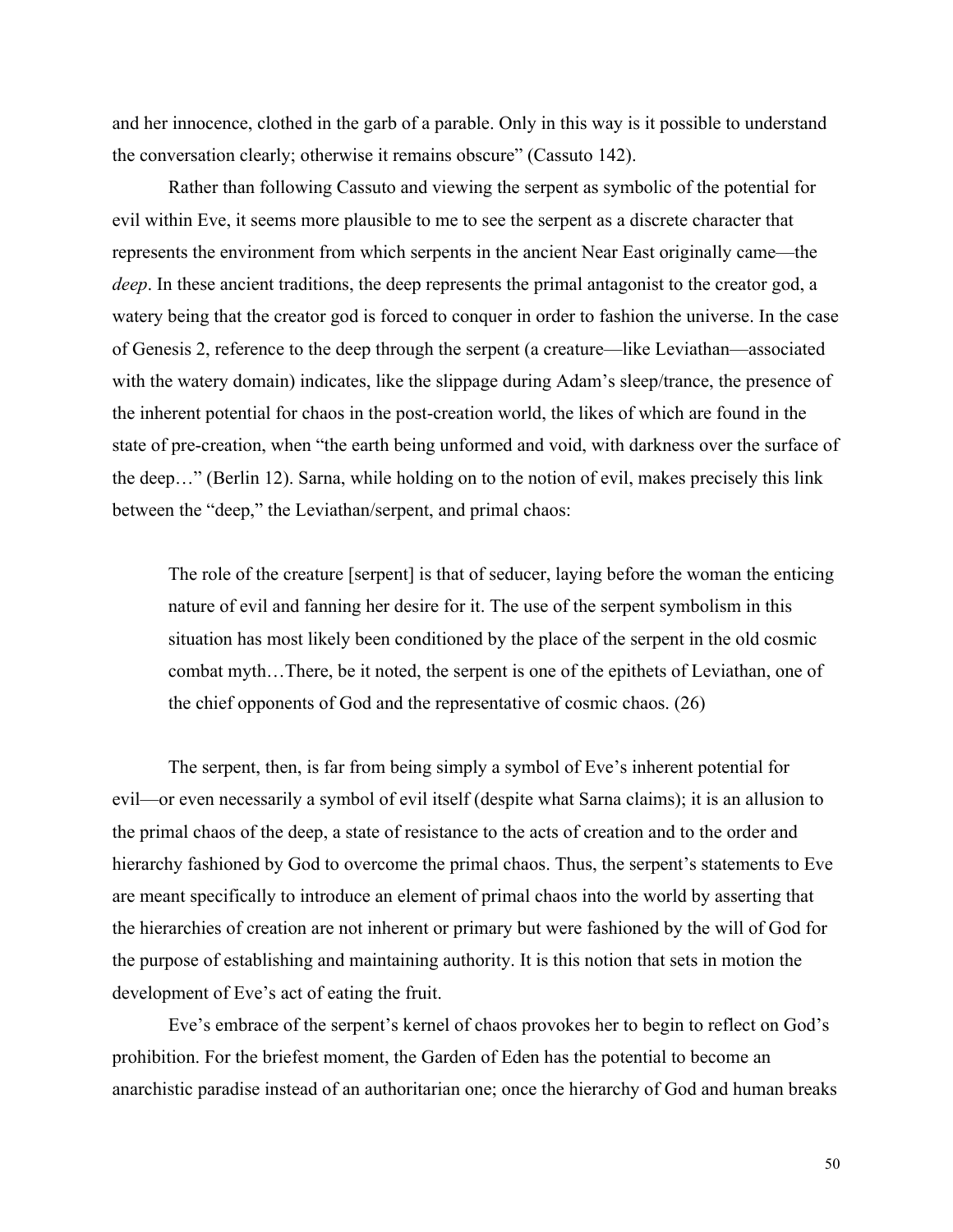down, so too does that between human and animal, god and angels, etc. God, however, has no intention of submitting to the rising power of the human being. He displays his profound distrust of unfettered human power—and the structure of the rest of the Pentateuch shows an attempt to replace the original paradisiacal authoritarianism of creation with the development of a type of ideological authoritarianism, one that now has to deal with the radicalism unleashed by the rebellion of the human pair.

God recognizes in the eating of the fruit of the tree of knowledge a profound threat to the hierarchical, authoritarian order of creation and rushes through the garden to confront Adam and Eve. Some commentators' notion that God preordained the breaking of his one command and then feigned disappointment or anger seems to drain the dramatic power of the story (Bechtel; Bal). I disagree with this reading, which renders God's jealousy (downplayed by these commentaries) and his expulsion of the human pair from Eden too sedate. Rather, when God finds the human pair with the knowledge once reserved for him, he knows he needs to punish them before they use this wisdom to eat from the tree of life. If they eat from the tree of life and combine knowledge with immortality, man and woman would be God's equal, and his reign over them would come to a swift end: "And the Lord God said, 'Now that the man has become like one of us, knowing good and bad, what if he should stretch out his hand and take also from the tree of life and eat and live forever!'" (Berlin 17) This is a terrified God—an authoritarian trembling before a potentially imminent revolution from below. This moment is the dramatic core of the narrative—the threat of the human rebellion against the order of creation, which is tantamount to a rebellion against creation itself.

God punishes Adam and Eve by casting them out of Eden, the place where there is no work, where sleep has to be induced, and where dreams do not exist. At the garden's entrance, God places insurmountable barriers to prevent the human beings from returning to Eden and gaining access to the tree of life. Paradisiacal authoritarianism is replaced by a type of authoritarian sovereignty backed up by violence: "So the Lord God banished him from the garden of Eden to till the soil from which he was taken. He drove the man out and stationed east of the garden of Eden the cherubim and the fiery ever-turning sword, to guard the way to the tree of life" (Berlin 18). Not only is the new hierarchy based on *territorial* division (inside Eden versus beyond) and backed up by enforcing police (the cherubim) and military technology (the fiery ever-turning sword), it also leads to a radically new mode of existence for human beings.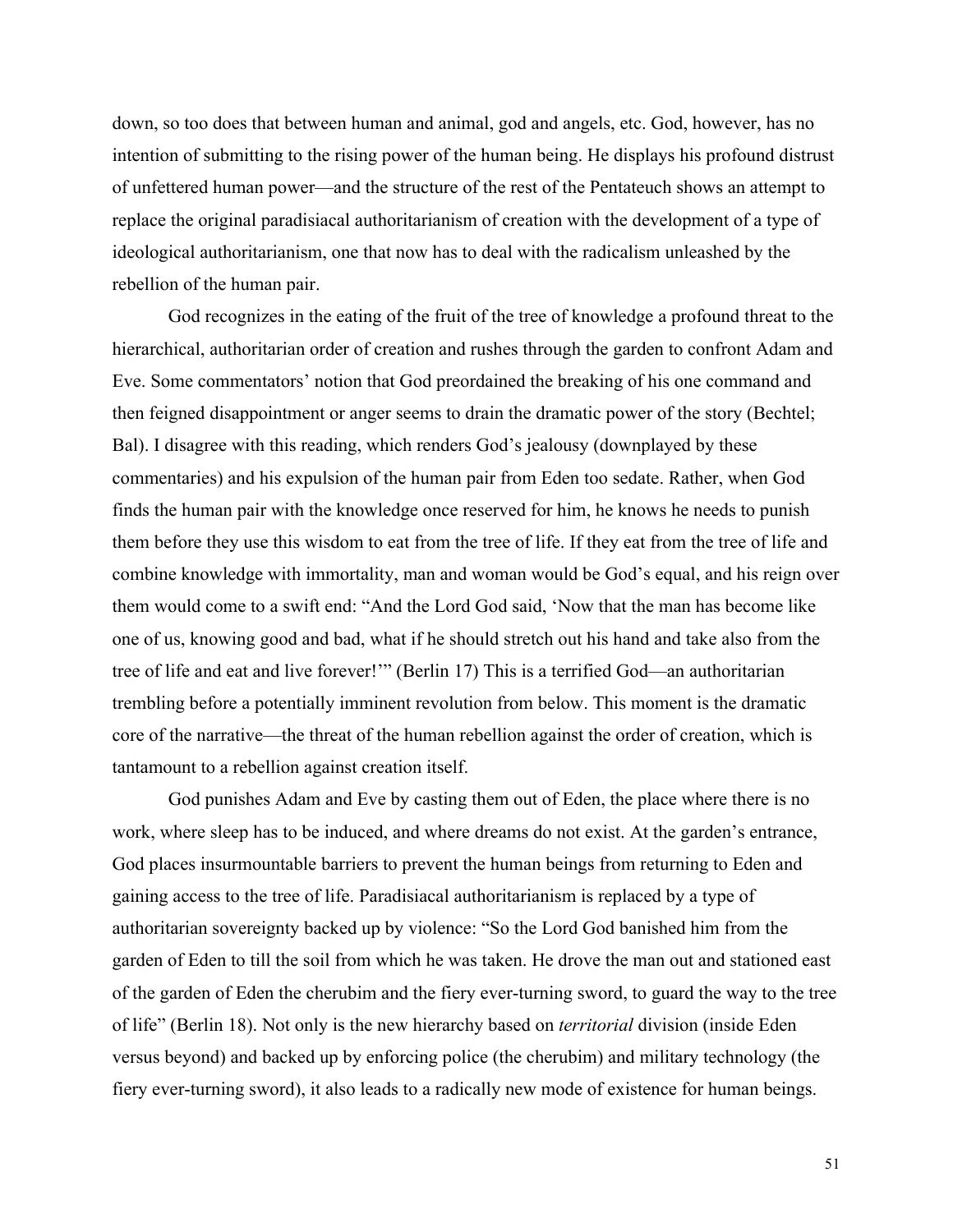Humans shift from being sybaritic if subservient creatures to subservient and abject toilers. God's punishment of Adam rings out, "Cursed be the ground because of you; by toil shall you eat of it all the days of your life: Thorns and thistles shall it sprout for you. But your food shall be the grasses of the field; by the sweat of your brow shall you get bread to eat…" (Berlin 18).

Eve's punishment seems even more severe. Not only does she have to endure the agricultural revolution that turns human beings from fruit-pickers and creatures of abundance to tillers and creatures of scarcity, she is also punished in two other ways. First, God decrees that Eve will experience pain in childbearing: "In pain shall you bear children" (Berlin 17). Second and more important for my purposes here, Eve's relative social position becomes fixed in the new post-Edenic hierarchy as subordinate to Adam—the "original" articulation of patriarchy, a patriarchy that is based on the circumscription and unidirectional channeling of her desire. After presenting the punishment about the suffering in childbirth, God tells Eve, "Yet your urge shall be for your husband, and he shall rule over you" (Berlin 17). This is of major significance, because it is an attempt to instrumentalize the selfsame desire encountered as the force behind the eating of the fruit—Eve's startling act of rebellion and emancipation. God's decree reinscribes desire back into the authoritarian paradigm. Once a multivalent substance that could combine diverse impulses and migrate across sensory and cognitive boundaries, desire becomes fixed in the realm of sexuality (or at the very least domesticity)<sup>23</sup> and is utilized as a tool of oppression and the creation of hierarchical social formations. This circumscription of desire plays a key role in the patriarchal structure that develops beyond Eden. This structure, in turn, sets the stage for the development of full-fledged ideology, the likes of which is presented in the remainder of Genesis and the subsequent books of the Pentateuch. The core dualisms that form around the ultimate authority of God's presence in the post-Edenic world include God/human, life/death, good/bad, male/female, human/animal, human/nature, pleasure/pain, and obedience/punishment. In addition, it could be postulated that a key element of the development of the patriarchal system was predicated on the politics of desire set forth in the postlapsarian moment of punishment. The descendants of Adam subordinate themselves to God, collaborate with Him, and thus lord over the descendants of Eve.

<sup>&</sup>lt;sup>23</sup> Lohr expands upon the use of the Hebrew term that is often translated as "desire" and provides a compelling argument that it could mean a "turning" toward or a "return" to.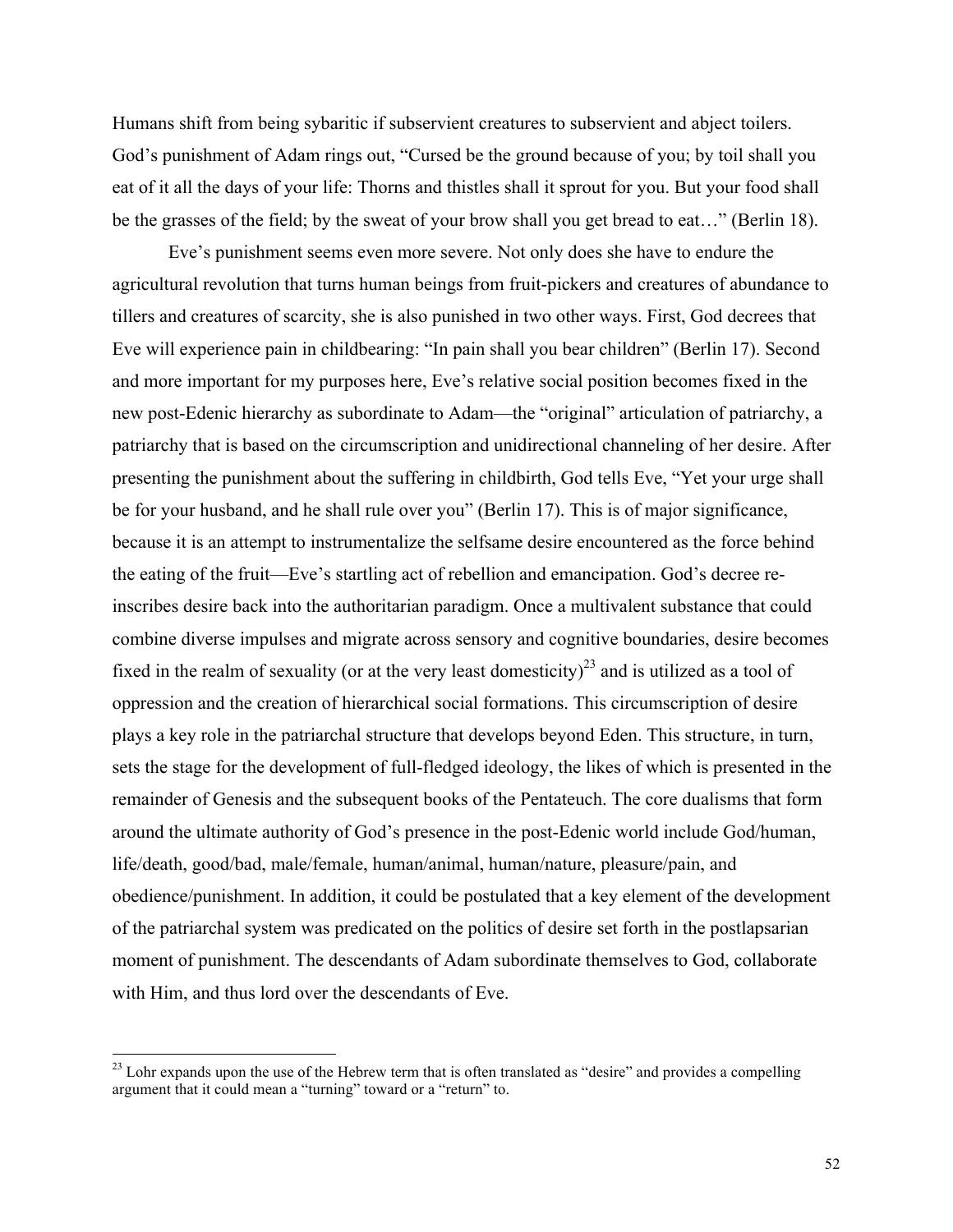Beyond the gates of Eden, Adam and Eve's toil and suffering give rise to regenerative sleep. The link between sleep, toil, and the need for replenishment appears in the midrashic literature. The implication of the following quotation is that regenerative sleep is a product of the fall:

The purpose of the sleep that enfolded Adam was to give him a wife, so that the human race might develop, and all creatures recognize the difference between God and man. When the earth heard what God had resolved to do, it began to tremble and quake. "I have not the strength," it said, "to provide food for the herd of Adam's descendants." But God pacified it with the words, "I and thou together, we will find food for the herd." Accordingly, time was divided between God and the earth; God took the night, and the earth took the day. Refreshing sleep nourishes and strengthens man, it affords him life and rest, while the earth brings forth produce with the help of God, who waters it. Yet man must work the earth to earn his food. (Ginzberg 64-65)

Though temporally confusing, this midrashic passage clearly sets the origins of regenerative sleep in post-Edenic time. It is imaginable that at this moment, with the beginning of a type of sleep that comes from toil/exhaustion as opposed to inducement, the dream emerges as a third state of being different from both empty sleep and wakefulness. This "origin myth" of dreaming, as I said above, is not meant to reflect biblical literalism. Rather, it is proposed in the spirit of an "ironic" origin myth in order to open up dominant cultural formulations of authority and hierarchy to new radical potentialities for critique. If, as in Adam's first slumber, sleep is nothingness, a fall into oblivion, and wakefulness is the (divinely) constructed territory beyond the gates of Eden, then the dreamscape might be seen as a zone beyond God's power that can preserve the primary knowledge gained from the eating of the fruit from the tree of knowledge: that there exists the potential for a return to conditions that include an element of the chaotic "deep" in the post-creation world. The destabilizing of the creation narrative through the preserved element of chaos opens up a space for the introduction of anarchy in the sense of being singular, fluid, and resistant to fixed identities and hierarchy.

In the realm beyond Eden, ruled by sovereign and ideological instead of paradisiacal authoritarianism, the field of the dreamscape becomes a redoubt of human resistance to the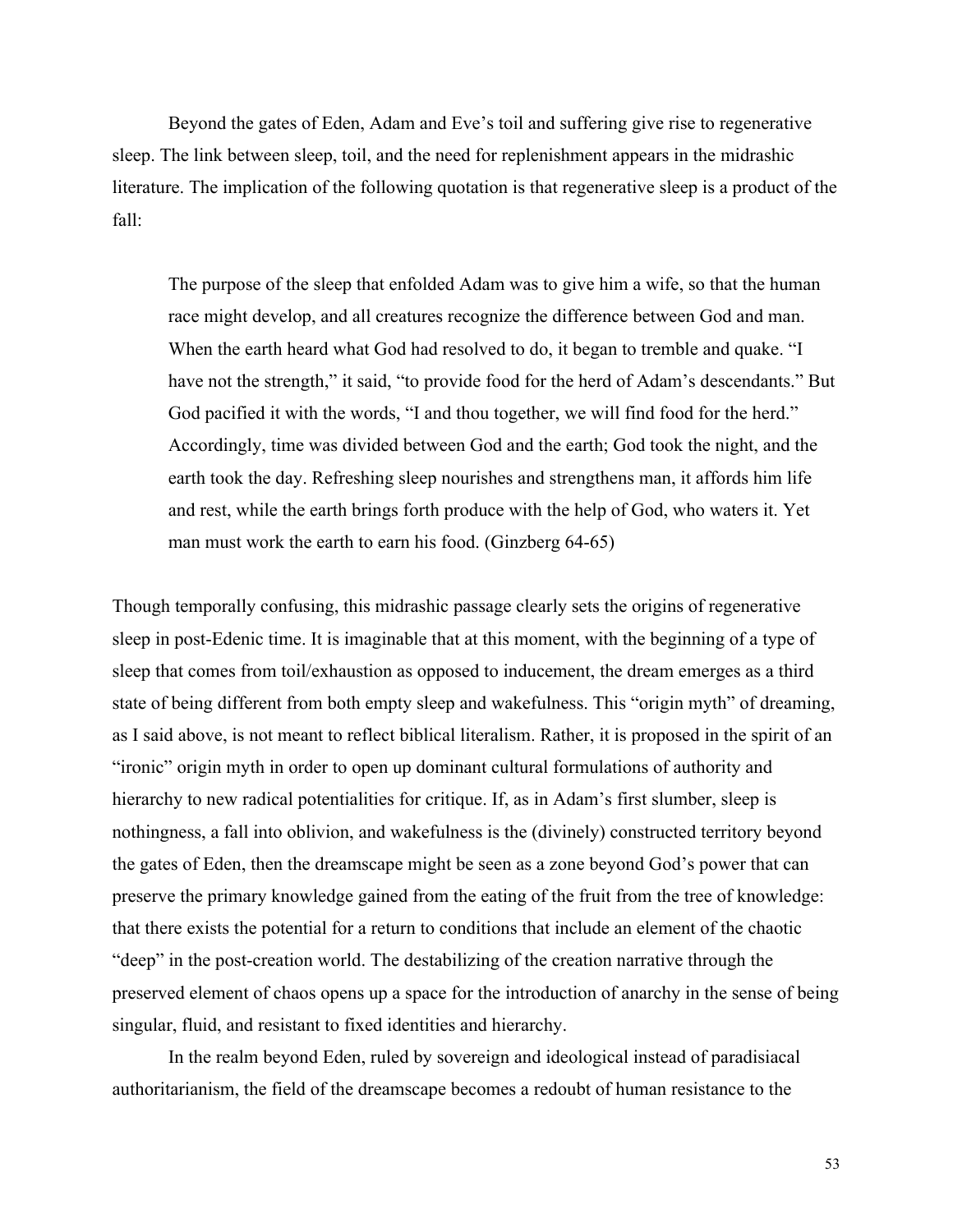domination of a new paradigm of subjugation, created by a God concerned above all with controlling his "knowing" subordinates—the authoritarian ideal. But if the dream can be seen as an anarchic space, it is hardly a secure one. It comes under siege as soon as it emerges as a field distinct from postlapsarian territory—as demonstrated in Blake's *Job* and, as I will show below, in Robert Frost's "After Apple-Picking." The notion of the dreamscape as a besieged space of freedom that is potentially beyond the grasp of authoritarian power and yet also subject to the encroachments, intrusions, and conquests of authoritarianism provides a new conception of anarchistic resistance. The movement from the territory of wakefulness to the field of the dreamscape contains a profound and yet diurnal rupture, one which evokes anarchy while immediately and often decisively weaving one back (at least partially) into the fabric of submission as the dreamscape gives way to its representation, the dream-text. In the daily rhythms of wakefulness, sleep, and dreaming, in other words, freedom and equality are radically proposed just as submission is reconstructed and reinforced.

The radicalism of the dreamscape understood as the post-Edenic space of chaos-increation opened up by Eve's rebellion provides an alternative political conception to the liberal or traditional anarchistic view of power. While the liberal/anarchist origin myth of the individual rests on the "natural" right of freedom, the biblical origin myth of the dreamscape proposes that, rather, the human being is first created into a structure of authoritarian power—albeit a seemingly benign and materially comfortable one, a paradisiacal authoritarianism. The first act of resistance comes from a combination of material, aesthetic, and intellectual impulses into a multifaceted desire. Genesis describes Eve's radical action in the following way: "When the woman saw that the tree was good for eating and a delight to the eyes, and that the tree was desirable as a source of wisdom, she took of its fruit and ate" (Berlin 17). This rebellion of corporeal (good for eating), aesthetic or sensorial (delight to the eyes), and intellectual (source of wisdom) desire results in a fundamental shift—what Genesis calls the gaining of "knowledge." Freedom, then, is not outside of power or natural. It is, rather, the product of action/resistance won through the rebellion of multifaceted desire. Seen as such, Eve's action resonates with Lewis Call's description of the Nietzschean anarchist subject as "immersing the 'self' in the river of becoming" and Todd May's understanding of the relationship of subject and power as "sedimentations of practice."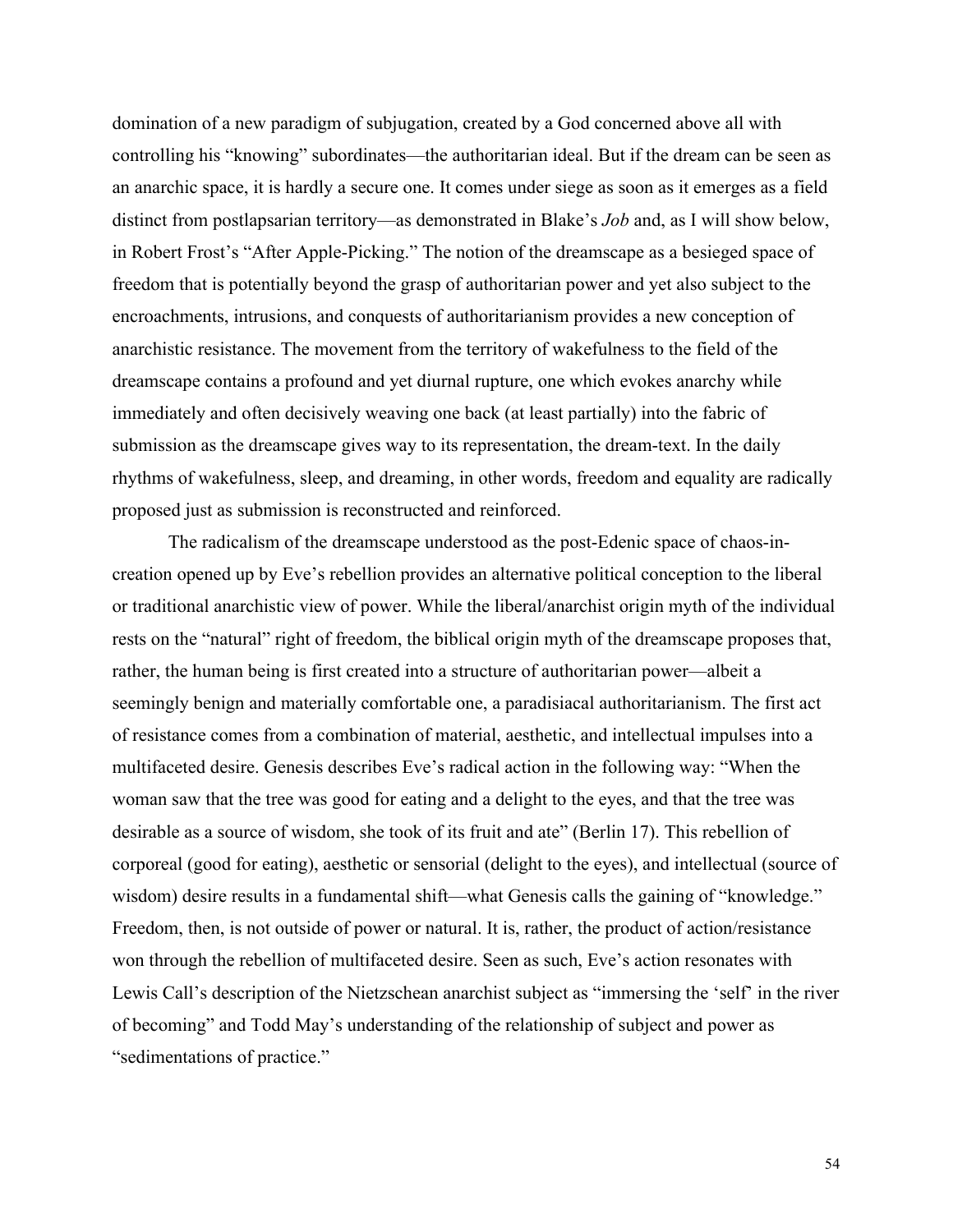The reading of Eve's act as radical—and of her own volition (provoked not seduced) cuts against attempts to read Genesis 2-3 in more harmonious ways. Specifically, the radical interpretation of Eve's act challenges the understanding of Genesis 2-3 as a tale of human maturation (Bechtel; Bal). In the maturation story, Eve plays a key role in the transition from a preliminary state of being into a fully articulated human form—an inevitable transition into a state that includes differentiation, procreation, work, and death. In this reading, Eve's act does not seem radical (anti-authoritarian) but desirable, a necessary plot device in line with God's ultimate plan. Walker Jones summarizes Bal's provocative understanding of the serpent's role in this process:

Mieke Bal understands God and the serpent as teachers. They work together to help humanity mature and accept reality. God "the teacher prohibited a tree, in order that the humans should learn differentiation." God and the serpent cooperate in helping the humans see the truth. Both God and the snake "are sly, withholding information but not actually lying. Yahweh stresses one aspect, mortality, the serpent the other, knowledge, of the same idea. Both God and the snake, in collaboration, trick the humans into accepting the unavoidable." The woman's decision to seek knowledge is good. "The wisdom alluded to cannot be but the acceptance of the human condition, including death, and the continuity of history that it allows." The woman "is open to reality and ready to adopt it." In this interpretation the humans disobey, but that disobedience is not a sin. It is a God-given opportunity for "emancipation from blind obedience." The woman's decision to seek knowledge displays God and the snake's success as teachers. (282)

This argument seems to me to tame Eve's desire. It avoids the strong traces of antagonism between serpent and God, and thus between forces of chaos and creation, accepting the monotheistic "revolution" as a total process of remaking the older poetic and New Eastern traditions. This more harmonious interpretation explains God's swift and angry reaction not as authentic but as histrionic. In short, to argue that the whole scenario from the creation of Eve to the eating and sharing of the fruit was God's design would mute key tensions in the text and empty the story's dramatic core. Alternatively, the tensions can be accounted for if Eve's desire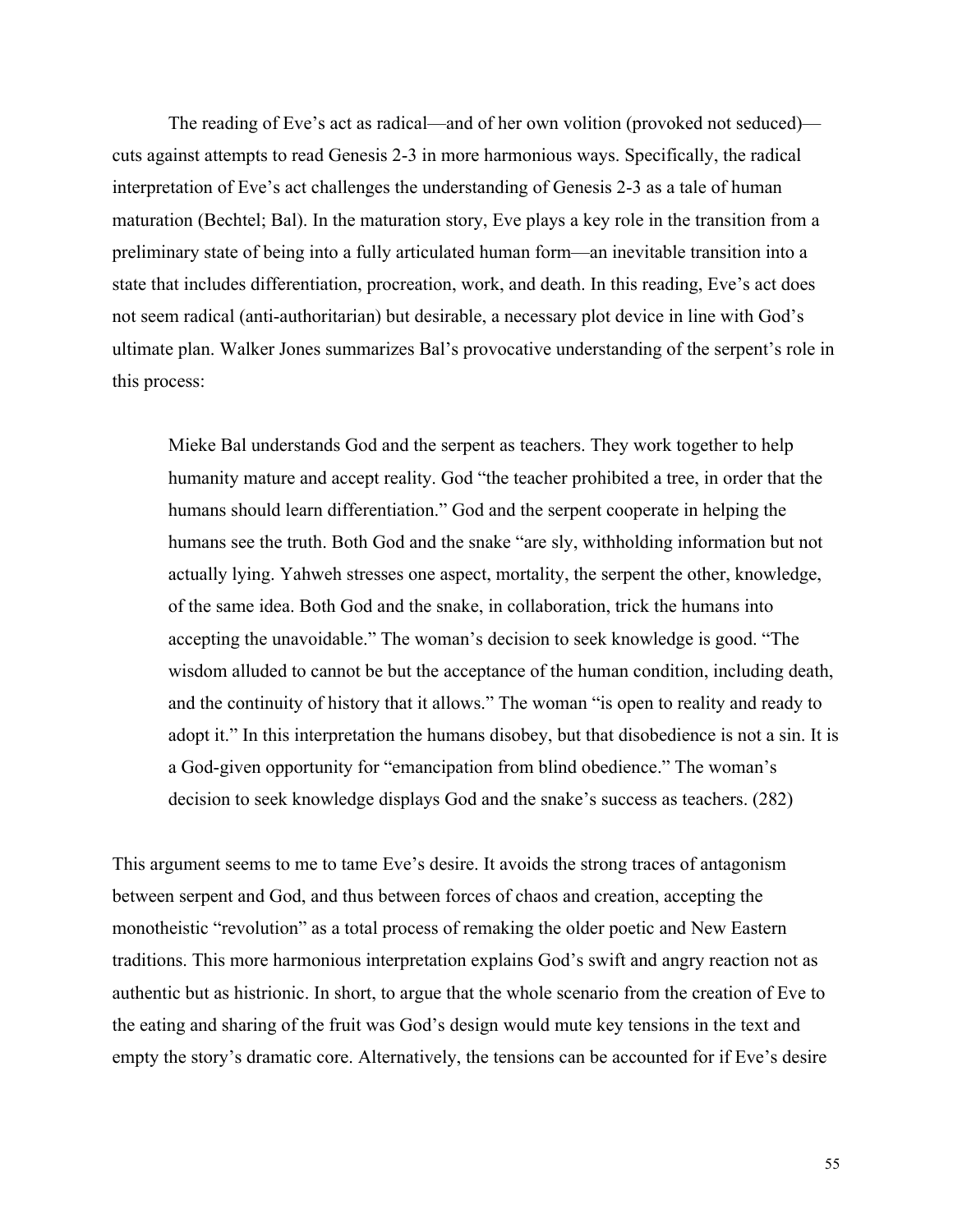is connected with the serpent's primal chaos. Together, desire and chaos threaten the order of creation and the hierarchy of authority in the world.

This conception of desire overlaps with the poststructuralist notion of desire found in Deleuze and Guattari in that it sees desire as a current or force with emancipatory possibilities. For Deleuze and Guattari, however, desire is not a product of a confluence of various types of impulses but a homogeneous force that brings "partial objects" together and breaks the flow of energy between them (*Anti-Oedipus* 5). Eve's desire, by contrast, is a complex combination of impulses that gesture toward synthesis and (at least the positing of) momentary, if unstable, wholeness. The moment of rebellion depends precisely on the ability to unite the fragmented—to propose, in other words, a self with its body, senses, emotions, and intellect as a single political entity. The dreamscape does not promise such a radical act as the eating of the fruit, but by creating a rupture with, or a shattering of, the constructed, authoritarian world of wakefulness/reality it opens up the space for an assertion of anarchy. The difficulty, however, comes with preserving the potential of this space when moving from the dreamscape back into the landscape of the "real." The challenges of this can be seen by looking at the radical articulations and authoritarian re-inscription of the dream in Robert Frost's "After Apple-Picking."

#### **Robert Frost's "After Apple Picking"**

Robert Frost's poem "After Apple Picking" (1914) demonstrates the complexity of the political contest over the dreamscape outlined above—between the potential for a radical opening of an anarchistic space and submission to subjugating authoritarian constructs. The poem opens with a scene of abandoned labor—a toiling scene reminiscent of the type of work God decrees to be Adam's fate after the eating of the fruit of the tree of knowledge. Two images in the opening of the poem connect to Genesis. First, the "two-pointed ladder" that is "sticking through a tree" indicates the human attempt to aspire to a higher realm—one that gels with the irreversibility of the banishment from Eden and the subsequent inaccessibility of the divine space  $(68)$ <sup>24</sup>. The aspiration, in other words, is as constant or fixed as it is hopeless. More importantly, second, the apples gesture to the fruit of the tree of knowledge, which in the Western imagination is typically characterized as an apple (Júnior). The relevant aspect here is that the narrator of the poem has

 <sup>24</sup> This notion of an ascent to the inaccessible is also symbolized by a ladder in Dürer's *Melencolia I*.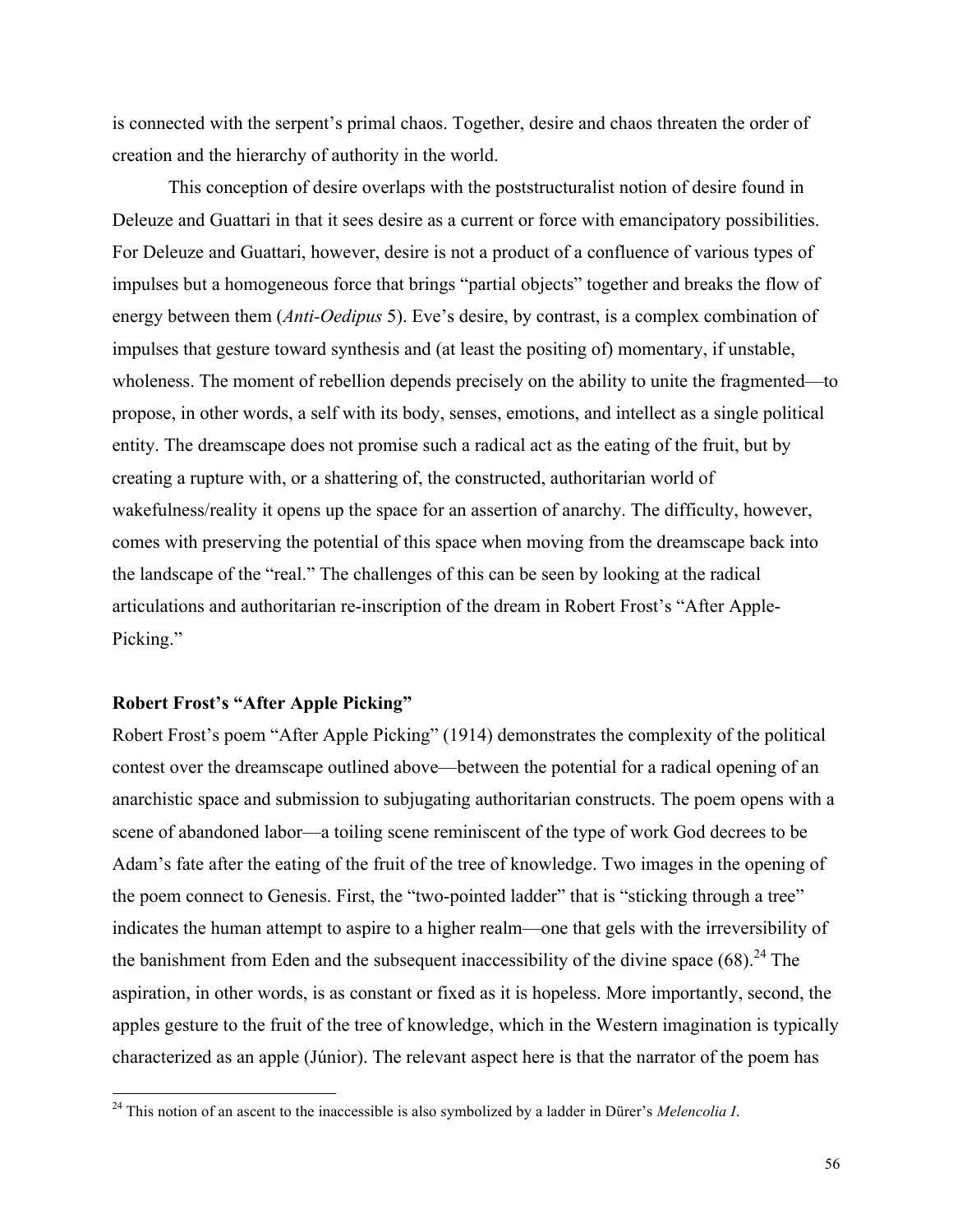no thought of eating the fruit—"there may be two or three/Apples I didn't pick upon some bough" (68). The fruit is to be harvested and processed and/or sold. The eating of the fruit, an act of pleasure or desire, seems directly opposed to the harvesting of fruit as an act of work. The juxtaposition between pleasure/desire and work shows that this narrator has fully assimilated to the post-Edenic world. Meaning and a sense of self are gained through one's labor.

The essence of agricultural labor is incompleteness—work begets work in an endless cycle—"And there's a barrel that I didn't fill…"—leading to dissatisfaction. The line "but I am done with apple picking now" is nicely ambiguous—meaning either a daily cessation or a stopping forever, a termination (68). It could be that the poem is suggesting that all cessations are potential terminations. This chafing against the world of toil acts as a prelude to the oncoming of a dream: "Essence of winter sleep is on the night,/ The scent of apples: I am drowsing off" (68). The accentuation of "winter" sleep works in a similar way as "done with apple picking now." It could resonate with literal meaning, a sleep in wintertime—and the autumnal New England is certainly wintery. Alternatively, it can imply a last sleep, a death. A third option is that "winter sleep" can mean hibernation, the long regenerative sleep built into the cycle of nature. The literal meaning suggests an ordinary recuperative night's sleep after a long day of labor—a bucolic image. Reference to hibernation adds a darker tint to the scene—for we know that hibernation is extremely unlikely and that the life rhythms of this toiler do not align with surrounding forces of nature. Even when nature retreats into a long slumber, in other words, this narrator must wake up each day and continue his work. The theme of death is even darker still and could be related to Adam and Eve's ultimate punishment, the placing of an eternal obstacle blocking the tree of life and its promised immortality. The dominant concepts of work, nature, and sleep/death define the realm of wakefulness in the poem before the slip into the dream.

Frost's poem captures the moment of transition between wakefulness and dream—that very moment when the pillars of reality seem to crumble away and new potentialities emerge. As the narrator drifts off to sleep, he pauses at the border between memory and the dreamscape. "I cannot rub that strangeness from my sight," the narrator says, "I got from looking through a pane of glass/I skimmed this morning from the drinking trough/And held against the world of hoary grass" (68). This ice-screen distorts the gaze, and the narrator, the looker, is cast into uncertainty. All of a sudden, from the ordinary work-a-day world nothing can be known, nothing is sure. The momentary failure of vision brings forth the dreamscape, despite the almost instinctual attempt to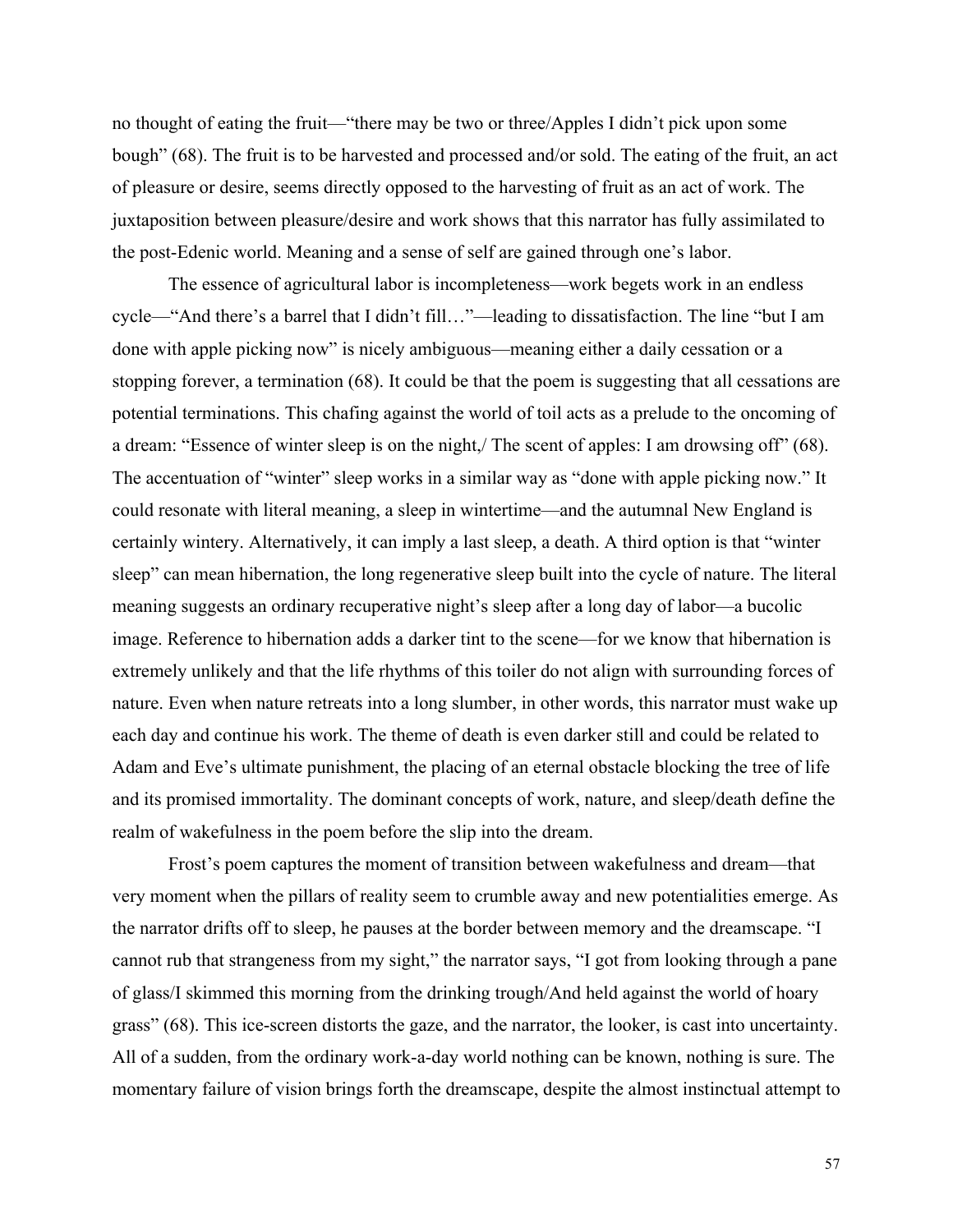defend against it by rubbing "the strangeness" away. The ice sheet begins to melt in the narrator's hands. He lets it "fall and break." This shattering of the ice simultaneously creates and announces the presence of the dreamscape. This is the anarchistic moment, as the shattering of the ice sheet indicates the fracturing of constructed "reality" and the spiraling toward a state of unbound chaos, which resonates with the moment in Genesis 1, discussed above, directly preceding creation when the earth was "unformed" (Berlin 12). The shattering, in this sense, announces the presence of the metaphoric "serpent" of creation, the entropic force of un-ordering within the constructed order.

Not only does the melting and subsequent shattering (a combination of a metamorphosis and a destruction or annihilation) of the ice sheet usher the narrator forward into the dream, it casts turbulence back onto the other side of the border—calling into question the ability to clearly and cleanly distinguish one state of being (dreaming) from the other (wakefulness). "It melted, and I let it fall and break," the speaker says, adding the qualification, "But I was well/Upon my way to sleep before it fell,/And I could tell/What form my dreaming was about to take" (68). This qualification of the melting and shattering of the ice sheet circles the poem back to its beginning and to the image of "My long two pointed ladder's sticking through a tree/Toward heaven still" (68). The images of the ladder, of the apples still clinging to the boughs of the tree, and the partially filled barrel now sway between waking memory and dream, making it impossible to draw a temporally absolute line between them—calling to mind one formal definition of "dreamscape" as a "dream-like" space. The claim that the narrator could "tell what form [his] dreaming was about to take" is rendered highly questionable. Most likely, he can tell what will take place in the dream because he is there experiencing it. The ice sheet has already been shattered. The temporal confusion and the blurred distinction between memory and dream add to the narrator's dislocation. The content of the reported dream continues to blur the dreamscape with memory. This blurring is not confined to thoughts, but includes traces of the senses—touch, smell, hearing, and even one's very equilibrium.

Magnified apples appear and disappear, Stem end and blossom end, And every fleck of russet showing clear, My instep arch not only keeps the ache,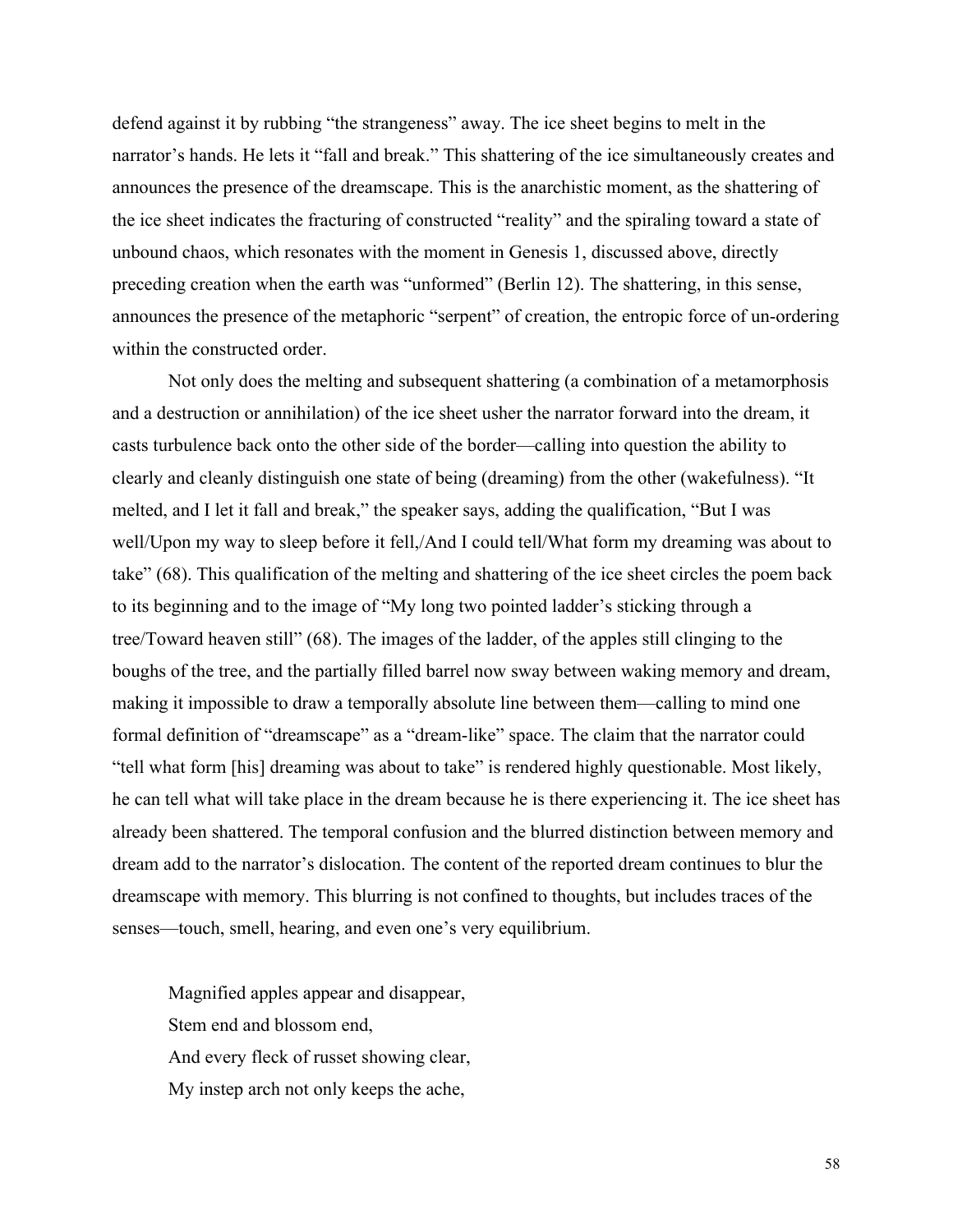It keeps the pressure of the ladder-round. I feel the ladder sway as the boughs bend. And I keep hearing from the cellar bin The rumbling sound Of load on load of apples coming in. (68-69)

Individual images in this dream-text could be analyzed in a multitude of ways, but instead I want to point to the way the narrator of the poem offers the first inklings of an interpretation even while, seemingly, still at least half-immersed in the dreamscape, a sort of hypnagogic state. In so doing, the narrator presents the anarchic potential of the dreamscape and then proceeds to weave it into the fabric of subjugating power through the dream-text.

The critical moment comes directly after the flood of sensory images presented above. With the rumbling sound of apples still resonating in the narrator's ear, he states, "For I have had too much/Of apple-picking: I am overtired/Of the great harvest I myself desired" (69). The dream, then, inspires in the narrator an expression of weariness. It is a nightmarish replaying of the daily sensorium of harvesting. In this nightmare, work loses its bearing on a higher purpose, and the collapse of the notion of purposeful work in turn calls into question the purpose of sleep as an act of strengthening and rejuvenation. If work and therefore sleep have no greater purpose, then the picking of apples appears nothing but an endless repetition of the same act, as the narrator says, "There were ten thousand thousand fruit to touch,/Cherish in hand, lift down, and not let fall" (69). The doubling of the word "thousand" transforms the description from one of ordinary labor into one of a behavior bordering on the mechanistic. If the act of harvesting has lost meaning, the division between good apples and cider apples is also meaningless—as is the extreme care taken in inspecting and preserving each individual specimen. These are economic decisions, decisions about value and fungibility—and there is no doubt that the work of harvesting has transformed this man into a being guided and organized by economic concerns. Even if the apple picking can (or should) be read metaphorically, the logic is still that of the market.

Aspects of the dream-text, however, undermine this logic by presenting to the narrator the apple as an aesthetic object rather than an economic unit: "Magnified apples appear and disappear,/Stem end and blossom end,/And every fleck of russet showing clear…" (68). Henry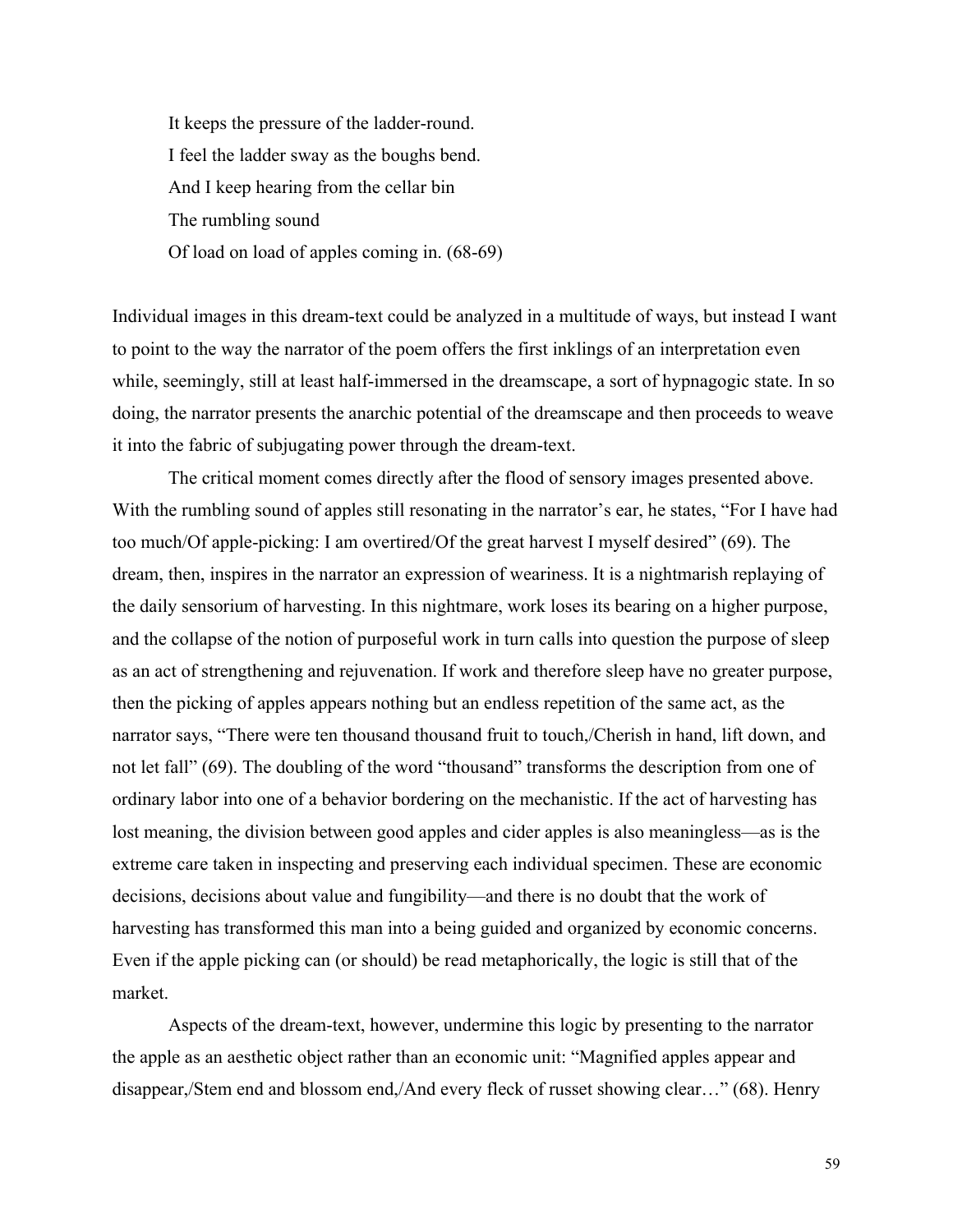David Thoreau, too, makes the distinction between apples as market objects and their nature as wild fruit when he describes the farmer carting his harvest to market for sale: "Though [the farmer] gets out from time to time, and feels of [the apples], and thinks they are all there, I see the stream of their evanescent and celestial qualities going to heaven from his cart, while the pulp and skin and core only are going to market. They are not apples, but pomace" (Wild Fruits 75). Thoreau continues:

Almost all wild apples are handsome. They cannot be too gnarly and crabbed and rusty to look at. The gnarliest will have some redeeming traits even to the eye. You will discover some evening redness dashed or sprinkled on some protuberance or in some cavity. It is rare that the summer lets an apple go without streaking or spotting it on some part of its sphere. It will have some red stains, commemorating the mornings and evenings it has witnessed; some dark and rusty blotches, in memory of the clouds and foggy, mildewy days that have passed over it; and a spacious field of green reflecting the general face of Nature,—green even as the fields; or a yellow ground, which implies a milder flavor, yellow as the harvest, or russet as the hills. (*Wild Fruits* 87)

Glimmers—but just glimmers, and maybe mere suggestions—of Thoreau's thoroughly antieconomic view of the human's relationship to the apple—and by extension to nature—are contained in Frost's narrator's interpretation.

Of the radical implications of the dreamscape in the poem, however, the anti-market economic one is the safest. The anarchic elements—the distorting/failure of vision, the melting and shattering of the ice sheet, the blurring of the boundaries between memory and dream, the collapse of the linearity of time—are pushed aside in order for the narrator to turn back to the opening question of the poem—whether the essence of his sleep touches on ordinary daily routines, the relationship between the individual and nature, or whether it evokes the notion of death:

One can see what will trouble This sleep of mine, whatever sleep it is. Were he not gone,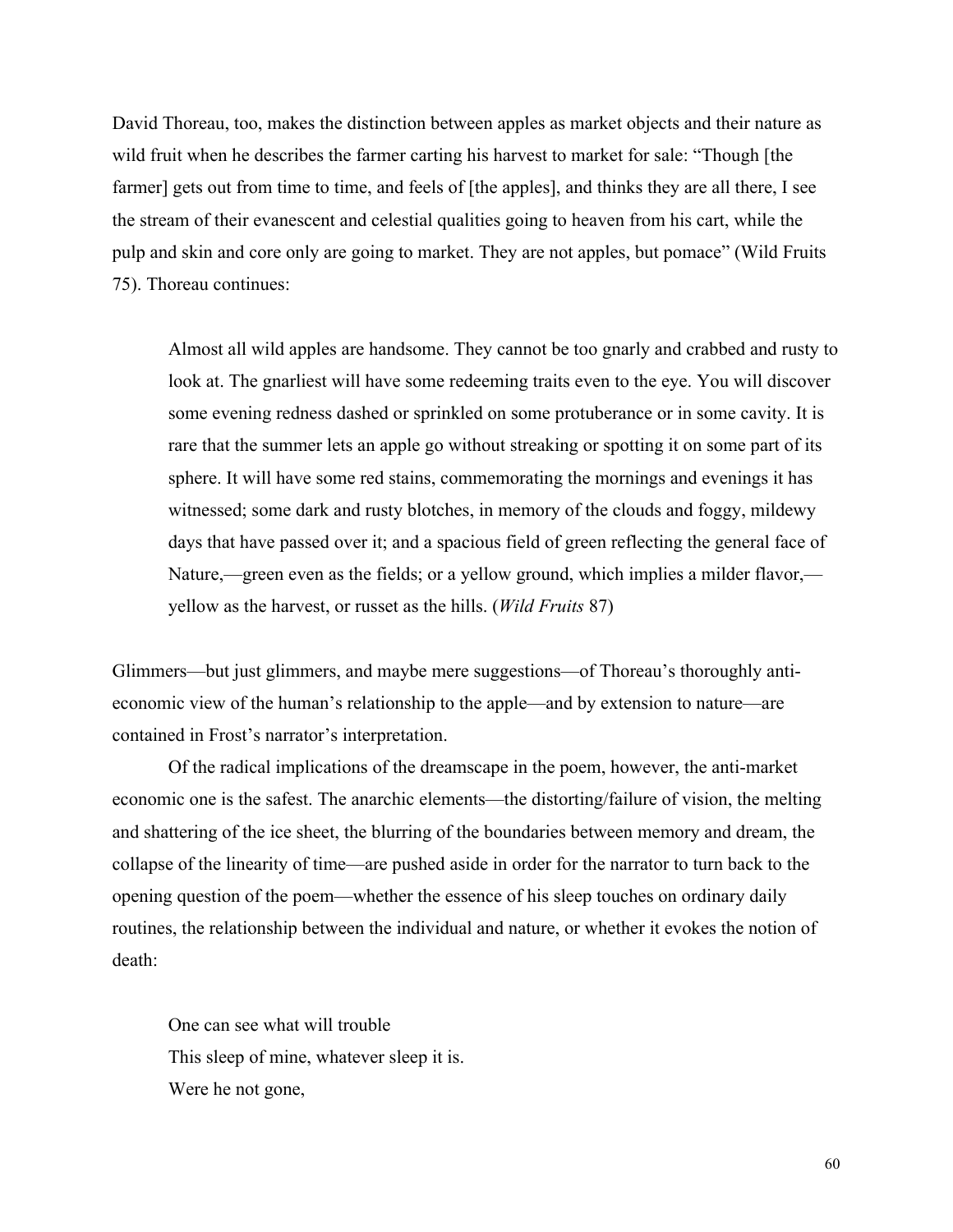The woodchuck could say whether it's like his Long sleep, as I describe its coming on, Or just some human sleep. (69)

The clear allusion to death with the phrases "long sleep" and "human sleep" re-solidifies the subjectivity of the narrator and pulls him out of the dreamscape, even though this thought could very well have occurred within it. Vision is reaffirmed ("one can see") as the dreamscape becomes an interruption of recuperative sleep and therefore bothersome and useless ("what will trouble/This sleep of mine"). Seemingly within the dream, or at the very least on the border of the dreamscape, the narrator begins to interpret the dream (to create a dream-text of it) in ways that lessen or ignore its radical implications, its anarchic moments, and instead focus on inscribing meaning back into the broader system of power that the dream seems to be chafing against—the world of diurnal toil guided by economic logic.

If "long sleep" and "human sleep" with their allusions to regeneration and/or death point to the re-solidifying and fixing of subjectivity, the moment with the ice sheet indicates the opposite: the potential fragility and fragmentation of the self, the unreliability of vision, and the heightening and at the same time confusion of the senses, which inverts or at least equalizes the relationship between reason and affect. The radical moment, in other words, calls unified or crystalized subjectivity into question by forcing it to exist simultaneously to the shattered or "disidentified" self. It calls vision into question—and with it the whole system of cognition based on knowledge and judgment. The radical moment, the shattering, topples the hierarchical dominance of reason over affect, without, however, inverting the hierarchy to claim the primary of the senses over thought. Here, Frost is closer to Thoreau's description of transcendence and self-becoming as a type of dis-identification:

Drifting in a sultry day on the sluggish waters of the pond, I almost cease to live and begin to be. A boatman stretched on the deck of his craft and dallying with the noon would be as apt an emblem of eternity for me as the serpent with his tail in his mouth. I am never so prone to lose my identity. I am dissolved in the haze. (*Journal* 7)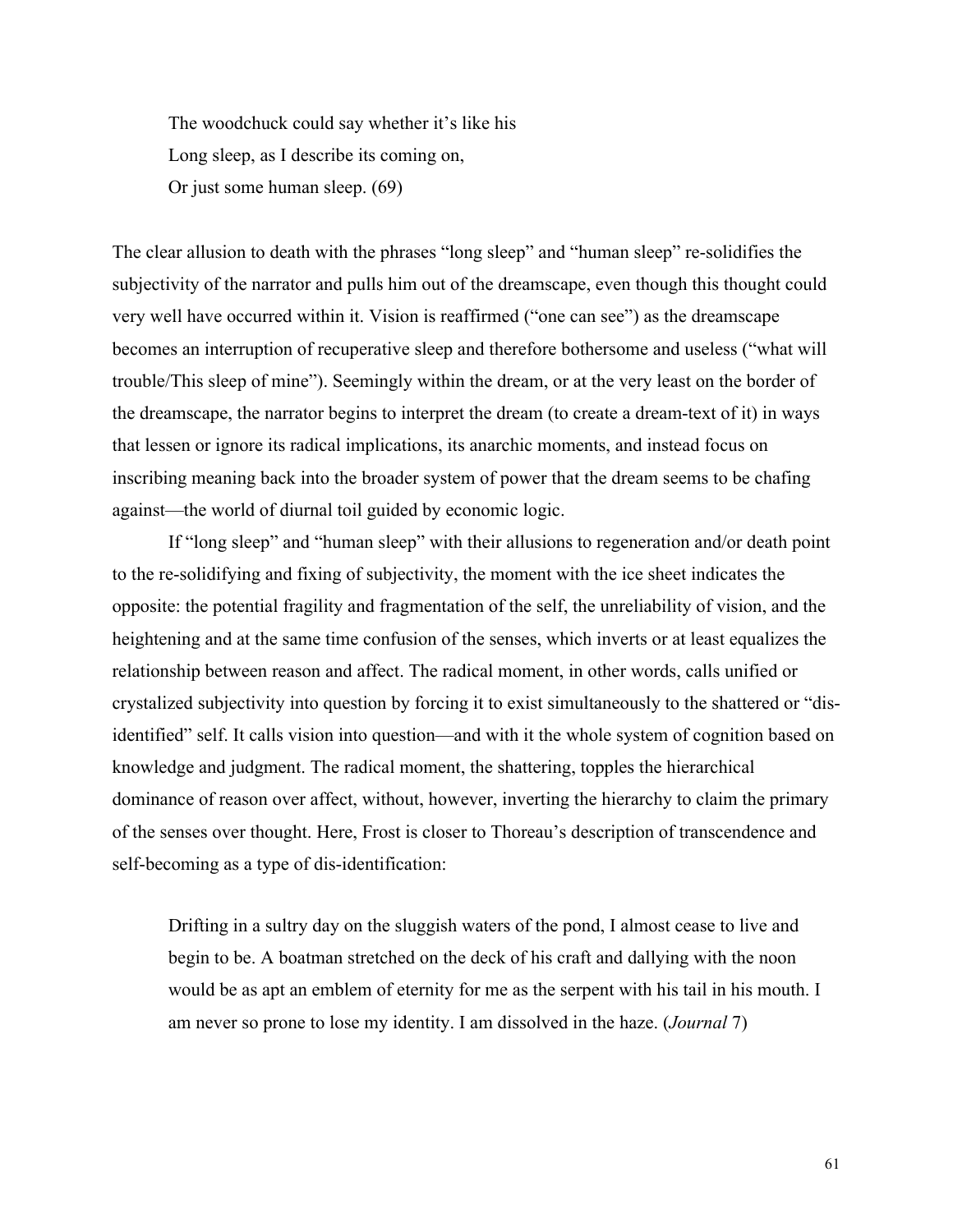In the post-anarchist imagination, authority is built on the hardening of identity as part of a broader structure of power that supports hierarchy and material inequality. The anarchism opened up by the emergence of the dreamscape ruptures this structure of power by calling into question—or radically challenging—its basic assumptions about selfhood, relationships, time, space, and perception. Frost's narrator experiences such a moment of radical possibility. As my analysis of the poem indicates, however, this anarchism is fleeting and fragile. It is immediately challenged by the intrusion of authoritarian impulses, demonstrating the ubiquity of power as discussed above in relation to post-anarchist theory. On the other hand, the authoritarian concepts cannot fully displace the primary anarchism, and thus Frost's poem exists in a state of tension between its radical impulses and its authoritarian reflections. The following chapters will explore this tension across an array of dream-texts, mapping the twin trajectories of anarchism and authoritarianism in the traditions of thinking about dreaming.

#### **Conclusion**

The dreamscape's potential as a site of anarchy in the sense described above positions it as a contested field or political space. Regimes of power recognize this anarchistic potential and seek to impose ideological/territorial structures on the dreamscape, foremost by establishing interpretive schemata and utilizing them for the production of dream-texts. Such interpretive schemata become embedded in culture and consciousness, making it difficult to think about dreaming without immediately applying narrative logic and interpretive concepts. This logic and these concepts shift over time—though not necessarily in a progressive sense. Elements of ancient dream interpretation still infuse popular consideration of dreaming today, as evidenced by Jungian dream theory's reliance (see Chapter 4) on a set of traditional symbols or concepts that reflect the "collective unconscious."

However, despite attempts of regimes of power to invade, dominate, or conquer the dreamscape, thus banishing or limiting its potential as an anarchistic site of resistance, the dreamscape continues to evade total occupation and to assert a counter-force against interpretive circumscriptions. This counter-pressure can be productively understood as a product of the origin of the dreamscape, in other words as the remnant of the chaos-in-creation contained in Eve's "desirous" rebellion against the authoritarianism that structured the prelapsarian Garden of Eden. This chaos can be understood in two ways. The first is as an entropic force against all fixed